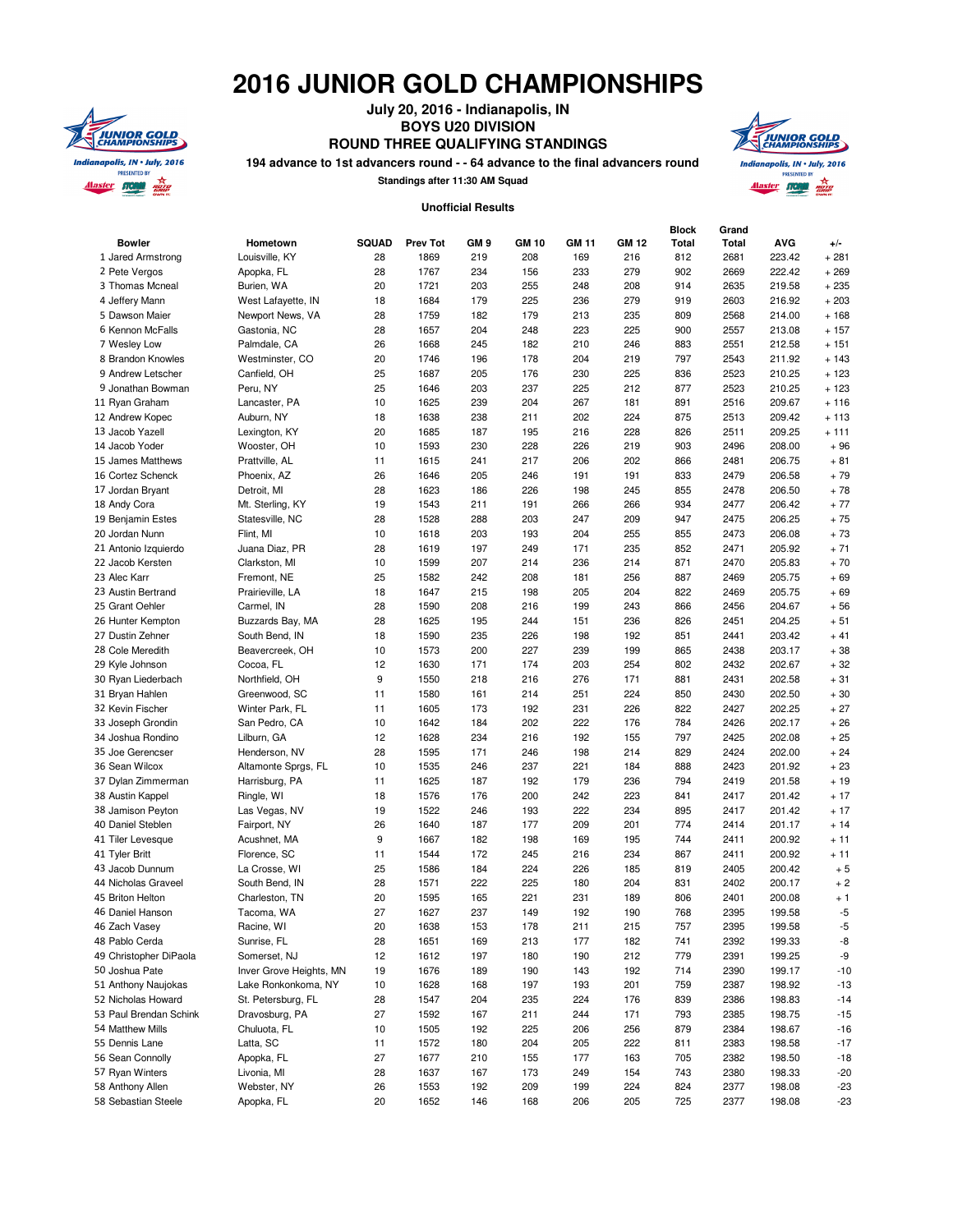| 58 Chris Stichter      | Leesburg, IN            | 18 | 1558 | 191 | 209 | 195 | 224 | 819 | 2377 | 198.08 | $-23$ |
|------------------------|-------------------------|----|------|-----|-----|-----|-----|-----|------|--------|-------|
| 61 Ryan Kendall        | Pelham, AL              | 12 | 1607 | 182 | 202 | 190 | 194 | 768 | 2375 | 197.92 | $-25$ |
| 62 Brian Levine        | Knightdale, NC          | 18 | 1643 | 213 | 186 | 155 | 176 | 730 | 2373 | 197.75 | $-27$ |
|                        |                         |    |      |     |     |     |     |     |      |        |       |
| 63 Kyle McGrath        | Davison, MI             | 10 | 1547 | 227 | 181 | 223 | 192 | 823 | 2370 | 197.50 | $-30$ |
| 64 Tyler Zogg          | Chesapeake, VA          | 28 | 1453 | 215 | 230 | 236 | 234 | 915 | 2368 | 197.33 | $-32$ |
| 64 Holden Luke         | Sioux Falls, SD         | 18 | 1608 | 183 | 182 | 199 | 196 | 760 | 2368 | 197.33 | $-32$ |
| 64 Mitch Huett         | Seminole, FL            | 18 | 1552 | 213 | 252 | 172 | 179 | 816 | 2368 | 197.33 | $-32$ |
| 67 Aaron Yuratovich    | Olathe, KS              | 27 | 1576 | 204 | 208 | 164 | 215 | 791 | 2367 | 197.25 | $-33$ |
|                        |                         |    |      |     |     |     |     |     |      |        |       |
| 68 Jonathan Colbaugh   | Culleoka, TN            | 19 | 1528 | 201 | 211 | 243 | 183 | 838 | 2366 | 197.17 | $-34$ |
| 68 William McGaffin    | Amsterdam, NY           | 11 | 1551 | 173 | 231 | 166 | 245 | 815 | 2366 | 197.17 | $-34$ |
| 70 Kyle Andrews        | Oceanside, CA           | 10 | 1592 | 197 | 190 | 211 | 174 | 772 | 2364 | 197.00 | $-36$ |
| 71 Dylan Byars         | Satellite Beach, FL     | 20 | 1639 | 172 | 180 | 202 | 169 | 723 | 2362 | 196.83 | $-38$ |
| 71 Jack Cook           | Denville, NJ            | 17 | 1569 | 207 | 211 | 212 | 163 | 793 | 2362 | 196.83 | $-38$ |
|                        |                         |    |      |     |     |     |     |     |      |        |       |
| 73 Andrew Lissik       | Columbia, MD            | 28 | 1449 | 242 | 233 | 220 | 216 | 911 | 2360 | 196.67 | $-40$ |
| 74 Collin Day          | Loves Park, IL          | 9  | 1553 | 158 | 202 | 247 | 199 | 806 | 2359 | 196.58 | $-41$ |
| 74 Corben Sadowski     | Roselle, IL             | 12 | 1518 | 196 | 229 | 201 | 215 | 841 | 2359 | 196.58 | $-41$ |
| 76 Michael McCubbins   | Louisville, KY          | 20 | 1572 | 196 | 192 | 230 | 165 | 783 | 2355 | 196.25 | $-45$ |
|                        |                         | 28 | 1530 |     |     | 212 | 202 | 824 | 2354 | 196.17 |       |
| 77 William Boston      | Evansville, IN          |    |      | 194 | 216 |     |     |     |      |        | $-46$ |
| 77 Micah Mccracken     | Keller, TX              | 10 | 1613 | 195 | 166 | 200 | 180 | 741 | 2354 | 196.17 | -46   |
| 79 Justin Carl         | Albany, NY              | 10 | 1569 | 188 | 224 | 187 | 185 | 784 | 2353 | 196.08 | $-47$ |
| 80 Chaz Dennis         | Galloway, OH            | 17 | 1627 | 176 | 177 | 171 | 200 | 724 | 2351 | 195.92 | $-49$ |
| 80 Matthew Brauch      | Lincoln, NE             | 19 | 1588 | 142 | 210 | 246 | 165 | 763 | 2351 | 195.92 | $-49$ |
|                        |                         |    |      |     |     |     |     |     |      |        |       |
| 82 Brandon Biondo      | Carpentersville, IL     | 18 | 1577 | 179 | 259 | 130 | 205 | 773 | 2350 | 195.83 | $-50$ |
| 83 Michael Ruben       | Selden, NY              | 26 | 1564 | 226 | 195 | 188 | 176 | 785 | 2349 | 195.75 | $-51$ |
| 84 Christian Francis   | Baltimore, MD           | 25 | 1575 | 181 | 182 | 204 | 205 | 772 | 2347 | 195.58 | $-53$ |
| 84 Connell Kelleher    | Chicago, IL             | 20 | 1518 | 235 | 213 | 197 | 184 | 829 | 2347 | 195.58 | $-53$ |
| 86 Michael Martell     | Brooklyn, NY            | 26 | 1567 | 210 | 193 | 173 | 203 | 779 | 2346 | 195.50 | $-54$ |
|                        |                         |    |      |     |     |     |     |     |      |        |       |
| 87 Kyle Stram          | Grand Rapids, MN        | 9  | 1588 | 186 | 190 | 183 | 197 | 756 | 2344 | 195.33 | $-56$ |
| 88 Blake Buffaloe      | Raleigh, NC             | 18 | 1558 | 196 | 176 | 198 | 214 | 784 | 2342 | 195.17 | $-58$ |
| 88 Nicholas Campanelli | Linden, NJ              | 11 | 1489 | 229 | 199 | 220 | 205 | 853 | 2342 | 195.17 | $-58$ |
| 90 Robbie McKinnon     | Birch Run, MI           | 10 | 1563 | 189 | 165 | 169 | 255 | 778 | 2341 | 195.08 | $-59$ |
|                        |                         |    |      |     |     |     |     |     |      |        |       |
| 90 Daniel Bolan        | Orlando, FL             | 10 | 1534 | 181 | 229 | 161 | 236 | 807 | 2341 | 195.08 | $-59$ |
| 92 Kaan Kurt           | Leland, NC              | 18 | 1432 | 275 | 187 | 210 | 236 | 908 | 2340 | 195.00 | $-60$ |
| 93 Michael McKee       | Springfield, OH         | 10 | 1566 | 199 | 179 | 189 | 204 | 771 | 2337 | 194.75 | $-63$ |
| 94 Drew Esposito       | Selden, NY              | 19 | 1587 | 179 | 172 | 163 | 233 | 747 | 2334 | 194.50 | -66   |
|                        |                         |    | 1599 |     | 197 | 182 |     |     |      | 194.42 |       |
| 95 Raymond Repaci      | Altamonte Springs, FL   | 20 |      | 195 |     |     | 160 | 734 | 2333 |        | $-67$ |
| 95 Nathan Mercer       | Topeka, KS              | 18 | 1511 | 219 | 168 | 191 | 244 | 822 | 2333 | 194.42 | $-67$ |
| 97 Jerod Hromek        | Towanda, KS             | 26 | 1540 | 190 | 203 | 208 | 191 | 792 | 2332 | 194.33 | $-68$ |
| 97 Jake Bowden         | Oshawa, ON              | 11 | 1562 | 169 | 245 | 177 | 179 | 770 | 2332 | 194.33 | $-68$ |
| 99 Alexander Aguirre   | Tracy, CA               | 12 | 1566 | 169 | 210 | 227 | 158 | 764 | 2330 | 194.17 | $-70$ |
|                        |                         |    |      |     |     |     |     |     |      |        |       |
| 99 Brent Boho          | Colgate, WI             | 12 | 1553 | 135 | 241 | 175 | 226 | 777 | 2330 | 194.17 | $-70$ |
| 101 Jared Shaner       | Ford City, PA           | 12 | 1522 | 214 | 177 | 191 | 225 | 807 | 2329 | 194.08 | $-71$ |
| 102 Logan Kemp         | Brandon, FL             | 27 | 1540 | 147 | 179 | 237 | 225 | 788 | 2328 | 194.00 | $-72$ |
| 103 Gavin Sum          | Markham, ON             | 26 | 1526 | 219 | 177 | 231 | 174 | 801 | 2327 | 193.92 | $-73$ |
|                        |                         |    |      |     |     |     |     |     |      |        |       |
| 103 Jaemes Chouinard   | Dayton, OH              | 26 | 1476 | 168 | 205 | 234 | 244 | 851 | 2327 | 193.92 | $-73$ |
| 103 Tom Hankey         | Great Barrington, MA    | 9  | 1483 | 163 | 201 | 225 | 255 | 844 | 2327 | 193.92 | $-73$ |
| 106 Tyler Klinepier    | Inver Grove Heights, MN | 25 | 1607 | 191 | 172 | 177 | 179 | 719 | 2326 | 193.83 | $-74$ |
| 106 Brennan Haugh      | Faribault, MN           | 25 | 1488 | 183 | 208 | 213 | 234 | 838 | 2326 | 193.83 | $-74$ |
| 106 Jack Celmer        | Wernersville, PA        | 17 | 1615 | 176 | 172 | 205 | 158 | 711 | 2326 | 193.83 | -74   |
|                        |                         |    |      |     |     |     |     |     |      |        |       |
| 109 Anthony M Dodge    | North Bend, NE          | 26 | 1526 | 179 | 168 | 199 | 253 | 799 | 2325 | 193.75 | $-75$ |
| 110 David Hooper       | Greenville, SC          | 25 | 1549 | 189 | 196 | 210 | 179 | 774 | 2323 | 193.58 | -77   |
| 110 Alex Lankford      | Wichita, KS             | 12 | 1575 | 185 | 198 | 196 | 169 | 748 | 2323 | 193.58 | -77   |
| 112 Adam Zimmerman     | Deer Park, NY           | 26 | 1522 | 160 | 190 | 227 | 223 | 800 | 2322 | 193.50 | $-78$ |
| 113 Robert Obrecht     |                         |    |      |     |     |     |     |     |      |        |       |
|                        | Springfield, MO         | 17 | 1586 | 198 | 194 | 161 | 182 | 735 | 2321 | 193.42 | $-79$ |
| 114 Matthew Smith      | New Braunfels, TX       | 10 | 1522 | 201 | 201 | 183 | 212 | 797 | 2319 | 193.25 | $-81$ |
| 115 Jeromey Hodsdon    | Sauk City, WI           | 12 | 1544 | 202 | 193 | 199 | 179 | 773 | 2317 | 193.08 | -83   |
| 116 Aaron Althoff      | North Plains, OR        | 28 | 1415 | 214 | 231 | 190 | 266 | 901 | 2316 | 193.00 | $-84$ |
| 116 Camden Gutshall    | Thompsons Station, TN   | 19 | 1467 | 200 | 227 | 205 | 217 | 849 | 2316 | 193.00 | -84   |
|                        |                         |    |      |     |     |     |     |     |      |        |       |
| 118 Nicholas Sheets    | Jonesborough, TN        | 28 | 1468 | 256 | 224 | 204 | 163 | 847 | 2315 | 192.92 | $-85$ |
| 118 Matt Lyons         | Mantua, OH              | 17 | 1569 | 165 | 169 | 233 | 179 | 746 | 2315 | 192.92 | -85   |
| 118 Anthony Schanen    | Glendale, CA            | 20 | 1558 | 155 | 193 | 244 | 165 | 757 | 2315 | 192.92 | -85   |
| 121 Tyler Burkart      |                         | 27 | 1561 | 184 | 172 | 175 | 222 | 753 | 2314 | 192.83 |       |
|                        | Holiday, FL             |    |      |     |     |     |     |     |      |        | -86   |
| 121 Cory Coffey        | Southgate, MI           | 26 | 1468 | 215 | 245 | 183 | 203 | 846 | 2314 | 192.83 | $-86$ |
| 121 Alex Ouellette     | Linwood, MI             | 12 | 1561 | 228 | 184 | 185 | 156 | 753 | 2314 | 192.83 | $-86$ |
| 121 Tyler Kelley       | Pocatello, ID           | 10 | 1419 | 239 | 199 | 212 | 245 | 895 | 2314 | 192.83 | -86   |
|                        |                         |    |      |     |     |     |     |     |      |        |       |
| 125 Bobby Ramsey       | Holtsville, NY          | 26 | 1570 | 179 | 204 | 153 | 207 | 743 | 2313 | 192.75 | $-87$ |
| 126 Maxwell Roers      | Maple Grove, MN         | 25 | 1578 | 189 | 150 | 179 | 216 | 734 | 2312 | 192.67 | -88   |
| 126 Collin Walsh       | Columbia, MO            | 18 | 1586 | 200 | 128 | 187 | 211 | 726 | 2312 | 192.67 | -88   |
| 126 Dylan Dobran       | Centerville, OH         | 17 | 1509 | 244 | 226 | 159 | 174 | 803 | 2312 | 192.67 | $-88$ |
|                        |                         |    |      |     |     |     |     |     |      |        |       |
| 129 Jordan Dawkins     | Cibolo, TX              | 9  | 1584 | 174 | 167 | 173 | 212 | 726 | 2310 | 192.50 | $-90$ |
| 130 Mitchel Guzzle     | Rock Falls, IL          | 27 | 1606 | 193 | 180 | 149 | 181 | 703 | 2309 | 192.42 | $-91$ |
| 130 Adam Turner        | Rochester, NY           | 26 | 1558 | 178 | 202 | 188 | 183 | 751 | 2309 | 192.42 | -91   |
|                        |                         |    |      |     |     |     |     |     |      |        |       |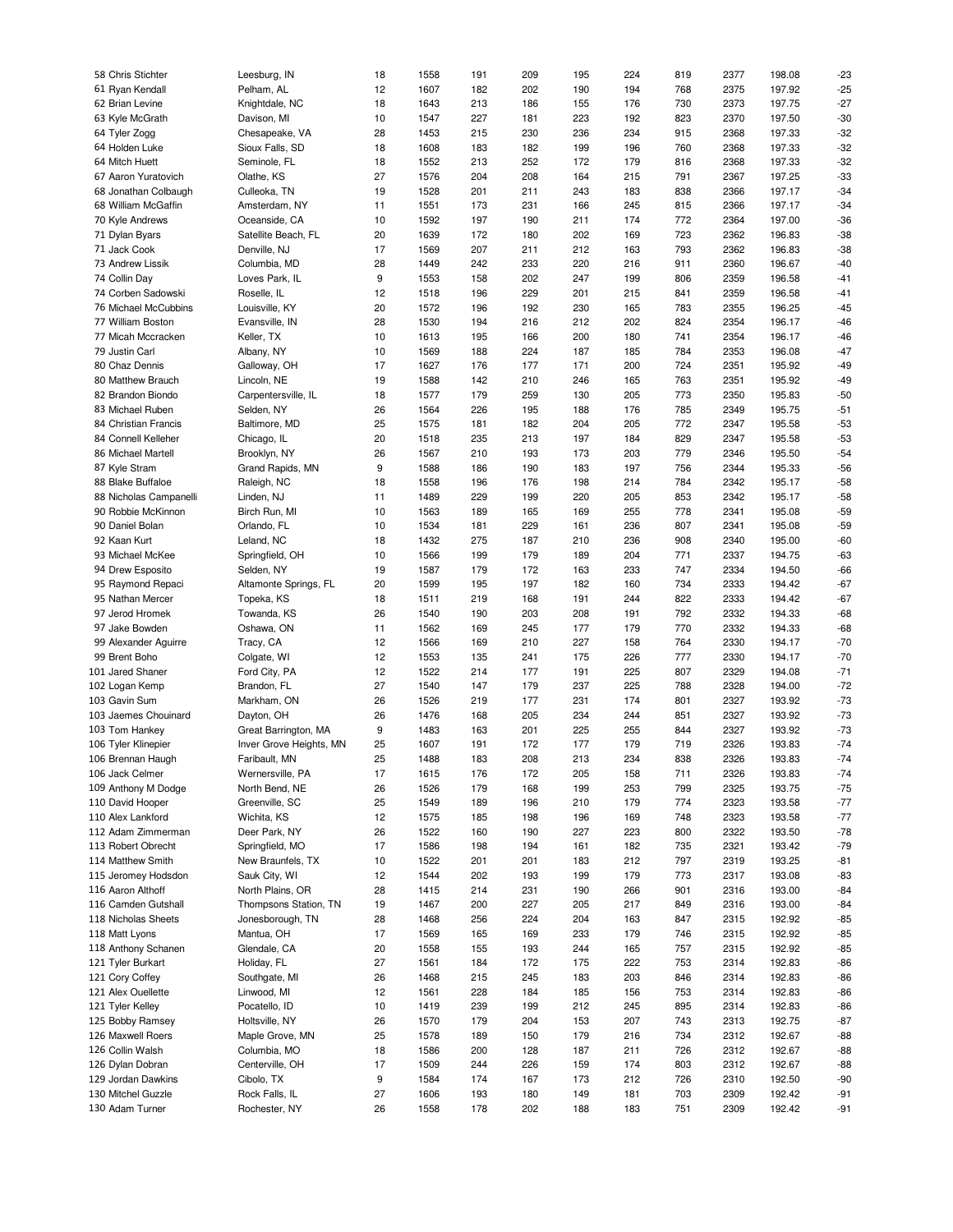| 130 Shane Barthlow    | Chesterfield, MI     | 28 | 1526 | 182 | 171 | 215 | 215 | 783 | 2309 | 192.42 | $-91$  |
|-----------------------|----------------------|----|------|-----|-----|-----|-----|-----|------|--------|--------|
| 130 Taylor Major      | Loganville, GA       | 12 | 1563 | 167 | 162 | 190 | 227 | 746 | 2309 | 192.42 | $-91$  |
| 134 Collin Smith      | Huron, SD            | 19 | 1453 | 212 | 197 | 198 | 248 | 855 | 2308 | 192.33 | $-92$  |
| 134 Conner Kolessides | Great Falls, VA      | 11 | 1539 | 226 | 164 | 168 | 211 | 769 | 2308 | 192.33 | $-92$  |
| 136 Peyton Smith      | Loganville, GA       | 25 | 1522 | 259 | 138 | 173 | 215 | 785 | 2307 | 192.25 | $-93$  |
|                       |                      |    |      |     |     |     |     |     |      |        |        |
| 136 Jimmy Mitchell    | Grand Haven, MI      | 26 | 1482 | 180 | 200 | 213 | 232 | 825 | 2307 | 192.25 | $-93$  |
| 136 Gregory Tack      | Port Murray, NJ      | 11 | 1593 | 164 | 165 | 179 | 206 | 714 | 2307 | 192.25 | $-93$  |
| 139 Michael Dertz     | Tinley Park, IL      | 10 | 1463 | 212 | 188 | 233 | 208 | 841 | 2304 | 192.00 | $-96$  |
| 140 Meeco Walker      | E. Cleveland, OH     | 17 | 1591 | 135 | 210 | 153 | 214 | 712 | 2303 | 191.92 | $-97$  |
| 141 Jordan Henson     | Indianapolis, IN     | 9  | 1569 | 210 | 199 | 171 | 153 | 733 | 2302 | 191.83 | $-98$  |
| 141 Andrew Marotta    | Ballston Spa, NY     | 10 | 1563 | 204 | 183 | 208 | 144 | 739 | 2302 | 191.83 | $-98$  |
| 143 Thomas Gunter     | Baltimore, MD        | 19 | 1438 | 192 | 194 | 210 | 267 | 863 | 2301 | 191.75 | $-99$  |
| 143 William Hibbard   | Mukwonago, WI        | 11 | 1589 | 208 | 170 | 180 | 154 | 712 | 2301 | 191.75 | $-99$  |
| 145 David Northouse   | Byron Center, MI     | 27 | 1522 | 213 | 197 | 179 | 188 | 777 | 2299 | 191.58 | $-101$ |
| 146 Teagan Smale      | Boulder City, NV     | 28 | 1565 | 198 | 140 | 204 | 191 | 733 | 2298 | 191.50 | $-102$ |
|                       |                      |    |      |     |     |     |     | 775 |      |        |        |
| 146 David Eggert      | New Lenox, IL        | 28 | 1523 | 226 | 178 | 167 | 204 |     | 2298 | 191.50 | $-102$ |
| 146 Nicholas Caruana  | Holbrook, NY         | 10 | 1499 | 212 | 184 | 199 | 204 | 799 | 2298 | 191.50 | $-102$ |
| 149 Walter Tomlin     | Ranson, WV           | 10 | 1488 | 194 | 192 | 201 | 222 | 809 | 2297 | 191.42 | $-103$ |
| 150 Alfred Oliveira   | Rocklin, CA          | 11 | 1492 | 154 | 213 | 226 | 211 | 804 | 2296 | 191.33 | $-104$ |
| 150 Gage Stelling     | Apopka, FL           | 12 | 1480 | 215 | 218 | 169 | 214 | 816 | 2296 | 191.33 | $-104$ |
| 152 Zach Mitchell     | Farmington, MN       | 27 | 1594 | 193 | 151 | 162 | 195 | 701 | 2295 | 191.25 | $-105$ |
| 152 Adam Glickman     | Woodmere, NY         | 26 | 1590 | 195 | 180 | 149 | 181 | 705 | 2295 | 191.25 | $-105$ |
| 152 Matthew Gibney    | Keansburg, NJ        | 10 | 1481 | 158 | 184 | 219 | 253 | 814 | 2295 | 191.25 | $-105$ |
| 152 Cerell Cardines   | Las Vegas, NV        | 10 | 1474 | 199 | 200 | 224 | 198 | 821 | 2295 | 191.25 | $-105$ |
| 156 Tyler Kurcz       | Hanover Park, IL     | 18 | 1556 | 175 | 192 | 209 | 161 | 737 | 2293 | 191.08 | $-107$ |
| 157 Nicholas Squires  | Pendleton, IN        | 17 | 1509 | 198 | 168 | 242 | 175 | 783 | 2292 | 191.00 | $-108$ |
|                       |                      |    |      |     |     |     |     |     |      |        |        |
| 157 Kenneth Merrick   | Port Saint Lucie, FL | 9  | 1502 | 209 | 216 | 180 | 185 | 790 | 2292 | 191.00 | $-108$ |
| 159 Tyler Trombetta   | Highland, IN         | 20 | 1546 | 202 | 148 | 227 | 168 | 745 | 2291 | 190.92 | $-109$ |
| 160 Phillip Bolt      | Lakewood, WA         | 27 | 1573 | 184 | 186 | 202 | 144 | 716 | 2289 | 190.75 | $-111$ |
| 160 Cameron Walker    | Danville, KY         | 20 | 1510 | 234 | 196 | 158 | 191 | 779 | 2289 | 190.75 | $-111$ |
| 162 Brady Edwards     | Lithia, FL           | 27 | 1494 | 156 | 223 | 159 | 255 | 793 | 2287 | 190.58 | $-113$ |
| 163 Joey Placious     | Ontario, NY          | 26 | 1462 | 224 | 156 | 229 | 215 | 824 | 2286 | 190.50 | $-114$ |
| 163 Brian Locke       | Raleigh, NC          | 18 | 1468 | 193 | 162 | 247 | 216 | 818 | 2286 | 190.50 | $-114$ |
| 163 Tyler Miller      | Wapakoneta, OH       | 9  | 1573 | 137 | 195 | 163 | 218 | 713 | 2286 | 190.50 | $-114$ |
| 166 Christopher Wiley | Freeport, IL         | 25 | 1524 | 223 | 181 | 178 | 179 | 761 | 2285 | 190.42 | $-115$ |
| 167 Joshua Krueger    | Green Bay, WI        | 27 | 1586 | 216 | 130 | 171 | 181 | 698 | 2284 | 190.33 | $-116$ |
| 167 Tucker Hale       | Gainesville, FL      | 26 | 1542 | 172 | 187 | 207 | 176 | 742 | 2284 | 190.33 | $-116$ |
| 167 Shawn Gibson      |                      |    |      |     |     |     |     |     |      |        |        |
|                       | Princeton, IN        | 12 | 1545 | 191 | 194 | 187 | 167 | 739 | 2284 | 190.33 | $-116$ |
| 167 Andrew Olson      | Sun Prairie, WI      | 12 | 1460 | 193 | 244 | 212 | 175 | 824 | 2284 | 190.33 | $-116$ |
| 171 Anthony Veney     | Columbia, SC         | 19 | 1507 | 177 | 224 | 207 | 168 | 776 | 2283 | 190.25 | $-117$ |
| 171 David Zweiban     | Manassas, VA         | 9  | 1430 | 202 | 192 | 214 | 245 | 853 | 2283 | 190.25 | $-117$ |
| 173 Jonathan Kleer    | Crescent, PA         | 27 | 1508 | 188 | 184 | 193 | 209 | 774 | 2282 | 190.17 | $-118$ |
| 173 Jarrod Scents     | Sandwich, IL         | 10 | 1545 | 148 | 181 | 197 | 211 | 737 | 2282 | 190.17 | $-118$ |
| 175 Andrew Orf        | Shiloh, IL           | 19 | 1614 | 171 | 161 | 165 | 170 | 667 | 2281 | 190.08 | $-119$ |
| 176 John Slavich      | Roselle, IL          | 17 | 1551 | 156 | 204 | 212 | 157 | 729 | 2280 | 190.00 | $-120$ |
| 176 Calvin Akers      | South Beloit, IL     | 12 | 1496 | 201 | 225 | 171 | 187 | 784 | 2280 | 190.00 | $-120$ |
| 178 Nicholas Azumi    | Waipahu, HI          | 25 | 1623 | 149 | 187 | 176 | 144 | 656 | 2279 | 189.92 | $-121$ |
| 178 Ryan Kajihiro     | Waipahu, HI          | 25 | 1601 | 177 | 187 | 137 | 177 | 678 | 2279 | 189.92 | $-121$ |
|                       | Daly City, CA        | 17 |      |     |     |     |     |     |      |        |        |
| 178 Daniel Chin       |                      |    | 1579 | 187 | 131 | 180 | 202 | 700 | 2279 | 189.92 | $-121$ |
| 178 Dave Callahan     | Levittown, PA        | 19 | 1518 | 222 | 186 | 150 | 203 | 761 | 2279 | 189.92 | $-121$ |
| 182 Kevin Nelson      | Bridgeville, PA      | 25 | 1520 | 155 | 182 | 204 | 217 | 758 | 2278 | 189.83 | $-122$ |
| 182 Robert Gronefeld  | Louisville, KY       | 20 | 1446 | 226 | 176 | 233 | 197 | 832 | 2278 | 189.83 | $-122$ |
| 184 Brandon Dodge     | North Bend, NE       | 26 | 1478 | 224 | 216 | 159 | 200 | 799 | 2277 | 189.75 | $-123$ |
| 184 Trevor Morgan     | Kalamazoo, MI        | 11 | 1489 | 196 | 203 | 171 | 218 | 788 | 2277 | 189.75 | $-123$ |
| 186 David Daniels     | Sebring, FL          | 28 | 1506 | 178 | 161 | 232 | 199 | 770 | 2276 | 189.67 | $-124$ |
| 186 Lance Jackson     | Bay City, MI         | 12 | 1475 | 160 | 234 | 181 | 226 | 801 | 2276 | 189.67 | $-124$ |
| 188 James Jordan      | Louisville, KY       | 25 | 1426 | 169 | 258 | 224 | 198 | 849 | 2275 | 189.58 | $-125$ |
| 188 Spencer Waryas    | Tulsa, OK            | 20 | 1462 | 208 | 214 | 171 | 220 | 813 | 2275 | 189.58 | $-125$ |
| 188 Nathan Theune     | Sheboygan, WI        | 11 | 1506 | 227 | 158 | 175 | 209 | 769 | 2275 | 189.58 | $-125$ |
|                       |                      |    |      |     |     |     |     |     |      |        |        |
| 188 Tyler Moore       | Lebanon, TN          | 10 | 1480 | 165 | 241 | 188 | 201 | 795 | 2275 | 189.58 | $-125$ |
| 192 Brandon Kreiner   | Davison, MI          | 20 | 1621 | 182 | 169 | 145 | 156 | 652 | 2273 | 189.42 | $-127$ |
| 192 Tristan Leyen     | Perry Hall, MD       | 19 | 1529 | 197 | 140 | 192 | 215 | 744 | 2273 | 189.42 | $-127$ |
| 194 Ranzy Collins     | Dekalb, IL           | 12 | 1503 | 193 | 211 | 179 | 186 | 769 | 2272 | 189.33 | $-128$ |
| 195 Blake Earnest     | Wood River, NE       | 26 | 1479 | 189 | 206 | 192 | 205 | 792 | 2271 | 189.25 | $-129$ |
| 196 Nicholas Sommer   | Roscoe, IL           | 25 | 1522 | 164 | 188 | 194 | 202 | 748 | 2270 | 189.17 | $-130$ |
| 197 Tyler Gromlovits  | Junction City, KS    | 25 | 1509 | 157 | 185 | 179 | 239 | 760 | 2269 | 189.08 | $-131$ |
| 197 Welby Spanton     | Carmichael, CA       | 18 | 1578 | 139 | 190 | 157 | 205 | 691 | 2269 | 189.08 | $-131$ |
| 197 Joshua Schneider  | Fond Du Lac, WI      | 12 | 1532 | 196 | 174 | 189 | 178 | 737 | 2269 | 189.08 | $-131$ |
| 200 Tyler Rinehart    | Virginia Beach, VA   |    |      |     |     |     |     | 792 |      | 189.00 |        |
|                       |                      | 28 | 1476 | 224 | 197 | 200 | 171 |     | 2268 |        | $-132$ |
| 200 Dylan Aiello      | Naples, FL           | 20 | 1515 | 214 | 172 | 202 | 165 | 753 | 2268 | 189.00 | $-132$ |
| 200 Matthew Rodriguez | North Arlington, NJ  | 19 | 1507 | 174 | 180 | 202 | 205 | 761 | 2268 | 189.00 | $-132$ |
| 203 Brandon Dubuc     | Auburn, ME           | 25 | 1491 | 206 | 182 | 203 | 185 | 776 | 2267 | 188.92 | $-133$ |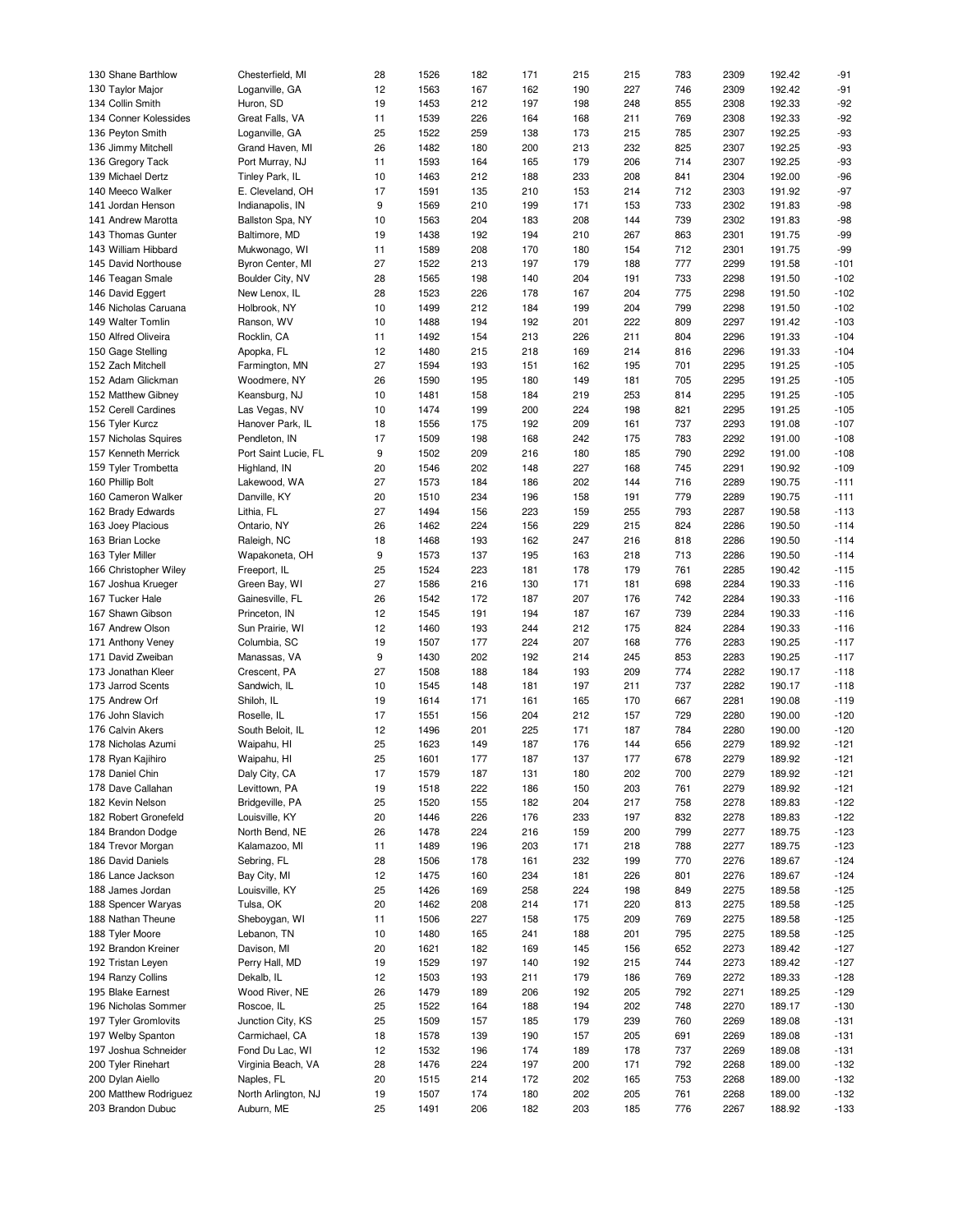| 204 EJ Baradas            | Roseville, CA      | 17 | 1568 | 181 | 166 | 151 | 200 | 698 | 2266 | 188.83 | $-134$ |
|---------------------------|--------------------|----|------|-----|-----|-----|-----|-----|------|--------|--------|
| 205 Connor Egan           | East Northport, NY | 28 | 1543 | 173 | 169 | 175 | 205 | 722 | 2265 | 188.75 | $-135$ |
| 206 Jacob Hubbs           | Romeoville, IL     | 19 | 1496 | 163 | 194 | 185 | 226 | 768 | 2264 | 188.67 | $-136$ |
| 206 Chase Benites         | Grandville, MI     | 9  | 1577 | 163 | 190 | 174 | 160 | 687 | 2264 | 188.67 | $-136$ |
| 206 Justin Mickelson      | Sheboygan, WI      | 11 | 1505 | 200 | 199 | 185 | 175 | 759 | 2264 | 188.67 | $-136$ |
|                           |                    |    |      |     |     |     |     |     |      |        |        |
| 209 Chase Kaufman         | Swartz Creek, MI   | 10 | 1531 | 151 | 199 | 185 | 197 | 732 | 2263 | 188.58 | $-137$ |
| 210 Jarrett DeFalco       | Leesburg, VA       | 11 | 1553 | 132 | 190 | 153 | 233 | 708 | 2261 | 188.42 | $-139$ |
| 210 Noah Tom              | San Ramon, CA      | 11 | 1537 | 151 | 209 | 196 | 168 | 724 | 2261 | 188.42 | $-139$ |
| 210 Eric Blessing         | Indianapolis, IN   | 9  | 1523 | 240 | 142 | 179 | 177 | 738 | 2261 | 188.42 | $-139$ |
| 213 Samuel Moss           | Midlothian, VA     | 11 | 1559 | 188 | 173 | 171 | 169 | 701 | 2260 | 188.33 | $-140$ |
| 214 Ryan Carlisi          | Trenton, NJ        | 19 | 1544 | 193 | 158 | 161 | 203 | 715 | 2259 | 188.25 | $-141$ |
| 214 Brandon Fleming       | Cuyahoga Falls, OH | 10 | 1534 | 175 | 211 | 194 | 145 | 725 | 2259 | 188.25 | $-141$ |
| 214 Jacob Nimtz           | Loves Park, IL     | 9  | 1510 | 143 | 159 | 211 | 236 | 749 | 2259 | 188.25 | $-141$ |
| 214 Benjy Mailloux        | Bloomington, IL    | 9  | 1502 |     |     | 214 |     |     |      |        | $-141$ |
|                           |                    |    |      | 165 | 200 |     | 178 | 757 | 2259 | 188.25 |        |
| 218 Elijah Rayman         | Albert Lea, MN     | 25 | 1466 | 178 | 228 | 131 | 255 | 792 | 2258 | 188.17 | $-142$ |
| 218 Riley Corneil         | Billings, MT       | 17 | 1545 | 203 | 166 | 159 | 185 | 713 | 2258 | 188.17 | $-142$ |
| 220 Tommy Strauss         | Three Lakes, WI    | 25 | 1495 | 186 | 221 | 198 | 156 | 761 | 2256 | 188.00 | $-144$ |
| 221 Ben Hardin            | Tampa, FL          | 27 | 1586 | 133 | 198 | 173 | 165 | 669 | 2255 | 187.92 | $-145$ |
| 221 Nathan Pembrook       | Rochester, NY      | 26 | 1511 | 166 | 198 | 171 | 209 | 744 | 2255 | 187.92 | $-145$ |
| 221 Trevor Blessing Light | Urbandale, IA      | 27 | 1449 | 204 | 171 | 231 | 200 | 806 | 2255 | 187.92 | $-145$ |
| 221 Chad Dempski          | Marshall, WI       | 12 | 1589 | 162 | 189 | 167 | 148 | 666 | 2255 | 187.92 | $-145$ |
| 225 Anthony Locke         | Raleigh, NC        | 18 | 1525 | 180 | 195 | 181 | 173 | 729 | 2254 | 187.83 | $-146$ |
|                           |                    |    |      |     |     |     |     |     |      |        |        |
| 225 Steven Welsh          | Patchogue, NY      | 10 | 1431 | 210 | 212 | 196 | 205 | 823 | 2254 | 187.83 | $-146$ |
| 227 Jacob Dupre           | Houma, LA          | 18 | 1519 | 128 | 169 | 197 | 240 | 734 | 2253 | 187.75 | $-147$ |
| 228 Alex Jimenez          | Lawrence, KS       | 9  | 1567 | 137 | 195 | 177 | 176 | 685 | 2252 | 187.67 | $-148$ |
| 228 Nash Medico           | Frostproof, FL     | 11 | 1452 | 160 | 202 | 223 | 215 | 800 | 2252 | 187.67 | $-148$ |
| 228 Zachary Singer        | Buffalo Grove, IL  | 12 | 1408 | 197 | 224 | 156 | 267 | 844 | 2252 | 187.67 | $-148$ |
| 231 Tanner Schmitz        | Faribault, MN      | 25 | 1518 | 189 | 182 | 174 | 188 | 733 | 2251 | 187.58 | $-149$ |
| 231 Steven Faulkner       | Butner, NC         | 28 | 1405 | 226 | 190 | 209 | 221 | 846 | 2251 | 187.58 | $-149$ |
| 231 Matthew Hickey        | Marietta, GA       | 12 | 1488 | 198 | 211 | 169 | 185 | 763 | 2251 | 187.58 | $-149$ |
|                           |                    |    |      |     |     |     |     |     |      |        |        |
| 234 Cameron Wong          | Brooklyn, NY       | 26 | 1481 | 177 | 184 | 184 | 222 | 767 | 2248 | 187.33 | $-152$ |
| 234 Connor Chambers       | Merritt Island, FL | 26 | 1473 | 218 | 156 | 187 | 214 | 775 | 2248 | 187.33 | $-152$ |
| 234 Austin Bull           | Loves Park, IL     | 9  | 1554 | 157 | 221 | 161 | 155 | 694 | 2248 | 187.33 | $-152$ |
| 237 Alex Denton           | Waverly, IA        | 18 | 1511 | 169 | 192 | 171 | 203 | 735 | 2246 | 187.17 | $-154$ |
| 238 Jonah Starmer         | Waukee, IA         | 12 | 1346 | 210 | 220 | 247 | 222 | 899 | 2245 | 187.08 | $-155$ |
| 239 Billy Foertsch        | Chicago, IL        | 25 | 1501 | 179 | 199 | 197 | 168 | 743 | 2244 | 187.00 | $-156$ |
| 239 Christian Harris      | Cleveland, OH      | 20 | 1429 | 236 | 207 | 184 | 188 | 815 | 2244 | 187.00 | $-156$ |
| 239 Ian Draughon          | Broken Arrow, OK   | 20 | 1407 | 190 | 222 | 199 | 226 | 837 | 2244 | 187.00 | $-156$ |
|                           |                    |    |      |     |     |     |     |     |      |        |        |
| 242 Ian Huetter           | Des Plaines, IL    | 12 | 1412 | 223 | 184 | 191 | 233 | 831 | 2243 | 186.92 | $-157$ |
| 243 Javier Lemmons        | Tonganoxie, KS     | 9  | 1504 | 165 | 225 | 193 | 154 | 737 | 2241 | 186.75 | $-159$ |
| 243 Jacob Freand          | Jerseyville, IL    | 10 | 1420 | 257 | 179 | 199 | 186 | 821 | 2241 | 186.75 | $-159$ |
| 245 Jack Baggs            | Plainfield, IL     | 26 | 1465 | 189 | 237 | 188 | 161 | 775 | 2240 | 186.67 | $-160$ |
| 245 Andrew Lazarchick     | Brick, NJ          | 17 | 1412 | 240 | 259 | 170 | 159 | 828 | 2240 | 186.67 | $-160$ |
| 247 Andrew Bourgeois      | Blossvale, NY      | 25 | 1452 | 190 | 208 | 212 | 177 | 787 | 2239 | 186.58 | $-161$ |
| 248 Isaiah Days           | Syracuse, NY       | 18 | 1430 | 208 | 225 | 172 | 203 | 808 | 2238 | 186.50 | $-162$ |
| 249 Reese Hurwitz         | Rochester, NY      | 28 | 1581 | 158 | 146 | 167 | 185 | 656 | 2237 | 186.42 | $-163$ |
| 249 Terry Salvant III     | Memphis, TN        | 17 | 1580 | 190 | 187 | 146 | 134 | 657 | 2237 | 186.42 | $-163$ |
|                           |                    |    |      |     |     |     |     |     |      |        |        |
| 249 Noah Prima            | Hammond, LA        | 18 | 1386 | 220 | 181 | 228 | 222 | 851 | 2237 | 186.42 | $-163$ |
| 249 Austin Purkeypile     | Roscoe, IL         | 9  | 1487 | 192 | 181 | 161 | 216 | 750 | 2237 | 186.42 | $-163$ |
| 249 Zackary Terry         | Schenectady, NY    | 11 | 1460 | 234 | 146 | 162 | 235 | 777 | 2237 | 186.42 | $-163$ |
| 254 Mitchell Rusinek      | Canton, MI         | 27 | 1489 | 175 | 233 | 137 | 202 | 747 | 2236 | 186.33 | $-164$ |
| 254 Benjamin Vanness      | La Vista, NE       | 26 | 1468 | 191 | 212 | 190 | 175 | 768 | 2236 | 186.33 | $-164$ |
| 254 Ryan Mitskavich       | Du Bois, PA        | 18 | 1484 | 191 | 168 | 200 | 193 | 752 | 2236 | 186.33 | $-164$ |
| 254 Michael Anderson      | Fremont, CA        | 11 | 1481 | 224 | 215 | 158 | 158 | 755 | 2236 | 186.33 | $-164$ |
| 258 Daniel Marriott       | East Syracuse, NY  | 26 | 1506 | 143 | 203 | 153 | 230 | 729 | 2235 | 186.25 | $-165$ |
| 259 Alex Fleetwood        | Westerville, OH    | 25 | 1480 | 153 | 228 | 196 | 177 | 754 | 2234 | 186.17 | $-166$ |
|                           |                    |    |      |     |     |     |     |     |      |        |        |
| 259 Baker Schmidt         | Fond Du Lac, WI    | 12 | 1434 | 154 | 165 | 248 | 233 | 800 | 2234 | 186.17 | $-166$ |
| 261 Trey Arnold           | South Beloit, IL   | 27 | 1475 | 140 | 187 | 218 | 213 | 758 | 2233 | 186.08 | $-167$ |
| 261 Manuel Sanchez        | Chicago, IL        | 17 | 1476 | 213 | 201 | 179 | 164 | 757 | 2233 | 186.08 | $-167$ |
| 261 Alex Glinski          | Linfield, PA       | 11 | 1538 | 212 | 130 | 166 | 187 | 695 | 2233 | 186.08 | $-167$ |
| 261 Anthony Swenson       | Worcester, MA      | 9  | 1456 | 210 | 219 | 188 | 160 | 777 | 2233 | 186.08 | $-167$ |
| 261 Jakob Sisk            | Rossville, IN      | 12 | 1453 | 171 | 186 | 220 | 203 | 780 | 2233 | 186.08 | $-167$ |
| 266 Briley Haugh          | Faribault, MN      | 25 | 1443 | 244 | 188 | 158 | 199 | 789 | 2232 | 186.00 | $-168$ |
| 266 Chris Arroyo          | Clayton, NC        |    |      |     |     |     |     |     | 2232 | 186.00 | $-168$ |
|                           |                    | 18 | 1576 | 145 | 151 | 194 | 166 | 656 |      |        |        |
| 266 Kasey Sullivan        | Cumberland, MD     | 19 | 1477 | 213 | 176 | 184 | 182 | 755 | 2232 | 186.00 | $-168$ |
| 266 Cody Partain          | Fairland, IN       | 18 | 1422 | 203 | 241 | 181 | 185 | 810 | 2232 | 186.00 | $-168$ |
| 266 Brandon Brown         | Indianapolis, IN   | 10 | 1477 | 196 | 156 | 170 | 233 | 755 | 2232 | 186.00 | $-168$ |
| 271 Riley Johnson         | Lincoln, NE        | 26 | 1514 | 187 | 204 | 174 | 152 | 717 | 2231 | 185.92 | $-169$ |
| 271 Josh Brown            | Wichita, KS        | 25 | 1492 | 174 | 205 | 175 | 185 | 739 | 2231 | 185.92 | $-169$ |
| 271 Livio Bolzon          | Chicago, IL        | 18 | 1418 | 184 | 209 | 201 | 219 | 813 | 2231 | 185.92 | $-169$ |
| 274 Scott Hill            | Taylorville, IL    | 25 | 1536 | 191 | 191 | 154 | 158 | 694 | 2230 | 185.83 | $-170$ |
| 274 Tanner Pettit         | Rochester, NY      |    | 1498 |     |     | 220 | 205 |     | 2230 | 185.83 |        |
|                           |                    | 26 |      | 162 | 145 |     |     | 732 |      |        | $-170$ |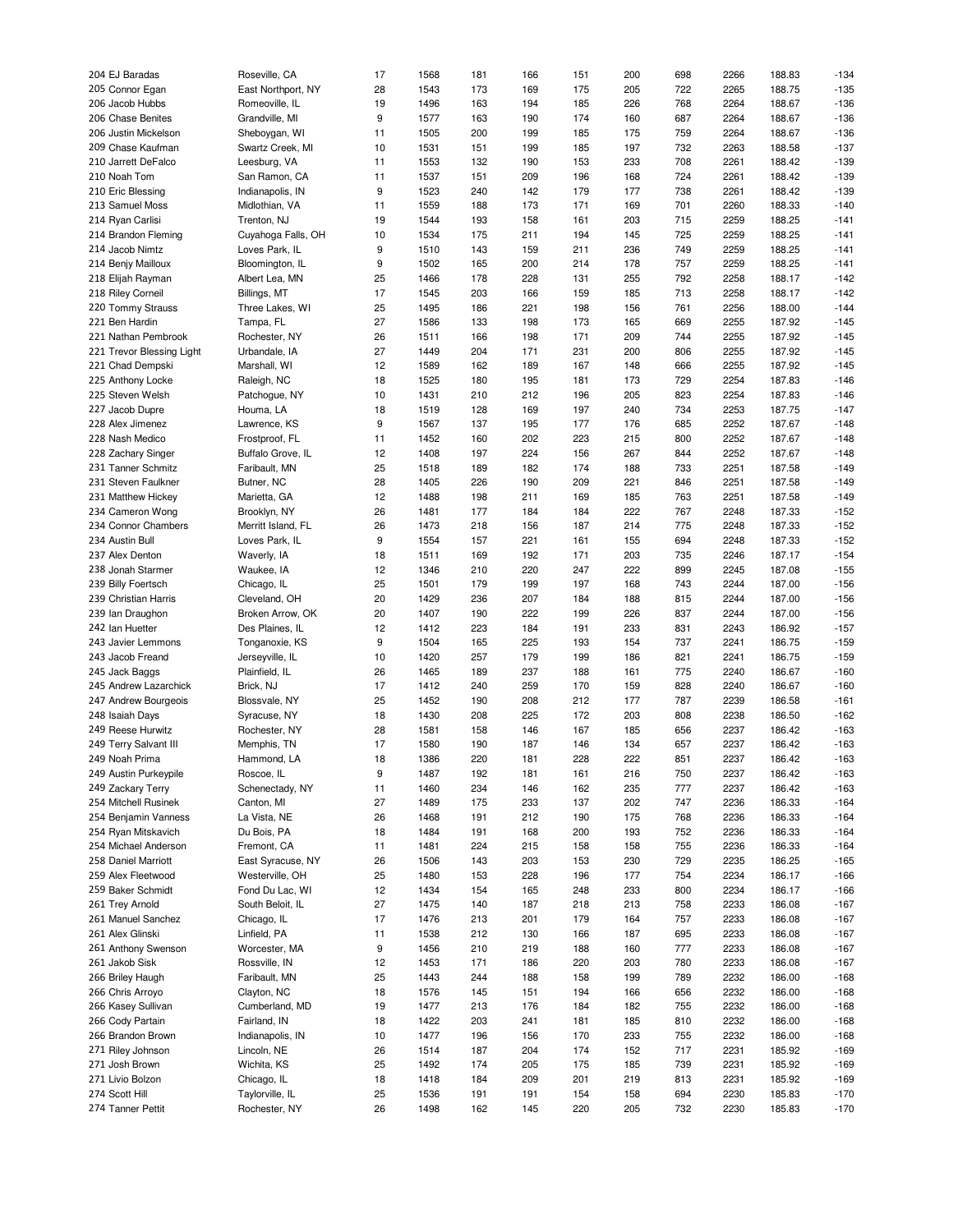| 276 Luis A Landrau        | Carolina, PR          | 20 | 1478 | 199 | 168 | 183 | 201 | 751 | 2229 | 185.75 | $-171$ |
|---------------------------|-----------------------|----|------|-----|-----|-----|-----|-----|------|--------|--------|
| 276 Jacob Brown           | Russiaville, IN       | 17 | 1441 | 228 | 215 | 182 | 163 | 788 | 2229 | 185.75 | $-171$ |
|                           |                       | 27 | 1490 | 184 | 163 | 177 | 214 | 738 | 2228 | 185.67 | $-172$ |
| 278 Greg Miller           | Salem, OR             |    |      |     |     |     |     |     |      |        |        |
| 278 Brandon Guerin        | Bayshore, NY          | 19 | 1527 | 183 | 187 | 165 | 166 | 701 | 2228 | 185.67 | $-172$ |
| 280 Adam Beasley          | Fort Worth, TX        | 10 | 1401 | 167 | 233 | 192 | 234 | 826 | 2227 | 185.58 | $-173$ |
| 280 Justin O'shaughnessy  | Canton, MI            | 12 | 1383 | 235 | 214 | 181 | 214 | 844 | 2227 | 185.58 | $-173$ |
| 282 Tyler Lewis           | Ponchatoula, LA       | 18 | 1492 | 182 | 201 | 194 | 157 | 734 | 2226 | 185.50 | $-174$ |
| 282 Gordon Granger        | Richmond, VA          | 17 | 1430 | 173 | 187 | 244 | 192 | 796 | 2226 | 185.50 | $-174$ |
|                           |                       |    |      |     |     |     |     |     |      |        |        |
| 284 Kristopher Yadao      | Pearl City, HI        | 25 | 1514 | 153 | 165 | 205 | 188 | 711 | 2225 | 185.42 | $-175$ |
| 284 Ryan Nikolas          | Portland, OR          | 27 | 1472 | 169 | 186 | 193 | 205 | 753 | 2225 | 185.42 | $-175$ |
| 284 Andrew Cannuli        | Moorestown, NJ        | 17 | 1461 | 182 | 237 | 206 | 139 | 764 | 2225 | 185.42 | $-175$ |
| 287 Antar Howard          | Kalamazoo, MI         | 9  | 1525 | 157 | 144 | 226 | 172 | 699 | 2224 | 185.33 | $-176$ |
|                           |                       |    |      |     |     |     |     |     |      |        |        |
| 287 Austin Day            | Indianapolis, IN      | 11 | 1478 | 206 | 168 | 191 | 181 | 746 | 2224 | 185.33 | $-176$ |
| 289 Israel (Kollier) Pavy | Madison, IN           | 25 | 1457 | 188 | 214 | 195 | 169 | 766 | 2223 | 185.25 | $-177$ |
| 289 Alec Boyhtari         | Duluth, MN            | 11 | 1494 | 150 | 212 | 176 | 191 | 729 | 2223 | 185.25 | $-177$ |
| 291 Austin Musselman      | Catoosa, OK           | 20 | 1483 | 174 | 171 | 201 | 192 | 738 | 2221 | 185.08 | $-179$ |
| 291 Ryan Stubblefield     | St Charles, MO        | 18 | 1458 | 157 | 196 | 183 | 227 | 763 | 2221 | 185.08 | $-179$ |
|                           |                       |    |      |     |     |     |     |     |      |        |        |
| 293 Lucas Pejakovich      | Godfrey, IL           | 26 | 1454 | 180 | 182 | 231 | 173 | 766 | 2220 | 185.00 | $-180$ |
| 293 Andy Campbell         | Fort Thomas, KY       | 17 | 1451 | 191 | 212 | 195 | 171 | 769 | 2220 | 185.00 | $-180$ |
| 295 Blake Eldridge        | Davenport, IA         | 28 | 1450 | 185 | 191 | 158 | 234 | 768 | 2218 | 184.83 | $-182$ |
| 295 Aleksander Zajchowski | Roscoe, IL            | 17 | 1430 | 176 | 222 | 217 | 173 | 788 | 2218 | 184.83 | $-182$ |
|                           |                       |    | 1521 |     |     | 170 |     |     | 2217 |        |        |
| 297 Chad Severt           | Wilmington, NC        | 18 |      | 170 | 167 |     | 189 | 696 |      | 184.75 | $-183$ |
| 297 Tyler Gray            | Winchester, VA        | 20 | 1429 | 208 | 210 | 166 | 204 | 788 | 2217 | 184.75 | $-183$ |
| 299 McKinley Knopp        | Campbellsville, KY    | 19 | 1487 | 199 | 174 | 170 | 186 | 729 | 2216 | 184.67 | $-184$ |
| 300 Alec Reseland         | Urbandale, IA         | 27 | 1557 | 203 | 151 | 162 | 142 | 658 | 2215 | 184.58 | $-185$ |
| 300 Samuel Mitchell       | Herndon, VA           | 10 | 1479 | 181 | 223 | 181 | 151 | 736 | 2215 | 184.58 | $-185$ |
|                           | Joliet, IL            |    | 1373 |     | 229 | 201 | 252 | 842 | 2215 | 184.58 | $-185$ |
| 300 Kristofer Koesema     |                       | 10 |      | 160 |     |     |     |     |      |        |        |
| 303 Josh Kragh            | Minot, ND             | 17 | 1487 | 170 | 166 | 140 | 251 | 727 | 2214 | 184.50 | $-186$ |
| 303 Thorsten Przychocki   | Sebring, FL           | 19 | 1416 | 166 | 222 | 235 | 175 | 798 | 2214 | 184.50 | $-186$ |
| 303 Zachary Vitelli       | Annandale, NJ         | 12 | 1430 | 236 | 185 | 170 | 193 | 784 | 2214 | 184.50 | $-186$ |
| 306 Andrew Brabant        | Struthers, OH         | 28 | 1463 | 177 | 197 | 188 | 187 | 749 | 2212 | 184.33 | $-188$ |
|                           |                       | 17 | 1502 |     |     |     |     |     | 2212 | 184.33 |        |
| 306 Tucker Hemmila        | L'Anse, MI            |    |      | 173 | 166 | 184 | 187 | 710 |      |        | $-188$ |
| 306 Zachary Heater        | Greensburg, PA        | 17 | 1489 | 191 | 143 | 212 | 177 | 723 | 2212 | 184.33 | $-188$ |
| 306 Dakota Deutsch        | Laurel, MD            | 18 | 1454 | 210 | 141 | 223 | 184 | 758 | 2212 | 184.33 | $-188$ |
| 306 James Frankina        | Cuyahoga Falls, OH    | 10 | 1509 | 183 | 152 | 180 | 188 | 703 | 2212 | 184.33 | $-188$ |
| 306 Christian Carcioppolo | Winter Springs, FL    | 12 | 1427 | 208 | 183 | 224 | 170 | 785 | 2212 | 184.33 | $-188$ |
|                           |                       |    |      |     |     |     |     |     |      |        |        |
| 312 Clay Hartman          | Collinsville, IL      | 17 | 1471 | 177 | 171 | 168 | 224 | 740 | 2211 | 184.25 | $-189$ |
| 312 Parker Aucoin         | Greenwell Springs, LA | 12 | 1396 | 192 | 174 | 211 | 238 | 815 | 2211 | 184.25 | $-189$ |
| 314 Tyler DeJonge         | Zeeland, MI           | 27 | 1563 | 168 | 157 | 144 | 177 | 646 | 2209 | 184.08 | $-191$ |
| 314 Sean Martin II        | Huber Heights, OH     | 19 | 1517 | 174 | 174 | 136 | 208 | 692 | 2209 | 184.08 | $-191$ |
| 316 Igar Rodriguez        | Miami, FL             | 28 | 1455 | 149 | 169 | 200 | 235 | 753 | 2208 | 184.00 | $-192$ |
|                           |                       |    |      |     |     |     |     |     |      |        |        |
| 316 Bryce DeNoon          | Fairview, WV          | 26 | 1448 | 178 | 200 | 190 | 192 | 760 | 2208 | 184.00 | $-192$ |
| 316 Kyle Zagar            | Kenosha, WI           | 19 | 1505 | 189 | 160 | 192 | 162 | 703 | 2208 | 184.00 | $-192$ |
| 316 Isaak Carlton         | Mchenry, IL           | 20 | 1404 | 205 | 209 | 187 | 203 | 804 | 2208 | 184.00 | $-192$ |
| 316 Gregory Francis       | Chester, VA           | 11 | 1432 | 187 | 235 | 144 | 210 | 776 | 2208 | 184.00 | $-192$ |
| 321 Kyle Schellberg       | Dumont, NJ            | 26 | 1523 | 162 | 168 | 146 | 208 | 684 | 2207 | 183.92 | $-193$ |
|                           |                       |    |      |     |     |     |     |     |      |        |        |
| 321 Tyler Lowenstein      | Penfield, NY          | 26 | 1407 | 207 | 193 | 197 | 203 | 800 | 2207 | 183.92 | $-193$ |
| 321 Justin Stow           | Southbury, CT         | 17 | 1493 | 178 | 196 | 164 | 176 | 714 | 2207 | 183.92 | $-193$ |
| 321 Jordan West           | Cohoes, NY            | 10 | 1536 | 188 | 171 | 130 | 182 | 671 | 2207 | 183.92 | $-193$ |
| 321 Richard Hochecker     | Ballwin, MO           | 10 | 1383 | 192 | 202 | 227 | 203 | 824 | 2207 | 183.92 | $-193$ |
| 326 Jonathan Henderson    | Jeanette, PA          | 27 | 1519 | 175 | 181 | 186 | 145 | 687 | 2206 | 183.83 | $-194$ |
|                           |                       |    |      |     |     |     |     |     |      |        |        |
| 326 Brad Kokan            | Baden, PA             | 9  | 1467 | 174 | 188 | 196 | 181 | 739 | 2206 | 183.83 | $-194$ |
| 326 Marcus Zinn           | Portland, MI          | 12 | 1455 | 177 | 225 | 181 | 168 | 751 | 2206 | 183.83 | $-194$ |
| 329 Chad Gilbert          | Georgetown, KY        | 17 | 1569 | 147 | 181 | 158 | 150 | 636 | 2205 | 183.75 | $-195$ |
| 330 Aaron Mudlong         | West Chicago, IL      | 27 | 1483 | 174 | 203 | 170 | 174 | 721 | 2204 | 183.67 | $-196$ |
| 330 Trevor Cross          | Mooresville, NC       |    |      |     |     |     |     |     |      | 183.67 | $-196$ |
|                           |                       | 26 | 1400 | 183 | 217 | 184 | 220 | 804 | 2204 |        |        |
| 332 Kai Devine            | Minooka, IL           | 28 | 1435 | 145 | 242 | 205 | 176 | 768 | 2203 | 183.58 | $-197$ |
| 332 Rusty Johnston        | Austin, TX            | 28 | 1377 | 192 | 265 | 196 | 173 | 826 | 2203 | 183.58 | $-197$ |
| 332 Phillip Reckner       | Largo, FL             | 18 | 1505 | 175 | 191 | 176 | 156 | 698 | 2203 | 183.58 | $-197$ |
| 332 Christopher Trotta    | Shirley, NY           | 19 | 1438 | 178 | 224 | 187 | 176 | 765 | 2203 | 183.58 | $-197$ |
|                           |                       |    |      |     |     |     |     |     |      |        |        |
| 332 Brack Castle          | Mt. Sterling, KY      | 11 | 1501 | 173 | 172 | 165 | 192 | 702 | 2203 | 183.58 | $-197$ |
| 332 Joshua Ramos          | Oviedo, FL            | 10 | 1423 | 245 | 235 | 163 | 137 | 780 | 2203 | 183.58 | $-197$ |
| 338 Alex Burchard         | Cortland, IL          | 25 | 1503 | 167 | 134 | 166 | 232 | 699 | 2202 | 183.50 | $-198$ |
| 338 William Coffey        | Danville, KY          | 20 | 1492 | 186 | 202 | 145 | 177 | 710 | 2202 | 183.50 | $-198$ |
| 338 Alejandro Maldonado   | Trujillo Alto, PR     | 20 | 1432 | 200 | 226 | 170 | 174 | 770 | 2202 | 183.50 | $-198$ |
|                           |                       |    |      |     |     |     |     |     |      |        |        |
| 338 Lowell Lynde          | Elgin, IL             | 12 | 1430 | 170 | 189 | 245 | 168 | 772 | 2202 | 183.50 | $-198$ |
| 342 Hunter Jones          | Cape Girardeau, MO    | 27 | 1517 | 184 | 182 | 187 | 131 | 684 | 2201 | 183.42 | $-199$ |
| 342 Caleb Demel           | Salina, KS            | 26 | 1449 | 164 | 199 | 229 | 160 | 752 | 2201 | 183.42 | $-199$ |
| 342 Nathan Porter         | Pleasant View, UT     | 18 | 1442 | 181 | 237 | 185 | 156 | 759 | 2201 | 183.42 | $-199$ |
|                           |                       |    |      |     |     |     |     | 769 |      |        |        |
| 342 Kellen Lavery         | Neenah, WI            | 12 | 1432 | 197 | 183 | 216 | 173 |     | 2201 | 183.42 | $-199$ |
| 346 Austin Gilbert        | Clovis, CA            | 27 | 1511 | 167 | 204 | 198 | 120 | 689 | 2200 | 183.33 | $-200$ |
| 347 Sean Taylor           | Hastings, MI          | 27 | 1529 | 140 | 157 | 160 | 213 | 670 | 2199 | 183.25 | $-201$ |
|                           |                       |    |      |     |     |     |     |     |      |        |        |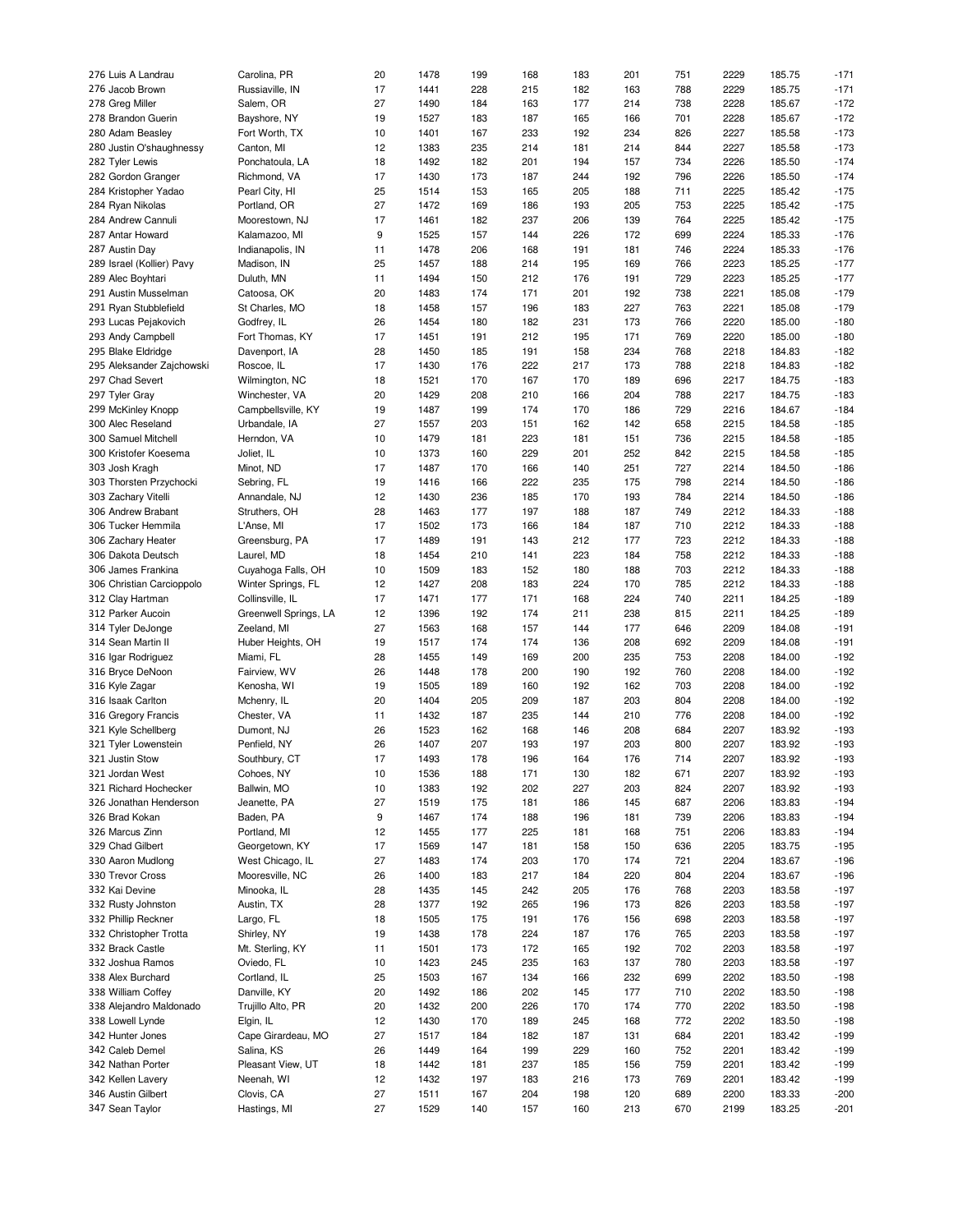| 347 Kenneth Livengood   | Ravena, NY              | 26 | 1466 | 228 | 182 | 168 | 155 | 733 | 2199 | 183.25 | $-201$ |
|-------------------------|-------------------------|----|------|-----|-----|-----|-----|-----|------|--------|--------|
| 347 Chad Stephen        | Flint, MI               | 26 | 1415 | 213 | 179 | 155 | 237 | 784 | 2199 | 183.25 | $-201$ |
|                         |                         |    |      |     |     |     |     |     |      |        |        |
| 347 Zachary Chernouski  | Burlington, WI          | 9  | 1489 | 134 | 234 | 170 | 172 | 710 | 2199 | 183.25 | $-201$ |
| 351 David Santay        | Mokena, IL              | 28 | 1433 | 208 | 213 | 157 | 187 | 765 | 2198 | 183.17 | $-202$ |
| 352 Max Oertling        | Slidell, LA             | 18 | 1519 | 150 | 169 | 169 | 190 | 678 | 2197 | 183.08 | $-203$ |
| 352 Cody Depa           | Holdingford, MN         | 11 | 1381 | 202 | 200 | 256 | 158 | 816 | 2197 | 183.08 | $-203$ |
| 354 Kagen Schroyer      | Temperance, MI          | 11 | 1523 | 187 | 146 | 178 | 162 | 673 | 2196 | 183.00 | $-204$ |
|                         |                         |    |      |     |     |     |     |     |      |        |        |
| 355 Dempsey Crandell    | Easton, MD              | 25 | 1460 | 167 | 190 | 202 | 176 | 735 | 2195 | 182.92 | $-205$ |
| 355 Zach Goodrich       | La Porte, IN            | 20 | 1522 | 154 | 178 | 169 | 172 | 673 | 2195 | 182.92 | $-205$ |
| 355 Eric Bator          | Brunswick, OH           | 9  | 1452 | 192 | 163 | 193 | 195 | 743 | 2195 | 182.92 | $-205$ |
| 358 Denver Wilson       | Louisville, KY          | 26 | 1553 | 195 | 180 | 130 | 136 | 641 | 2194 | 182.83 | $-206$ |
| 358 John Simmer         |                         |    |      |     |     |     |     |     |      |        |        |
|                         | Andover, MN             | 26 | 1474 | 192 | 145 | 203 | 180 | 720 | 2194 | 182.83 | $-206$ |
| 358 Pierce Field        | Shirley, NY             | 9  | 1479 | 177 | 160 | 225 | 153 | 715 | 2194 | 182.83 | $-206$ |
| 361 Justin Larson       | Fairport, NY            | 26 | 1478 | 157 | 182 | 208 | 168 | 715 | 2193 | 182.75 | $-207$ |
| 361 Bryan McLeod        | Erwin, NC               | 18 | 1370 | 234 | 199 | 187 | 203 | 823 | 2193 | 182.75 | $-207$ |
| 363 Marcel Mullen       | Hastings, NE            | 12 | 1437 | 198 | 168 | 197 | 192 | 755 | 2192 | 182.67 | $-208$ |
|                         |                         |    |      |     |     |     |     |     |      |        |        |
| 364 Montez Thompson     | Indianapolis, IN        | 28 | 1422 | 184 | 181 | 201 | 203 | 769 | 2191 | 182.58 | $-209$ |
| 365 Tommy Markiewicz    | Mentor, OH              | 17 | 1423 | 166 | 214 | 179 | 208 | 767 | 2190 | 182.50 | $-210$ |
| 365 Roman Dacasin       | Daly City, CA           | 20 | 1376 | 171 | 195 | 244 | 204 | 814 | 2190 | 182.50 | $-210$ |
| 367 James Fitzgerald    | Helotes, TX             | 27 | 1563 | 160 | 184 | 138 | 144 | 626 | 2189 | 182.42 | $-211$ |
|                         |                         |    |      |     |     |     |     |     |      |        |        |
| 367 Jomar J Alvarado    | Saint Cloud, FL         | 28 | 1481 | 184 | 189 | 121 | 214 | 708 | 2189 | 182.42 | $-211$ |
| 367 Dylan Catalano-Wild | Channahon, IL           | 19 | 1477 | 167 | 164 | 224 | 157 | 712 | 2189 | 182.42 | $-211$ |
| 367 Jace Meyer          | Langworthy, IA          | 10 | 1454 | 223 | 159 | 166 | 187 | 735 | 2189 | 182.42 | $-211$ |
| 371 Jacob Bennett       | Imperial, MO            | 27 | 1436 | 178 | 215 | 190 | 169 | 752 | 2188 | 182.33 | $-212$ |
| 371 Jake Grund          | Irma, WI                | 28 | 1421 | 180 | 198 | 176 | 213 | 767 | 2188 | 182.33 | $-212$ |
|                         |                         |    |      |     |     |     |     |     |      |        |        |
| 371 John Leshikar       | O Fallon, IL            | 28 | 1418 | 166 | 171 | 214 | 219 | 770 | 2188 | 182.33 | $-212$ |
| 371 Bryan Mancini       | Seekonk, MA             | 12 | 1426 | 188 | 203 | 183 | 188 | 762 | 2188 | 182.33 | $-212$ |
| 375 John Bredehoeft     | Leavenworth, KS         | 28 | 1436 | 219 | 189 | 151 | 192 | 751 | 2187 | 182.25 | $-213$ |
| 375 Noah Hayes          | Irwin, PA               | 18 | 1464 | 181 | 199 | 188 | 155 | 723 | 2187 | 182.25 | $-213$ |
|                         |                         |    |      |     |     |     |     |     |      |        |        |
| 377 Ross Jenner         | Collierville, TN        | 20 | 1528 | 149 | 194 | 178 | 137 | 658 | 2186 | 182.17 | $-214$ |
| 377 Shane Johnson       | Fort Bragg, NC          | 20 | 1453 | 193 | 220 | 167 | 153 | 733 | 2186 | 182.17 | $-214$ |
| 377 Quinn Sheehy        | Sun Prairie, WI         | 12 | 1452 | 180 | 179 | 163 | 212 | 734 | 2186 | 182.17 | $-214$ |
| 380 Kyle Souther        | Statesville, NC         | 25 | 1452 | 211 | 186 | 152 | 184 | 733 | 2185 | 182.08 | $-215$ |
|                         |                         | 19 | 1503 |     |     | 175 |     | 682 |      |        | $-215$ |
| 380 Hunter Machin       | Baltimore, MD           |    |      | 142 | 202 |     | 163 |     | 2185 | 182.08 |        |
| 380 Noah Baird          | Franklin, NC            | 17 | 1496 | 147 | 144 | 215 | 183 | 689 | 2185 | 182.08 | $-215$ |
| 380 Jordan Kirby        | Westport, MA            | 9  | 1467 | 171 | 217 | 171 | 159 | 718 | 2185 | 182.08 | $-215$ |
| 380 Aaron Major         | Brockton, MA            | 11 | 1466 | 197 | 190 | 180 | 152 | 719 | 2185 | 182.08 | $-215$ |
| 385 Zachary Choltco     | New Kensington, PA      | 27 | 1555 | 137 | 123 | 189 | 180 | 629 | 2184 | 182.00 | $-216$ |
|                         |                         |    |      |     |     |     |     |     |      |        |        |
| 385 Branden Russell     | Olathe, KS              | 18 | 1481 | 153 | 178 | 157 | 215 | 703 | 2184 | 182.00 | $-216$ |
| 387 Jim Barnett         | Pierre, SD              | 27 | 1507 | 193 | 158 | 141 | 184 | 676 | 2183 | 181.92 | $-217$ |
| 387 Drake Slates        | Wichita, KS             | 26 | 1389 | 216 | 164 | 221 | 193 | 794 | 2183 | 181.92 | $-217$ |
| 387 Joseph Alvord       | South Lyon, MI          | 10 | 1508 | 183 | 192 | 154 | 146 | 675 | 2183 | 181.92 | $-217$ |
|                         |                         |    |      |     |     |     |     |     |      |        |        |
| 390 Marques Houston     | Clearwater, FL          | 18 | 1469 | 142 | 224 | 170 | 177 | 713 | 2182 | 181.83 | $-218$ |
| 390 Jorge R Rodriguez   | Yauco, PR               | 10 | 1483 | 159 | 175 | 179 | 186 | 699 | 2182 | 181.83 | $-218$ |
| 390 Larry Tripamer      | Belvidere, IL           | 12 | 1384 | 225 | 171 | 191 | 211 | 798 | 2182 | 181.83 | $-218$ |
| 393 Tyler Davis         | Zephyrhills, FL         | 28 | 1417 | 186 | 181 | 238 | 159 | 764 | 2181 | 181.75 | $-219$ |
| 393 Austin Montgomery   | Elizabethtown, KY       | 19 | 1435 | 148 | 214 | 179 | 205 | 746 | 2181 | 181.75 | $-219$ |
|                         |                         |    |      |     |     |     |     |     |      |        |        |
| 393 Jonathan Chapman    | Cornelius, NC           | 9  | 1469 | 192 | 161 | 174 | 185 | 712 | 2181 | 181.75 | $-219$ |
| 393 Sam Bortnick        | East Brunswick, NJ      | 11 | 1405 | 214 | 178 | 207 | 177 | 776 | 2181 | 181.75 | $-219$ |
| 397 Jason Hilowitz      | Virginia Beach, VA      | 28 | 1429 | 196 | 205 | 174 | 176 | 751 | 2180 | 181.67 | $-220$ |
| 397 Dawson Loether      | Waunakee, WI            | 17 | 1539 | 201 | 139 | 135 | 166 | 641 | 2180 | 181.67 | $-220$ |
|                         |                         |    |      |     |     |     |     |     |      |        |        |
| 397 Matt Morgan         | Raleigh, NC             | 18 | 1464 | 170 | 179 | 157 | 210 | 716 | 2180 | 181.67 | $-220$ |
| 397 Jordan Lam          | Cambridge, ON           | 11 | 1477 | 178 | 195 | 143 | 187 | 703 | 2180 | 181.67 | $-220$ |
| 397 Shawn Voehringer    | Beckley, WV             | 9  | 1468 | 178 | 166 | 167 | 201 | 712 | 2180 | 181.67 | $-220$ |
| 397 Brady Blowers       | Isanti, MN              | 9  | 1434 | 196 | 193 | 173 | 184 | 746 | 2180 | 181.67 | $-220$ |
| 397 Jace Miyagi         | Chicago, IL             | 12 | 1390 | 177 | 193 | 205 | 215 | 790 | 2180 | 181.67 | $-220$ |
|                         |                         |    |      |     |     |     |     |     |      |        |        |
| 404 Anthony Recsnik     | Troy, MO                | 18 | 1490 | 159 | 189 | 158 | 183 | 689 | 2179 | 181.58 | $-221$ |
| 405 Zachery Porter      | Schenectady, NY         | 26 | 1543 | 176 | 151 | 148 | 160 | 635 | 2178 | 181.50 | $-222$ |
| 405 Jason Pesce         | Egg Harbor Township, NJ | 10 | 1486 | 188 | 199 | 158 | 147 | 692 | 2178 | 181.50 | $-222$ |
| 405 Kyle Lewis          | Lansing, MI             | 9  | 1413 | 145 | 238 | 208 | 174 | 765 | 2178 | 181.50 | $-222$ |
|                         |                         |    |      |     |     |     |     |     |      |        |        |
| 405 John Helbach        | Sheboygan, WI           | 11 | 1411 | 179 | 204 | 190 | 194 | 767 | 2178 | 181.50 | $-222$ |
| 405 Stephen Major       | Brockton, MA            | 11 | 1409 | 198 | 203 | 188 | 180 | 769 | 2178 | 181.50 | $-222$ |
| 405 Daniel Powell       | Des Plaines, IL         | 12 | 1393 | 201 | 168 | 226 | 190 | 785 | 2178 | 181.50 | $-222$ |
| 411 William Hrivnak     | Pickerington, OH        | 25 | 1472 | 223 | 163 | 163 | 156 | 705 | 2177 | 181.42 | $-223$ |
|                         |                         |    |      |     |     |     |     |     |      |        |        |
| 411 Adam Morse          | West Des Moines, IA     | 27 | 1414 | 199 | 229 | 144 | 191 | 763 | 2177 | 181.42 | $-223$ |
| 411 Jacob Mullen        | Bellingham, WA          | 27 | 1406 | 182 | 171 | 232 | 186 | 771 | 2177 | 181.42 | $-223$ |
| 411 Robbie Guzman       | Bricktown, NJ           | 20 | 1411 | 167 | 218 | 169 | 212 | 766 | 2177 | 181.42 | $-223$ |
| 415 Jack Freeman        | Soddy Daisy, TN         | 28 | 1476 | 157 | 150 | 192 | 201 | 700 | 2176 | 181.33 | $-224$ |
|                         |                         |    |      |     |     |     |     |     |      |        |        |
| 415 Logan Williams      | Anchorage, AK           | 27 | 1456 | 169 | 198 | 187 | 166 | 720 | 2176 | 181.33 | $-224$ |
| 415 Cody McDaniel       | Wake Forest, NC         | 18 | 1410 | 171 | 234 | 191 | 170 | 766 | 2176 | 181.33 | $-224$ |
| 415 Donovan Grubaugh    | Salem, OR               | 17 | 1405 | 210 | 194 | 179 | 188 | 771 | 2176 | 181.33 | $-224$ |
| 415 Austin Schomig      | Channahon, IL           | 19 | 1353 | 204 | 232 | 225 | 162 | 823 | 2176 | 181.33 | $-224$ |
|                         |                         |    |      |     |     |     |     |     |      |        |        |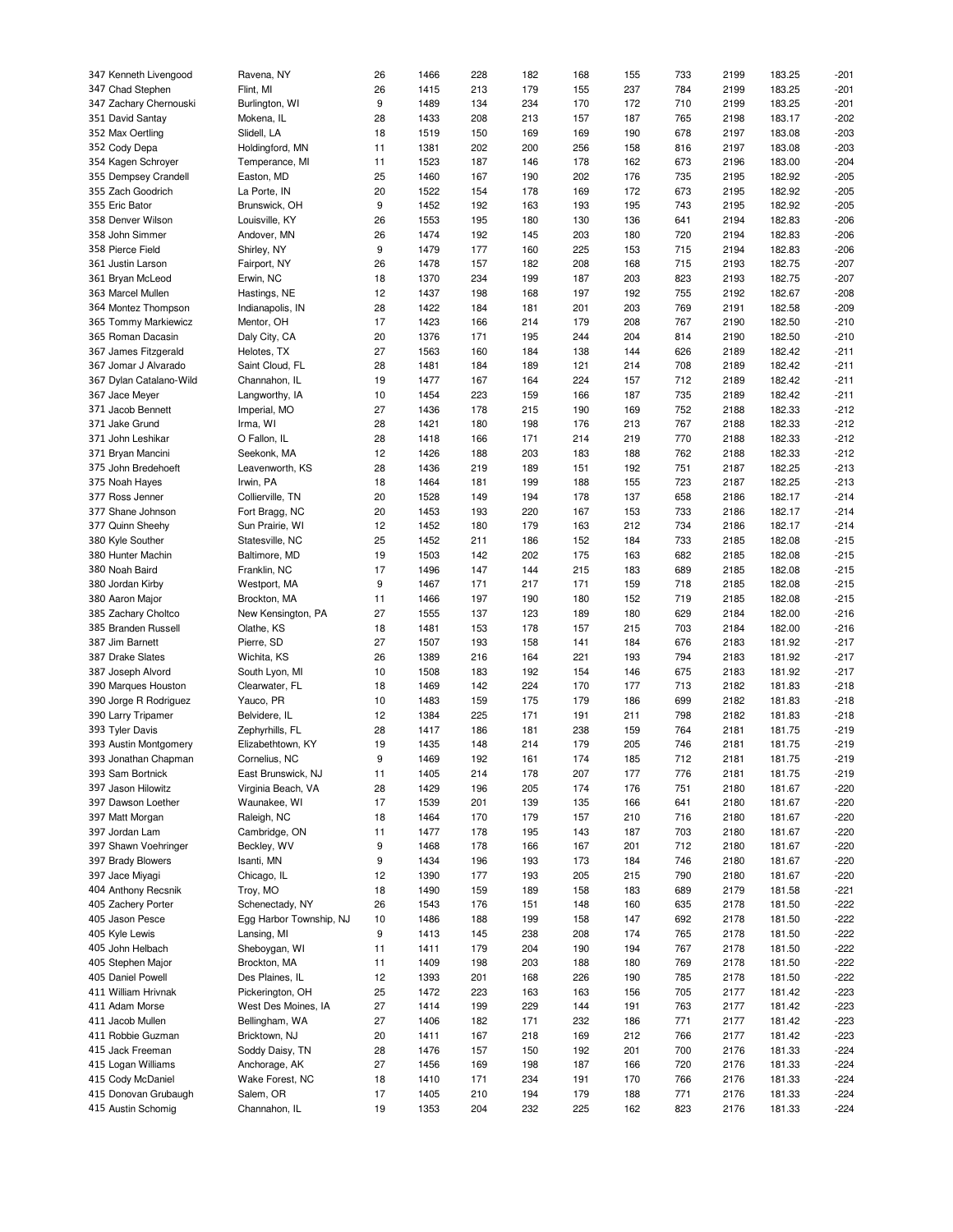| 415 Matthew Butler      | Spring Hill, TN        | 19 | 1353 | 175 | 205 | 230 | 213 | 823 | 2176 | 181.33 | $-224$ |
|-------------------------|------------------------|----|------|-----|-----|-----|-----|-----|------|--------|--------|
| 421 Jacob Gosse         | Vinton, IA             | 27 | 1413 | 161 | 203 | 200 | 198 | 762 | 2175 | 181.25 | $-225$ |
| 421 Matthew Diamond     | Dayton, OH             | 17 | 1527 | 185 | 158 | 153 | 152 | 648 | 2175 | 181.25 | $-225$ |
|                         |                        |    |      |     |     |     |     |     |      |        |        |
| 421 Joey Hansen         | Bristow, VA            | 19 | 1480 | 177 | 190 | 179 | 149 | 695 | 2175 | 181.25 | $-225$ |
| 421 Donovan Thomas      | Longmont, CO           | 17 | 1456 | 204 | 204 | 151 | 160 | 719 | 2175 | 181.25 | $-225$ |
| 421 Brian Kennedy       | Philadelphia, PA       | 19 | 1391 | 193 | 156 | 230 | 205 | 784 | 2175 | 181.25 | $-225$ |
| 426 Layton Yarus        | Du Bois, PA            | 18 | 1448 | 142 | 202 | 157 | 225 | 726 | 2174 | 181.17 | $-226$ |
| 426 Conner Novak        | Northfield, OH         | 17 | 1431 | 159 | 200 | 156 | 228 | 743 | 2174 | 181.17 | $-226$ |
| 426 Christopher Radliff | Schenectady, NY        | 11 | 1484 | 171 | 132 | 191 | 196 | 690 | 2174 | 181.17 | $-226$ |
|                         |                        |    |      |     |     |     |     |     |      |        |        |
| 429 Zachary Sasser      | Trevor, WI             | 28 | 1438 | 174 | 178 | 179 | 204 | 735 | 2173 | 181.08 | $-227$ |
| 429 Jacob Myers         | St Petersburg, FL      | 20 | 1494 | 157 | 155 | 201 | 166 | 679 | 2173 | 181.08 | $-227$ |
| 429 Sam Manausa         | North Myrtle Beach, SC | 12 | 1437 | 222 | 158 | 203 | 153 | 736 | 2173 | 181.08 | $-227$ |
| 429 Jackson Davis       | Tornado, WV            | 12 | 1413 | 226 | 221 | 160 | 153 | 760 | 2173 | 181.08 | $-227$ |
| 433 Daniel Watkinson    | Palm Bay, FL           | 12 | 1433 | 167 | 196 | 188 | 188 | 739 | 2172 | 181.00 | $-228$ |
| 434 Ty Sexton           | Greenville, IL         | 20 | 1419 | 189 | 169 | 212 | 182 | 752 | 2171 | 180.92 | $-229$ |
|                         |                        | 12 | 1501 | 165 |     | 169 | 172 | 670 | 2171 | 180.92 | $-229$ |
| 434 Jacob Balser        | Parkersburg, WV        |    |      |     | 164 |     |     |     |      |        |        |
| 434 Corey Hommel        | Clifton Park, NY       | 10 | 1416 | 208 | 184 | 194 | 169 | 755 | 2171 | 180.92 | $-229$ |
| 437 Jordan Shepherd     | Noblesville, IN        | 28 | 1410 | 155 | 205 | 218 | 182 | 760 | 2170 | 180.83 | $-230$ |
| 437 Kyle Bean           | Mount Vernon, IL       | 19 | 1520 | 167 | 160 | 173 | 150 | 650 | 2170 | 180.83 | $-230$ |
| 437 Cody Cammarata      | Lancaster, NY          | 11 | 1499 | 168 | 178 | 167 | 158 | 671 | 2170 | 180.83 | $-230$ |
| 437 Dakota Solonka      | Indianapolis, IN       | 11 | 1426 | 169 | 193 | 190 | 192 | 744 | 2170 | 180.83 | $-230$ |
| 441 Tyler Wollenberg    | New Lenox, IL          | 28 | 1423 | 188 | 193 | 191 | 174 | 746 | 2169 | 180.75 | $-231$ |
|                         |                        |    |      |     |     |     |     |     |      |        |        |
| 441 Hunter Schlegel     | Dayton, OH             | 19 | 1510 | 184 | 154 | 144 | 177 | 659 | 2169 | 180.75 | $-231$ |
| 441 Andrew Thorne       | Washington, DC         | 17 | 1450 | 195 | 156 | 199 | 169 | 719 | 2169 | 180.75 | $-231$ |
| 441 Devin Chalifour     | Dearborn Heights, MI   | 9  | 1484 | 189 | 158 | 175 | 163 | 685 | 2169 | 180.75 | $-231$ |
| 445 Christopher Smith   | Palm Harbor, FL        | 28 | 1421 | 196 | 171 | 196 | 184 | 747 | 2168 | 180.67 | $-232$ |
| 446 Sam Brandt          | Fremont, MI            | 10 | 1498 | 153 | 198 | 191 | 127 | 669 | 2167 | 180.58 | $-233$ |
| 447 Tyler Synovec       | Fremont, NE            | 25 | 1459 | 177 | 188 | 154 | 188 | 707 | 2166 | 180.50 | $-234$ |
|                         |                        |    |      |     |     |     |     |     |      |        |        |
| 447 Alec Erny           | Jasper, IN             | 18 | 1335 | 190 | 198 | 198 | 245 | 831 | 2166 | 180.50 | $-234$ |
| 449 Clayton Bridges III | Anderson, SC           | 20 | 1466 | 158 | 163 | 157 | 220 | 698 | 2164 | 180.33 | $-236$ |
| 450 Bryan Cline         | Cedar Rapids, IA       | 25 | 1500 | 112 | 161 | 194 | 196 | 663 | 2163 | 180.25 | $-237$ |
| 450 Brandon Mooney      | Roscoe, IL             | 27 | 1412 | 210 | 160 | 211 | 170 | 751 | 2163 | 180.25 | $-237$ |
| 450 Eric Ullian         | New Lenox, IL          | 10 | 1436 | 192 | 187 | 172 | 176 | 727 | 2163 | 180.25 | $-237$ |
| 450 Ryan Burton         | Los Altos, CA          | 11 | 1431 | 169 | 175 | 212 | 176 | 732 | 2163 | 180.25 | $-237$ |
|                         |                        |    |      |     |     |     |     |     |      |        |        |
| 454 Dalton Green        | Clayton, NC            | 18 | 1454 | 175 | 180 | 178 | 175 | 708 | 2162 | 180.17 | $-238$ |
| 454 Trevor Morgan       | Henrico, VA            | 11 | 1417 | 206 | 157 | 222 | 160 | 745 | 2162 | 180.17 | $-238$ |
| 454 Kennison Andrews    | Oceanside, CA          | 10 | 1407 | 208 | 163 | 162 | 222 | 755 | 2162 | 180.17 | $-238$ |
| 454 Anthony Favaloro    | Manteca, CA            | 12 | 1396 | 179 | 196 | 186 | 205 | 766 | 2162 | 180.17 | $-238$ |
| 458 Kevin Plyley        | Richmond, IN           | 18 | 1475 | 162 | 142 | 211 | 171 | 686 | 2161 | 180.08 | $-239$ |
| 459 Carson Opela        | Rio Rancho, NM         | 9  | 1553 | 142 | 179 | 137 | 148 | 606 | 2159 | 179.92 | $-241$ |
| 459 Darren Hartgrove    | Severn, MD             | 11 | 1492 | 175 | 138 | 149 | 205 | 667 | 2159 | 179.92 | $-241$ |
|                         |                        |    |      |     |     |     |     |     |      |        |        |
| 461 Jacob Jones         | La Crosse, WI          | 25 | 1537 | 154 | 142 | 172 | 153 | 621 | 2158 | 179.83 | $-242$ |
| 461 Johnathan Adams     | Arnold, MO             | 25 | 1489 | 169 | 158 | 183 | 159 | 669 | 2158 | 179.83 | $-242$ |
| 461 Trustin Givens      | Rockford, IL           | 27 | 1436 | 200 | 131 | 189 | 202 | 722 | 2158 | 179.83 | $-242$ |
| 461 Garret Endres       | New Baltimore, MI      | 28 | 1424 | 205 | 188 | 185 | 156 | 734 | 2158 | 179.83 | $-242$ |
| 461 Brendan Welsh       | Freeland, MI           | 20 | 1390 | 217 | 158 | 156 | 237 | 768 | 2158 | 179.83 | $-242$ |
| 466 Caleb Baker         | Alexandria, MN         | 25 | 1462 | 173 | 181 | 171 | 170 | 695 | 2157 | 179.75 | $-243$ |
|                         |                        |    |      |     |     |     |     |     |      |        |        |
| 466 Kodie Lovejoy       | Wakonda, SD            | 17 | 1439 | 174 | 187 | 188 | 169 | 718 | 2157 | 179.75 | $-243$ |
| 466 Zac Sharpe          | Willow Spring, NC      | 18 | 1392 | 200 | 203 | 191 | 171 | 765 | 2157 | 179.75 | $-243$ |
| 469 Dalton Gatlin       | Cottage Grove, MN      | 20 | 1463 | 180 | 162 | 175 | 176 | 693 | 2156 | 179.67 | $-244$ |
| 469 Keith Davis         | Kernersville, NC       | 20 | 1348 | 223 | 191 | 191 | 203 | 808 | 2156 | 179.67 | $-244$ |
| 469 Nick Haugen         | Menomonee Falls, WI    | 12 | 1436 | 206 | 144 | 213 | 157 | 720 | 2156 | 179.67 | $-244$ |
| 469 Tyler Hogstrom      | Seattle, WA            | 12 | 1396 | 196 | 207 | 178 | 179 | 760 | 2156 | 179.67 | $-244$ |
| 469 Alex Alesio         | Schenectady, NY        | 10 | 1368 | 166 | 240 | 193 | 189 | 788 | 2156 | 179.67 | $-244$ |
|                         |                        |    |      |     |     |     |     |     |      |        |        |
| 474 Gage Echevarria     | Panama City, FL        | 28 | 1393 | 183 | 194 | 214 | 171 | 762 | 2155 | 179.58 | $-245$ |
| 474 Malik Grove         | Mason, OH              | 17 | 1480 | 191 | 157 | 189 | 138 | 675 | 2155 | 179.58 | $-245$ |
| 474 Chad Conard         | Geismar, LA            | 18 | 1359 | 180 | 192 | 211 | 213 | 796 | 2155 | 179.58 | $-245$ |
| 474 Kyle Dauphin        | Shiloh, IL             | 10 | 1454 | 150 | 191 | 161 | 199 | 701 | 2155 | 179.58 | $-245$ |
| 474 Alex Henry          | Sayville, NY           | 10 | 1429 | 166 | 243 | 162 | 155 | 726 | 2155 | 179.58 | $-245$ |
| 479 Trenton Johnston    | Fremont, NE            | 26 | 1390 | 207 | 211 | 146 | 200 | 764 | 2154 | 179.50 | $-246$ |
|                         |                        |    |      |     |     |     |     |     |      |        |        |
| 479 Nathan Eder         | Lithia, FL             | 12 | 1338 | 208 | 176 | 197 | 235 | 816 | 2154 | 179.50 | $-246$ |
| 481 Hunter Sanders      | Andover, MN            | 25 | 1476 | 151 | 168 | 193 | 165 | 677 | 2153 | 179.42 | $-247$ |
| 481 Kristian Sieradzki  | Seminole, FL           | 28 | 1426 | 179 | 146 | 195 | 207 | 727 | 2153 | 179.42 | $-247$ |
| 481 Kyle Jonson         | Seattle, WA            | 20 | 1399 | 143 | 202 | 200 | 209 | 754 | 2153 | 179.42 | $-247$ |
| 481 Nick Postag         | Santa Clara, CA        | 11 | 1510 | 174 | 146 | 156 | 167 | 643 | 2153 | 179.42 | $-247$ |
| 481 Adam Clauss         | Saginaw, MI            | 12 | 1397 | 131 | 184 | 247 | 194 | 756 | 2153 | 179.42 | $-247$ |
| 486 Bryan Kimmel        | Apollo Beach, FL       | 27 | 1424 | 210 | 191 | 150 | 177 | 728 | 2152 | 179.33 | $-248$ |
|                         |                        |    |      |     |     |     |     |     |      |        |        |
| 486 Michael Carney      | Alexandria, IN         | 28 | 1395 | 193 | 188 | 172 | 204 | 757 | 2152 | 179.33 | $-248$ |
| 486 Adrian Willoughby   | Austintown, OH         | 17 | 1503 | 127 | 146 | 201 | 175 | 649 | 2152 | 179.33 | $-248$ |
| 486 Robert Borowski     | Lexington, KY          | 17 | 1486 | 169 | 161 | 188 | 148 | 666 | 2152 | 179.33 | $-248$ |
| 486 Isaiah Smith        | Florissant, MO         | 20 | 1449 | 188 | 185 | 154 | 176 | 703 | 2152 | 179.33 | $-248$ |
| 486 Brandon Traynum     | Cincinnati, OH         | 12 | 1437 | 179 | 159 | 188 | 189 | 715 | 2152 | 179.33 | $-248$ |
|                         |                        |    |      |     |     |     |     |     |      |        |        |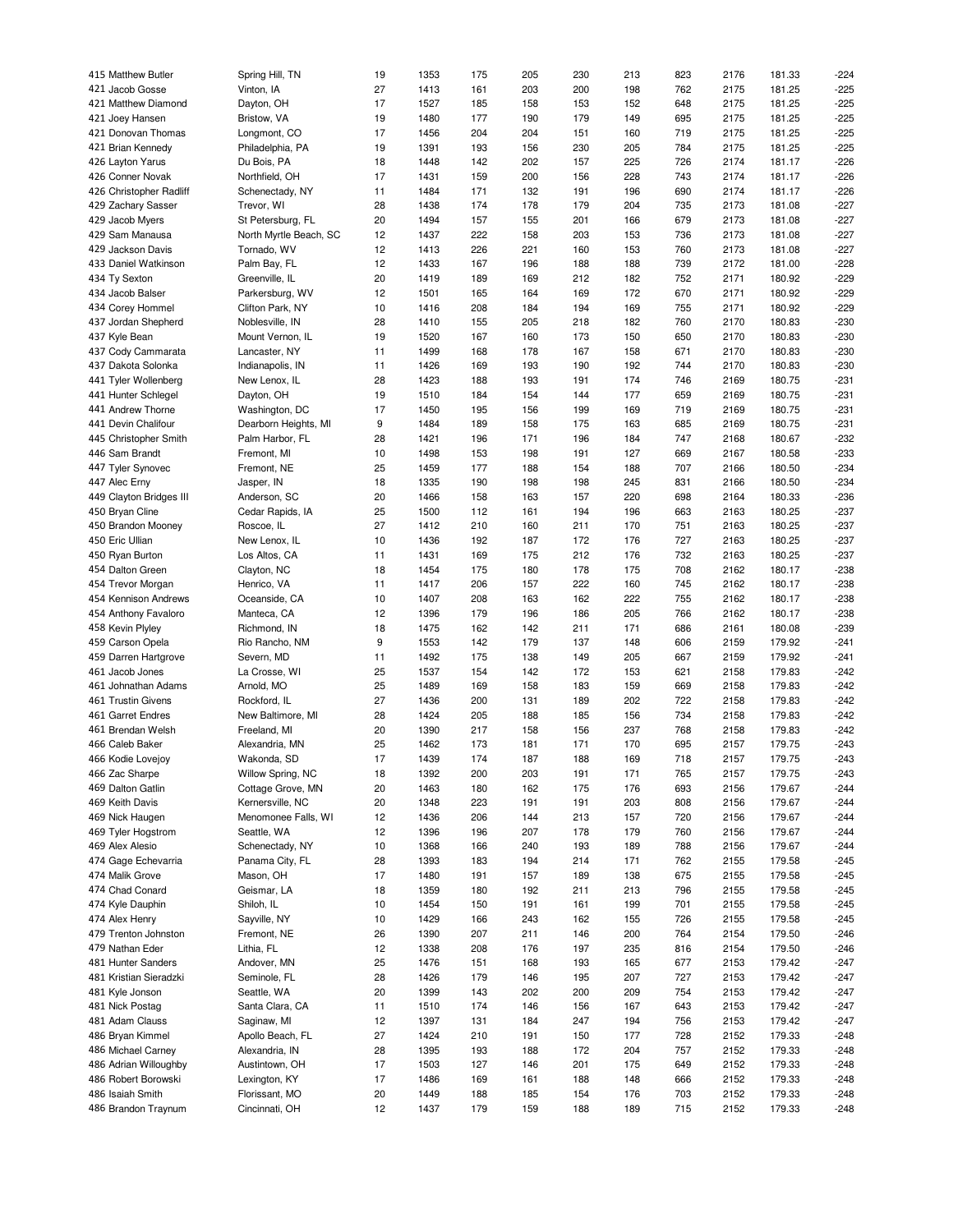| 492 Jeffrey Severson      | Portage, IN          | 20 | 1463 | 179 | 164 | 194 | 151 | 688 | 2151 | 179.25 | $-249$ |
|---------------------------|----------------------|----|------|-----|-----|-----|-----|-----|------|--------|--------|
| 492 Seth Wideman          | Amherst, WI          | 9  | 1518 | 144 | 144 | 180 | 165 | 633 | 2151 | 179.25 | $-249$ |
|                           |                      |    |      |     |     |     |     |     |      |        |        |
| 494 Jerry Jennings        | Yakima, WA           | 27 | 1459 | 177 | 172 | 145 | 197 | 691 | 2150 | 179.17 | $-250$ |
| 494 Domenic Volo          | Fairport, NY         | 26 | 1427 | 209 | 194 | 155 | 165 | 723 | 2150 | 179.17 | $-250$ |
| 494 Patrick Huebschman    | Jasper, IN           | 18 | 1379 | 183 | 188 | 165 | 235 | 771 | 2150 | 179.17 | $-250$ |
| 494 Jared Schmit          | Green Bay, WI        | 12 | 1300 | 207 | 209 | 233 | 201 | 850 | 2150 | 179.17 | $-250$ |
|                           |                      |    |      |     |     |     |     |     |      |        |        |
| 498 Keegan Ratobylski     | Clinton Township, MI | 20 | 1425 | 183 | 224 | 174 | 143 | 724 | 2149 | 179.08 | $-251$ |
| 498 Brandon Wolf          | Schenectady, NY      | 11 | 1410 | 176 | 213 | 184 | 166 | 739 | 2149 | 179.08 | $-251$ |
| 500 Andrew Heritage       | Evansville, WI       | 28 | 1463 | 199 | 139 | 170 | 177 | 685 | 2148 | 179.00 | $-252$ |
|                           |                      |    |      |     |     |     |     |     |      |        |        |
| 500 Joshua Truong         | Rochester, NY        | 26 | 1411 | 242 | 128 | 185 | 182 | 737 | 2148 | 179.00 | $-252$ |
| 500 CJ Bakoylis           | Davenport, IA        | 19 | 1447 | 183 | 150 | 213 | 155 | 701 | 2148 | 179.00 | $-252$ |
| 500 Logan Rosing          | Highland, IN         | 20 | 1434 | 198 | 198 | 170 | 148 | 714 | 2148 | 179.00 | $-252$ |
| 500 Matthew Dumont        | Derby, VT            | 12 | 1384 | 196 | 173 | 217 | 178 | 764 | 2148 | 179.00 | $-252$ |
|                           |                      |    |      |     |     |     |     |     |      |        |        |
| 505 Brandon Thorpe        | Sarasota, FL         | 26 | 1462 | 173 | 171 | 130 | 210 | 684 | 2146 | 178.83 | $-254$ |
| 505 Justin Wisler         | Davenport, FL        | 19 | 1503 | 136 | 178 | 160 | 169 | 643 | 2146 | 178.83 | $-254$ |
| 505 Charlie Forero        | Miami, FL            | 9  | 1497 | 150 | 181 | 176 | 142 | 649 | 2146 | 178.83 | $-254$ |
|                           |                      |    |      |     |     |     |     |     |      |        |        |
| 508 Brenden Sramek        | Bellevue, NE         | 28 | 1420 | 208 | 171 | 164 | 182 | 725 | 2145 | 178.75 | $-255$ |
| 508 Bryan Dirksen         | Clarksville, TN      | 19 | 1481 | 146 | 159 | 184 | 175 | 664 | 2145 | 178.75 | $-255$ |
| 508 Diego Santiago        | Toa Alta, PR         | 20 | 1347 | 191 | 215 | 205 | 187 | 798 | 2145 | 178.75 | $-255$ |
| 508 Ethan Brander         | Cherry Valley, IL    | 11 | 1393 | 175 | 222 | 171 | 184 | 752 | 2145 | 178.75 | $-255$ |
|                           |                      |    |      |     |     |     |     |     |      |        |        |
| 512 Antony (AJ) Sherinian | New Braunfels, TX    | 25 | 1501 | 156 | 184 | 147 | 156 | 643 | 2144 | 178.67 | $-256$ |
| 512 Andy Hayes            | Chicago, IL          | 19 | 1410 | 178 | 136 | 232 | 188 | 734 | 2144 | 178.67 | $-256$ |
| 514 Nicholas Jewell       | Grand Island, NE     | 26 | 1399 | 189 | 180 | 209 | 166 | 744 | 2143 | 178.58 | $-257$ |
| 514 Kevin Hasemann        |                      |    |      |     |     |     |     |     |      |        |        |
|                           | O'Fallon, IL         | 10 | 1450 | 117 | 202 | 160 | 214 | 693 | 2143 | 178.58 | $-257$ |
| 514 Zachary Schroeder     | Westminster, CO      | 10 | 1446 | 157 | 122 | 194 | 224 | 697 | 2143 | 178.58 | $-257$ |
| 517 Jack Vandermeulen     | Madison, NJ          | 17 | 1484 | 157 | 153 | 183 | 165 | 658 | 2142 | 178.50 | $-258$ |
| 517 James Wakefield       | Orangevale, CA       | 18 | 1436 | 216 | 177 | 149 | 164 | 706 | 2142 | 178.50 | $-258$ |
|                           |                      |    |      |     |     |     |     |     |      |        |        |
| 517 Isaac Irwin           | Indianapolis, IN     | 12 | 1455 | 147 | 149 | 202 | 189 | 687 | 2142 | 178.50 | $-258$ |
| 520 Kyle Mann             | Stafford, VA         | 26 | 1445 | 208 | 194 | 144 | 150 | 696 | 2141 | 178.42 | $-259$ |
| 520 Jackson Cross         | Lafayette, IN        | 27 | 1396 | 201 | 134 | 222 | 188 | 745 | 2141 | 178.42 | $-259$ |
|                           |                      |    |      |     |     |     |     |     |      |        |        |
| 520 Ty Falcon             | Rapid City, SD       | 20 | 1489 | 200 | 134 | 176 | 142 | 652 | 2141 | 178.42 | $-259$ |
| 520 Kyle Brewer           | Cahokia, IL          | 10 | 1412 | 168 | 167 | 176 | 218 | 729 | 2141 | 178.42 | $-259$ |
| 524 Dustin Brakefield     | Lebanon, TN          | 17 | 1421 | 183 | 178 | 193 | 165 | 719 | 2140 | 178.33 | $-260$ |
|                           |                      |    | 1380 |     |     |     |     | 760 |      |        | $-260$ |
| 524 Cole Skelley          | North Canton, OH     | 10 |      | 165 | 215 | 168 | 212 |     | 2140 | 178.33 |        |
| 526 Justin Kime           | Stewartville, MN     | 20 | 1429 | 169 | 203 | 136 | 202 | 710 | 2139 | 178.25 | $-261$ |
| 527 Kole Matzke           | Laporte, IN          | 20 | 1378 | 192 | 192 | 202 | 174 | 760 | 2138 | 178.17 | $-262$ |
| 527 Wyatt Patterson       | Westmoreland, TN     | 17 | 1354 | 176 | 226 | 193 | 189 | 784 | 2138 | 178.17 | $-262$ |
|                           |                      |    |      |     |     |     |     |     |      |        |        |
| 527 Nick DeCesaro         | Kenosha, WI          | 12 | 1352 | 234 | 211 | 158 | 183 | 786 | 2138 | 178.17 | $-262$ |
| 530 Josh Driver           | Waterloo, WI         | 12 | 1383 | 219 | 169 | 185 | 181 | 754 | 2137 | 178.08 | $-263$ |
| 531 Philip Weyl           | Ewa Beach, HI        | 25 | 1407 | 172 | 197 | 209 | 151 | 729 | 2136 | 178.00 | $-264$ |
| 531 Braijon Carter        | Chicago, IL          | 19 | 1457 | 163 | 154 | 186 | 176 | 679 | 2136 | 178.00 | $-264$ |
|                           |                      |    |      |     |     |     |     |     |      |        |        |
| 531 Ryan Sage             | Roebling, NJ         | 18 | 1437 | 212 | 196 | 143 | 148 | 699 | 2136 | 178.00 | $-264$ |
| 531 David Farmer          | Tullahoma, TN        | 12 | 1366 | 146 | 211 | 224 | 189 | 770 | 2136 | 178.00 | $-264$ |
| 535 John Haynes           | Taylors, SC          | 28 | 1397 | 194 | 201 | 184 | 159 | 738 | 2135 | 177.92 | $-265$ |
|                           | Webster, NY          |    |      | 207 |     |     |     | 799 |      |        |        |
| 535 Matteo Cittadino      |                      | 26 | 1336 |     | 182 | 188 | 222 |     | 2135 | 177.92 | $-265$ |
| 535 Bryan Bilanin         | Gilbertsville, PA    | 11 | 1426 | 203 | 158 | 174 | 174 | 709 | 2135 | 177.92 | $-265$ |
| 538 Clayton Coogan        | Durand, IL           | 27 | 1425 | 154 | 159 | 193 | 203 | 709 | 2134 | 177.83 | $-266$ |
| 538 Mathew Woodall        | Norfolk, VA          | 28 | 1373 | 164 | 211 | 198 | 188 | 761 | 2134 | 177.83 | $-266$ |
|                           |                      |    |      |     |     |     |     |     |      |        |        |
| 540 Taran Heersma         | Shelby Township, MI  | 25 | 1402 | 159 | 211 | 203 | 158 | 731 | 2133 | 177.75 | -267   |
| 540 Justin Coose          | Houma, LA            | 20 | 1388 | 180 | 172 | 229 | 164 | 745 | 2133 | 177.75 | $-267$ |
| 540 Mathieu Morin         | Cocoa, FL            | 12 | 1398 | 200 | 173 | 191 | 171 | 735 | 2133 | 177.75 | $-267$ |
| 543 Junnell Calatrava     | Columbia, SC         | 28 | 1358 | 177 | 161 | 267 | 169 | 774 | 2132 | 177.67 | $-268$ |
|                           |                      |    |      |     |     |     |     |     |      |        |        |
| 543 Nico Mead             | Algonquin, IL        | 25 | 1339 | 155 | 212 | 207 | 219 | 793 | 2132 | 177.67 | $-268$ |
| 543 Brandon Matchen       | Wheeling, IL         | 18 | 1403 | 213 | 176 | 181 | 159 | 729 | 2132 | 177.67 | $-268$ |
| 543 Zachary Carter        | Portage, IN          | 20 | 1393 | 226 | 165 | 179 | 169 | 739 | 2132 | 177.67 | $-268$ |
|                           |                      |    |      |     |     |     |     |     |      |        |        |
| 543 Allen Wilkerson       | Ocean Springs, MS    | 10 | 1458 | 157 | 182 | 124 | 211 | 674 | 2132 | 177.67 | $-268$ |
| 548 Matthew Carpenter     | San Diego, CA        | 10 | 1420 | 156 | 233 | 146 | 176 | 711 | 2131 | 177.58 | $-269$ |
| 549 Matthew Hedgespeth    | Campbellsville, KY   | 19 | 1460 | 183 | 161 | 172 | 154 | 670 | 2130 | 177.50 | $-270$ |
| 549 Nicholas Cenzoprano   | Cary, NC             | 18 | 1416 | 174 | 169 | 200 | 171 | 714 | 2130 | 177.50 | $-270$ |
|                           |                      |    |      |     |     |     |     |     |      |        |        |
| 549 Zachary Lantz         | Liberty, IL          | 11 | 1451 | 209 | 158 | 166 | 146 | 679 | 2130 | 177.50 | $-270$ |
| 549 Blake Schmidt         | Fond Du Lac, WI      | 12 | 1430 | 170 | 146 | 196 | 188 | 700 | 2130 | 177.50 | $-270$ |
| 553 Daniel Doss           | Clearwater, FL       | 18 | 1460 | 182 | 173 | 139 | 175 | 669 | 2129 | 177.42 | $-271$ |
|                           |                      |    |      |     |     |     |     |     |      |        |        |
| 553 Michael Alfers        | Huntersville, NC     | 18 | 1345 | 191 | 204 | 202 | 187 | 784 | 2129 | 177.42 | $-271$ |
| 553 Garrett Bartlett      | Troy, NY             | 12 | 1380 | 182 | 193 | 213 | 161 | 749 | 2129 | 177.42 | $-271$ |
| 553 Alexander Mramor      | Delaware, OH         | 11 | 1370 | 211 | 199 | 175 | 174 | 759 | 2129 | 177.42 | $-271$ |
| 557 Alec Howser           | Herndon, VA          | 9  | 1495 | 134 | 170 | 163 | 166 | 633 | 2128 | 177.33 | $-272$ |
|                           |                      |    |      |     |     |     |     |     |      |        |        |
| 557 Adam Cifra            | Struthers, OH        | 12 | 1378 | 160 | 191 | 211 | 188 | 750 | 2128 | 177.33 | $-272$ |
| 559 Jonathan Pascal       | Pembroke Pines, FL   | 28 | 1487 | 115 | 160 | 165 | 200 | 640 | 2127 | 177.25 | $-273$ |
| 559 Sean Getchell         | Lees Summit, MO      | 17 | 1467 | 149 | 158 | 222 | 131 | 660 | 2127 | 177.25 | $-273$ |
|                           |                      |    |      |     |     |     |     |     |      |        |        |
| 559 Austin Long           | Sunbury, PA          | 12 | 1359 | 191 | 202 | 184 | 191 | 768 | 2127 | 177.25 | $-273$ |
| 562 Zachary Arachikavitz  | Freeport, IL         | 25 | 1448 | 161 | 151 | 179 | 187 | 678 | 2126 | 177.17 | $-274$ |
| 562 Christian Caban       | Park City, IL        | 27 | 1447 | 173 | 182 | 158 | 166 | 679 | 2126 | 177.17 | $-274$ |
|                           |                      |    |      |     |     |     |     |     |      |        |        |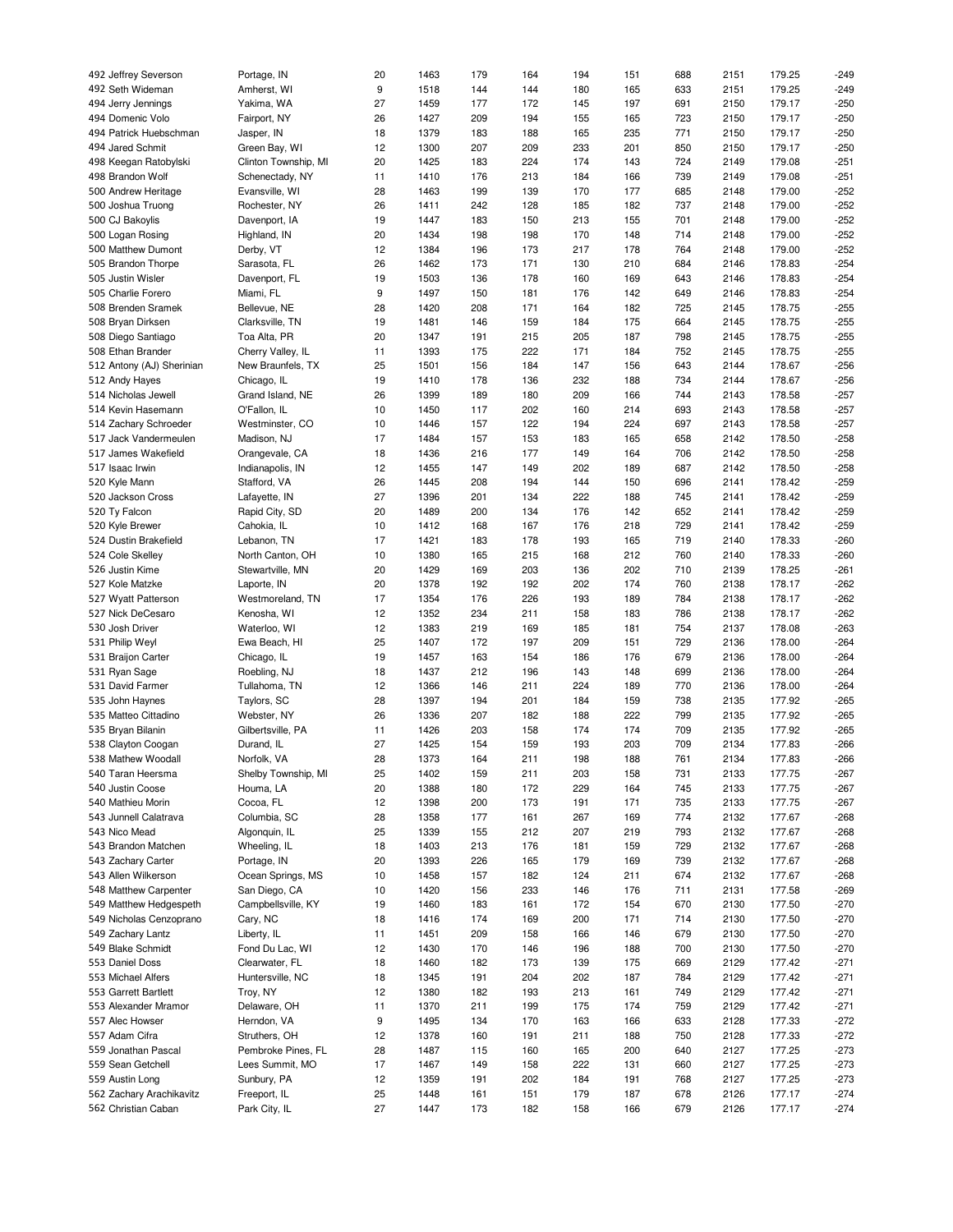| 562 Alex Badger       | Pierre, SD          | 27 | 1421 | 190 | 148 | 189 | 178 | 705 | 2126 | 177.17 | $-274$ |
|-----------------------|---------------------|----|------|-----|-----|-----|-----|-----|------|--------|--------|
| 562 Carson Clark      | Lowell, MI          | 28 | 1370 | 168 | 143 | 235 | 210 | 756 | 2126 | 177.17 | $-274$ |
| 562 Jesse Brown       | New Castle, DE      | 19 | 1367 | 179 | 257 | 171 | 152 | 759 | 2126 | 177.17 | $-274$ |
|                       |                     |    |      |     |     |     |     |     |      |        |        |
| 562 Kyler Gerl        | Loves Park, IL      | 9  | 1471 | 183 | 160 | 147 | 165 | 655 | 2126 | 177.17 | $-274$ |
| 568 Dean Mudlong      | West Chicago, IL    | 27 | 1440 | 145 | 171 | 156 | 213 | 685 | 2125 | 177.08 | $-275$ |
| 568 David Dedman      | Atlantic Beach, FL  | 19 | 1464 | 188 | 141 | 161 | 171 | 661 | 2125 | 177.08 | $-275$ |
| 568 Nicholas Pope     | Heath, OH           | 9  | 1483 | 136 | 157 | 171 | 178 | 642 | 2125 | 177.08 | $-275$ |
| 568 Joshua Bautista   | Brampton, ON        | 11 | 1471 | 174 | 178 | 159 | 143 | 654 | 2125 | 177.08 | $-275$ |
| 572 Nicholas Chow     | Somerset, NJ        | 18 | 1436 | 203 | 134 | 186 | 165 | 688 | 2124 | 177.00 | $-276$ |
|                       |                     |    |      |     |     |     |     |     |      |        |        |
| 573 Darin Bloomquist  | Rhinelander, WI     | 10 | 1453 | 159 | 172 | 180 | 159 | 670 | 2123 | 176.92 | $-277$ |
| 573 Justin Hess       | O'Fallon, IL        | 9  | 1432 | 193 | 167 | 141 | 190 | 691 | 2123 | 176.92 | $-277$ |
| 573 Drew Turberville  | Tupelo, MS          | 10 | 1387 | 192 | 176 | 223 | 145 | 736 | 2123 | 176.92 | $-277$ |
| 576 Cole Garwood      | Vinton, IA          | 27 | 1396 | 152 | 201 | 157 | 216 | 726 | 2122 | 176.83 | $-278$ |
| 576 Alexander Jensen  | Chicago, IL         | 27 | 1387 | 175 | 159 | 201 | 200 | 735 | 2122 | 176.83 | $-278$ |
|                       |                     |    |      |     |     |     |     |     |      | 176.83 |        |
| 576 Tommy Frost       | O Fallon, IL        | 20 | 1376 | 210 | 162 | 199 | 175 | 746 | 2122 |        | $-278$ |
| 579 Gage Schatz       | West Fargo, ND      | 26 | 1425 | 158 | 193 | 179 | 166 | 696 | 2121 | 176.75 | $-279$ |
| 580 Alex Acosta       | Bolingbrook, IL     | 26 | 1365 | 200 | 176 | 207 | 172 | 755 | 2120 | 176.67 | $-280$ |
| 580 Parker Hearne     | Roscoe, IL          | 20 | 1501 | 137 | 150 | 158 | 174 | 619 | 2120 | 176.67 | $-280$ |
| 580 Arturo Cadena     | Chicago, IL         | 17 | 1482 | 173 | 162 | 164 | 139 | 638 | 2120 | 176.67 | $-280$ |
| 580 Austin Foate      | Macomb, MI          | 9  | 1483 | 171 | 172 | 178 | 116 | 637 | 2120 | 176.67 | $-280$ |
|                       |                     |    |      |     |     |     |     |     |      |        |        |
| 580 RJ McMurren       | New Braunfels, TX   | 9  | 1462 | 178 | 142 | 144 | 194 | 658 | 2120 | 176.67 | $-280$ |
| 580 Bradley Solomon   | O Fallon, IL        | 10 | 1449 | 184 | 170 | 148 | 169 | 671 | 2120 | 176.67 | $-280$ |
| 580 Zachary Brandt    | Kalamazoo, MI       | 11 | 1426 | 158 | 152 | 169 | 215 | 694 | 2120 | 176.67 | $-280$ |
| 580 Jonathan Niemiec  | Bay City, MI        | 12 | 1332 | 177 | 184 | 225 | 202 | 788 | 2120 | 176.67 | $-280$ |
| 588 Kyle Miller       | Salina, KS          | 28 | 1410 | 174 | 172 | 198 | 165 | 709 | 2119 | 176.58 | $-281$ |
|                       |                     |    |      |     |     |     |     | 710 |      |        |        |
| 588 Marcus Samuels    | Panama City, FL     | 28 | 1409 | 153 | 147 | 195 | 215 |     | 2119 | 176.58 | $-281$ |
| 588 Josh Vaughn       | Dunkirk, IN         | 17 | 1493 | 141 | 169 | 176 | 140 | 626 | 2119 | 176.58 | $-281$ |
| 588 Kyle Eister       | Charles Town, WV    | 20 | 1373 | 203 | 194 | 190 | 159 | 746 | 2119 | 176.58 | $-281$ |
| 588 Cameron Bennett   | Alexandria, LA      | 10 | 1391 | 138 | 165 | 228 | 197 | 728 | 2119 | 176.58 | $-281$ |
| 593 Jarrod Jourdan    | Papillion, NE       | 28 | 1419 | 149 | 157 | 201 | 192 | 699 | 2118 | 176.50 | $-282$ |
| 593 Elijah Simmons    | White Plains, NY    | 19 | 1420 | 196 | 170 | 145 | 187 | 698 | 2118 | 176.50 | $-282$ |
|                       |                     |    |      |     |     |     |     |     |      |        |        |
| 593 Jordan Chavez     | Crest Hill, IL      | 20 | 1327 | 166 | 197 | 206 | 222 | 791 | 2118 | 176.50 | $-282$ |
| 593 Williams Skinner  | Plainfield, IN      | 18 | 1310 | 207 | 188 | 199 | 214 | 808 | 2118 | 176.50 | $-282$ |
| 597 Devin Klotz       | Columbia, MO        | 18 | 1403 | 215 | 140 | 227 | 132 | 714 | 2117 | 176.42 | $-283$ |
| 597 Dawson Miller     | Huntingtown, MD     | 9  | 1368 | 190 | 159 | 176 | 224 | 749 | 2117 | 176.42 | $-283$ |
| 599 Kyler Adams       | Hutchinson, MN      | 26 | 1340 | 227 | 189 | 178 | 182 | 776 | 2116 | 176.33 | $-284$ |
|                       |                     | 10 | 1397 | 211 |     |     |     | 719 |      | 176.33 | $-284$ |
| 599 Khyle Bentley     | Macon, GA           |    |      |     | 204 | 172 | 132 |     | 2116 |        |        |
| 601 Joey Kavanagh     | Huntsville, AL      | 26 | 1397 | 181 | 148 | 209 | 180 | 718 | 2115 | 176.25 | $-285$ |
| 602 Cory Shorter      | Easton, MD          | 25 | 1418 | 131 | 160 | 232 | 173 | 696 | 2114 | 176.17 | $-286$ |
| 602 Garrett Gaster    | Woodward, OK        | 11 | 1506 | 134 | 170 | 137 | 167 | 608 | 2114 | 176.17 | $-286$ |
| 604 Justin Sokolowski | East Amherst, NY    | 26 | 1311 | 204 | 212 | 150 | 236 | 802 | 2113 | 176.08 | $-287$ |
| 605 Roscoe Pretlow    | Chesapeake, VA      | 28 | 1450 | 166 | 186 | 108 | 202 | 662 | 2112 | 176.00 | $-288$ |
|                       |                     |    |      |     |     |     |     |     |      |        |        |
| 605 Jonathan Lovett   | Columbia, SC        | 28 | 1402 | 199 | 176 | 169 | 166 | 710 | 2112 | 176.00 | $-288$ |
| 605 Carlos Gonzales   | St Louis, MO        | 25 | 1389 | 154 | 189 | 190 | 190 | 723 | 2112 | 176.00 | $-288$ |
| 605 Richard Allison   | Ypsilanti, MI       | 26 | 1361 | 209 | 158 | 158 | 226 | 751 | 2112 | 176.00 | $-288$ |
| 605 Matthew David     | Butler, IN          | 17 | 1449 | 138 | 185 | 173 | 167 | 663 | 2112 | 176.00 | $-288$ |
| 605 Tre' Manning      | Ft Sam Houston, TX  | 12 | 1448 | 122 | 189 | 167 | 186 | 664 | 2112 | 176.00 | $-288$ |
|                       |                     |    |      |     |     |     |     |     |      |        |        |
| 611 Joshua Imhoff     | Cabot, AR           | 18 | 1387 | 186 | 176 | 200 | 162 | 724 | 2111 | 175.92 | $-289$ |
| 611 Josh Turberville  | Tupelo, MS          | 10 | 1329 | 183 | 164 | 211 | 224 | 782 | 2111 | 175.92 | -289   |
| 613 Trevor Frauenkron | Winona, MN          | 27 | 1476 | 197 | 150 | 138 | 149 | 634 | 2110 | 175.83 | $-290$ |
| 613 Alexander Seymour | Hurdle Mills, NC    | 18 | 1428 | 200 | 147 | 154 | 181 | 682 | 2110 | 175.83 | $-290$ |
| 613 Michael Breheny   | Keansburg, NJ       | 10 | 1486 | 167 | 160 | 150 | 147 | 624 | 2110 | 175.83 | $-290$ |
| 613 Freddy Petersen   | Muskego, WI         | 12 | 1400 | 140 | 222 | 181 | 167 | 710 | 2110 | 175.83 | $-290$ |
|                       |                     |    |      |     |     |     |     |     |      |        |        |
| 613 Mitchell Hehn     | Cincinnati, OH      | 11 | 1347 | 175 | 225 | 205 | 158 | 763 | 2110 | 175.83 | $-290$ |
| 618 Shawn Stacy       | Hampton, VA         | 28 | 1425 | 169 | 190 | 187 | 138 | 684 | 2109 | 175.75 | $-291$ |
| 618 Sergio Torres     | Henderson, NV       | 26 | 1380 | 186 | 165 | 178 | 200 | 729 | 2109 | 175.75 | $-291$ |
| 618 Robert Bloom      | Virginia Beach, VA  | 20 | 1336 | 208 | 167 | 194 | 204 | 773 | 2109 | 175.75 | $-291$ |
| 618 Jonathan Bratton  | West Bloomfield, MI | 9  | 1495 | 152 | 137 | 176 | 149 | 614 | 2109 | 175.75 | $-291$ |
|                       |                     |    |      |     |     |     |     |     |      |        |        |
| 618 Caleb James       | Indian Trail, NC    | 9  | 1374 | 180 | 189 | 188 | 178 | 735 | 2109 | 175.75 | $-291$ |
| 623 Eric Mathews      | Kokomo, IN          | 27 | 1519 | 139 | 155 | 161 | 134 | 589 | 2108 | 175.67 | $-292$ |
| 623 Nick Behrens      | Lansing, MI         | 28 | 1376 | 167 | 189 | 186 | 190 | 732 | 2108 | 175.67 | $-292$ |
| 623 Keith Schooler    | Dayton, OH          | 17 | 1449 | 181 | 158 | 180 | 140 | 659 | 2108 | 175.67 | $-292$ |
| 623 Logan Dalbol      | West Fargo, ND      | 11 | 1440 | 204 | 143 | 192 | 129 | 668 | 2108 | 175.67 | $-292$ |
|                       |                     |    |      |     |     |     |     |     |      |        |        |
| 623 Chris McCarty     | Columbus, OH        | 10 | 1415 | 168 | 178 | 203 | 144 | 693 | 2108 | 175.67 | $-292$ |
| 628 Kyle Gilbert      | Phelan, CA          | 26 | 1406 | 160 | 208 | 162 | 171 | 701 | 2107 | 175.58 | $-293$ |
| 628 Noah Zwit         | Homer Glen, IL      | 19 | 1458 | 187 | 149 | 168 | 145 | 649 | 2107 | 175.58 | $-293$ |
| 628 Justin Meyers     | Ark, VA             | 12 | 1366 | 182 | 223 | 166 | 170 | 741 | 2107 | 175.58 | $-293$ |
| 631 Keegan Baatz      | Sioux Falls, SD     | 18 | 1433 | 153 | 159 | 160 | 201 | 673 | 2106 | 175.50 | $-294$ |
| 631 D'Ontae Rhone     | Dallas, TX          | 10 | 1398 | 159 | 190 | 159 | 200 | 708 | 2106 | 175.50 | $-294$ |
|                       |                     |    |      |     |     |     |     |     |      |        |        |
| 633 Tyler Lillo       | Bushnell, FL        | 28 | 1459 | 156 | 142 | 184 | 164 | 646 | 2105 | 175.42 | $-295$ |
| 633 Chandler Carr     | Lutz, FL            | 28 | 1376 | 173 | 166 | 213 | 177 | 729 | 2105 | 175.42 | $-295$ |
| 633 Dominick Casale   | North Babylon, NY   | 26 | 1369 | 173 | 186 | 182 | 195 | 736 | 2105 | 175.42 | $-295$ |
|                       |                     |    |      |     |     |     |     |     |      |        |        |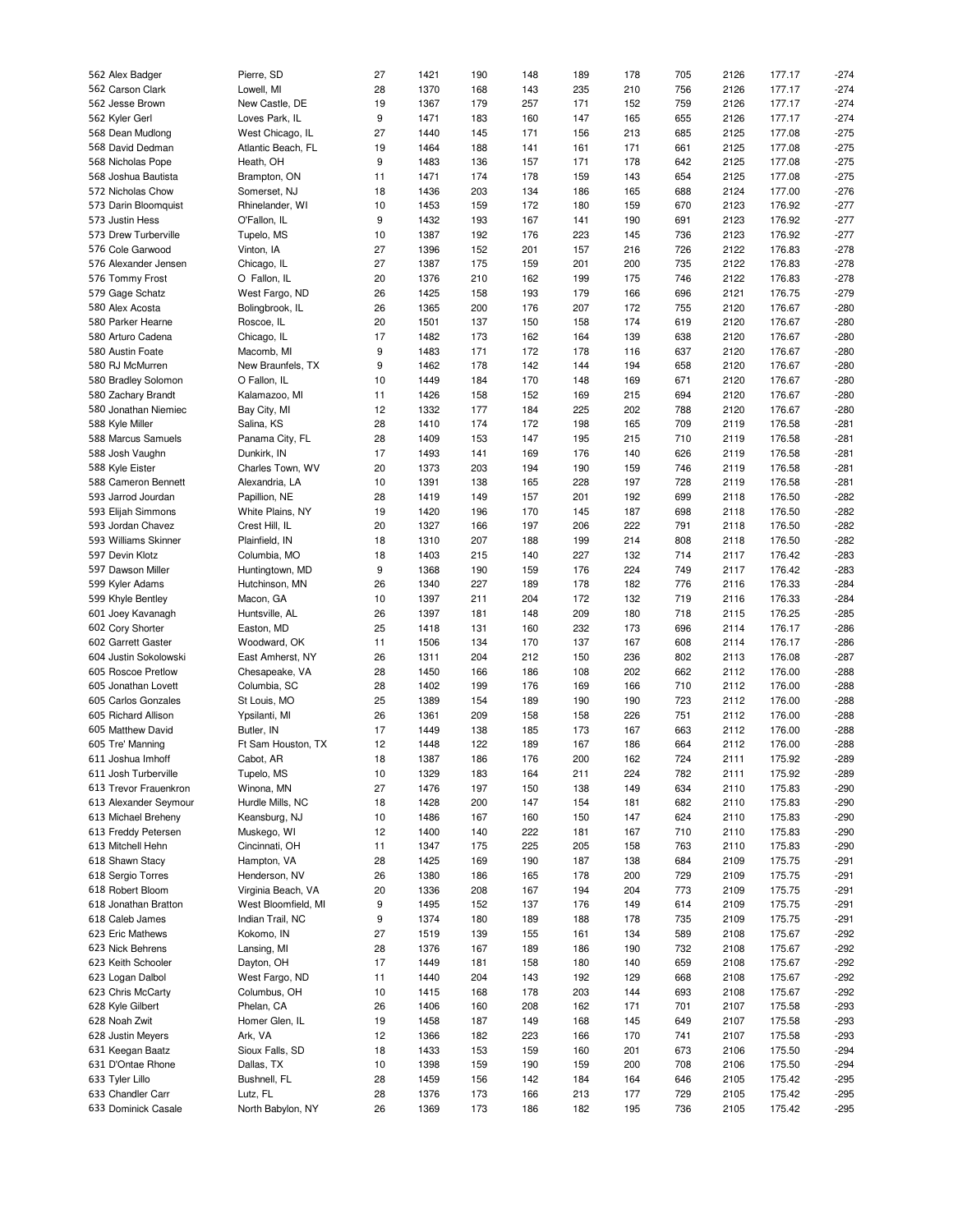| 633 Jeffery (Jay) Oliver                 | Mayfield, KY                      | 10       | 1423         | 177        | 163        | 182        | 160        | 682        | 2105         | 175.42           | $-295$           |
|------------------------------------------|-----------------------------------|----------|--------------|------------|------------|------------|------------|------------|--------------|------------------|------------------|
| 633 Marcus Cole                          | Golden, CO                        | 9        | 1407         | 157        | 171        | 152        | 218        | 698        | 2105         | 175.42           | $-295$           |
|                                          |                                   |          |              |            |            |            |            |            |              |                  |                  |
| 638 Lochlaen Neurohr                     | Round Rock, TX                    | 26       | 1411         | 147        | 169        | 165        | 212        | 693        | 2104         | 175.33           | $-296$           |
| 638 Jakob Harzewski                      | Dixmont, ME                       | 27       | 1381         | 201        | 167        | 164        | 191        | 723        | 2104         | 175.33           | $-296$           |
| 638 Joshua Sours                         | Berryville, VA                    | 20       | 1464         | 191        | 152        | 159        | 138        | 640        | 2104         | 175.33           | $-296$           |
|                                          |                                   | 17       | 1340         | 212        |            | 192        |            | 764        | 2104         | 175.33           | $-296$           |
| 638 Collin Lovejoy                       | Wakonda, SD                       |          |              |            | 216        |            | 144        |            |              |                  |                  |
| 638 Alec Hehir                           | Brick, NJ                         | 20       | 1322         | 148        | 255        | 197        | 182        | 782        | 2104         | 175.33           | $-296$           |
| 638 Justin DeMartin                      | Flemington, NJ                    | 12       | 1406         | 194        | 146        | 202        | 156        | 698        | 2104         | 175.33           | $-296$           |
| 644 Nathan Jacques                       | Sylvester, GA                     | 25       | 1476         | 191        | 152        | 130        | 154        | 627        | 2103         | 175.25           | $-297$           |
|                                          |                                   |          |              |            |            |            |            |            |              |                  |                  |
| 644 Derek Poole                          | Rockford, IL                      | 27       | 1443         | 170        | 202        | 144        | 144        | 660        | 2103         | 175.25           | $-297$           |
| 644 Terrance Stayce                      | Springfield, MO                   | 17       | 1353         | 197        | 164        | 210        | 179        | 750        | 2103         | 175.25           | $-297$           |
| 644 Michael Smith                        | Englewood, CO                     | 10       | 1364         | 165        | 197        | 189        | 188        | 739        | 2103         | 175.25           | $-297$           |
|                                          |                                   |          |              |            |            |            |            |            |              |                  |                  |
| 644 Daniel Petriello                     | Commack, NY                       | 11       | 1320         | 203        | 207        | 181        | 192        | 783        | 2103         | 175.25           | $-297$           |
| 649 Josh Hendricks                       | Greer, SC                         | 11       | 1399         | 180        | 193        | 159        | 170        | 702        | 2101         | 175.08           | $-299$           |
| 649 Jacob Koles                          | Oregon, OH                        | 11       | 1387         | 164        | 170        | 133        | 247        | 714        | 2101         | 175.08           | $-299$           |
| 651 Tyler Goodman                        | Sonora, KY                        | 19       | 1413         | 175        | 168        | 173        | 171        | 687        | 2100         | 175.00           | $-300$           |
|                                          |                                   |          |              |            |            |            |            |            |              |                  |                  |
| 651 Mason Moore                          | Aurora, CO                        | 9        | 1459         | 210        | 137        | 159        | 135        | 641        | 2100         | 175.00           | $-300$           |
| 653 Cody Rogers                          | Milledgeville, GA                 | 26       | 1390         | 186        | 198        | 144        | 181        | 709        | 2099         | 174.92           | $-301$           |
| 653 Caleb Limes                          | Wichita, KS                       | 27       | 1343         | 200        | 163        | 181        | 212        | 756        | 2099         | 174.92           | $-301$           |
|                                          |                                   |          |              |            |            |            |            |            |              |                  |                  |
| 655 Mitchell Hanson                      | Bloomington, MN                   | 25       | 1494         | 177        | 148        | 133        | 144        | 602        | 2096         | 174.67           | $-304$           |
| 655 Jonathan Dean                        | Casco, MI                         | 28       | 1346         | 234        | 161        | 180        | 175        | 750        | 2096         | 174.67           | $-304$           |
| 655 Andrew McCann                        | Lawton, OK                        | 9        | 1403         | 151        | 192        | 207        | 143        | 693        | 2096         | 174.67           | $-304$           |
|                                          |                                   | 26       | 1330         |            |            | 203        |            | 765        | 2095         | 174.58           | $-305$           |
| 658 Dylan Shaffer                        | Racine, WI                        |          |              | 186        | 203        |            | 173        |            |              |                  |                  |
| 658 Bladyn Hogan                         | Hastings, NE                      | 20       | 1347         | 212        | 168        | 178        | 190        | 748        | 2095         | 174.58           | $-305$           |
| 658 Eric Capizzi                         | Staten Island, NY                 | 10       | 1306         | 224        | 191        | 210        | 164        | 789        | 2095         | 174.58           | $-305$           |
| 661 Alexander Brodsky                    | Seminole, FL                      | 20       | 1461         | 151        | 134        | 181        | 166        | 632        | 2093         | 174.42           | $-307$           |
|                                          |                                   |          |              |            |            |            |            |            |              |                  |                  |
| 661 Dawson Jones                         | Machesney Park, IL                | 9        | 1476         | 173        | 165        | 122        | 157        | 617        | 2093         | 174.42           | $-307$           |
| 661 Brenden Kosanke                      | Portage, MI                       | 12       | 1386         | 174        | 192        | 168        | 173        | 707        | 2093         | 174.42           | $-307$           |
| 661 Cody Johnston                        | Sandusky, MI                      | 10       | 1343         | 164        | 187        | 224        | 175        | 750        | 2093         | 174.42           | $-307$           |
|                                          |                                   |          |              |            |            |            |            |            |              |                  |                  |
| 665 Austin Schultz                       | Valparaiso, IN                    | 20       | 1397         | 168        | 182        | 197        | 148        | 695        | 2092         | 174.33           | $-308$           |
| 665 Bradley Behrends                     | Oswego, IL                        | 19       | 1389         | 169        | 193        | 154        | 187        | 703        | 2092         | 174.33           | $-308$           |
| 665 Dylan Scott                          | London, ON                        | 12       | 1319         | 191        | 193        | 164        | 225        | 773        | 2092         | 174.33           | $-308$           |
| 668 Casey Friese                         | Rockport, WV                      | 26       | 1389         | 149        | 211        | 200        | 142        | 702        | 2091         | 174.25           | $-309$           |
|                                          |                                   |          |              |            |            |            |            |            |              |                  |                  |
| 668 Nick Agnew                           | Arlington, TN                     | 20       | 1443         | 166        | 186        | 159        | 137        | 648        | 2091         | 174.25           | $-309$           |
| 668 Myles Mitchell                       | Marshalltown, IA                  | 18       | 1442         | 122        | 142        | 157        | 228        | 649        | 2091         | 174.25           | $-309$           |
| 668 John Zilk                            | Virginia Beach, VA                | 20       | 1331         | 242        | 170        | 200        | 148        | 760        | 2091         | 174.25           | $-309$           |
|                                          |                                   |          |              |            |            |            |            |            |              |                  |                  |
| 668 Jonah Anderson                       | White House, TN                   | 9        | 1500         | 132        | 127        | 157        | 175        | 591        | 2091         | 174.25           | $-309$           |
| 673 Nick Kazanow                         | Arlington Heights, IL             | 28       | 1466         | 129        | 150        | 144        | 201        | 624        | 2090         | 174.17           | $-310$           |
| 673 Ian Johnson                          | Lincoln, NE                       | 26       | 1346         | 181        | 182        | 213        | 168        | 744        | 2090         | 174.17           | $-310$           |
|                                          |                                   |          | 1430         | 175        |            | 174        |            | 660        | 2090         | 174.17           | $-310$           |
| 673 Jarryd Cornelious                    | Baton Rouge, LA                   | 17       |              |            | 145        |            | 166        |            |              |                  |                  |
| 673 Seth Gass                            | Dix, IL                           | 20       | 1370         | 141        | 206        | 176        | 197        | 720        | 2090         | 174.17           | $-310$           |
| 673 Eli Denmead                          | Fremont, CA                       | 11       | 1442         | 167        | 121        | 178        | 182        | 648        | 2090         | 174.17           | $-310$           |
| 678 Ryan Wright                          | Woodhaven, MI                     | 18       | 1399         | 165        | 204        | 128        | 193        | 690        | 2089         | 174.08           | $-311$           |
|                                          |                                   |          |              |            |            |            |            |            |              |                  |                  |
| 678 Timothy Cagle                        | Pinole, CA                        | 20       | 1334         | 199        | 195        | 174        | 187        | 755        | 2089         | 174.08           | $-311$           |
| 680 Ryan Dewey                           | Mount Juliet, TN                  | 28       | 1429         | 184        | 154        | 181        | 140        | 659        | 2088         | 174.00           | $-312$           |
| 680 Nathan Stubler                       | La Salle, IL                      | 17       | 1327         | 184        | 213        | 188        | 176        | 761        | 2088         | 174.00           | $-312$           |
|                                          |                                   |          |              | 167        | 211        |            |            | 703        |              |                  |                  |
| 682 Ricardo Leal                         | Preston, MO                       | 17       | 1384         |            |            | 137        | 188        |            | 2087         | 173.92           | $-313$           |
| 682 Austin Windham                       | Wetumpka, AL                      | 10       | 1397         | 190        | 176        | 165        | 159        | 690        | 2087         | 173.92           | $-313$           |
| 684 Stephen Sabo                         | Imperial, MO                      | 25       | 1429         | 128        | 157        | 169        | 203        | 657        | 2086         | 173.83           | $-314$           |
| 684 Robert Poole                         | Sanford, FL                       | 27       | 1367         | 170        | 171        | 209        | 169        | 719        | 2086         | 173.83           | $-314$           |
|                                          |                                   |          |              |            |            |            |            |            |              |                  |                  |
| 684 Landon Yazell                        | Lexington, KY                     | 20       | 1452         | 164        | 192        | 124        | 154        | 634        | 2086         | 173.83           | $-314$           |
|                                          |                                   | 17       | 1412         | 127        | 177        | 167        | 203        | 674        | 2086         | 173.83           | $-314$           |
| 684 Marc Gonzalez                        | Chicago, IL                       |          |              |            |            |            |            |            |              |                  |                  |
| 684 Logan Glover                         | Enterprise, AL                    | 9        | 1404         | 212        | 158        | 151        | 161        | 682        | 2086         | 173.83           | $-314$           |
|                                          |                                   |          |              |            |            |            |            |            |              |                  |                  |
| 689 Deandrew Clark                       | Upper Marlboro, MD                | 26       | 1348         | 189        | 169        | 225        | 154        | 737        | 2085         | 173.75           | $-315$           |
| 689 Daniel Coleman                       | Winston Salem, NC                 | 20       | 1354         | 202        | 147        | 204        | 178        | 731        | 2085         | 173.75           | $-315$           |
| 689 Zacary Preston                       | Grambrills, MD                    | 11       | 1453         | 147        | 149        | 189        | 147        | 632        | 2085         | 173.75           | $-315$           |
|                                          |                                   |          |              |            |            |            |            |            |              |                  |                  |
| 689 Nicholas Munson                      | Cottage Grove, MN                 | 9        | 1390         | 162        | 185        | 148        | 200        | 695        | 2085         | 173.75           | $-315$           |
| 689 Kyle Bilawsky                        | Fords, NJ                         | 11       | 1380         | 177        | 185        | 187        | 156        | 705        | 2085         | 173.75           | $-315$           |
| 694 Cade Hartsfield                      | San Antonio, TX                   | 27       | 1452         | 160        | 147        | 166        | 159        | 632        | 2084         | 173.67           | $-316$           |
|                                          | Indianapolis, IN                  |          |              |            |            |            |            |            |              |                  |                  |
| 694 Andrew Benslay                       |                                   | 11       | 1419         | 177        | 174        | 162        | 152        | 665        | 2084         | 173.67           | $-316$           |
|                                          | Swartz Creek, MI                  | 10       | 1405         | 167        | 194        | 165        | 153        | 679        | 2084         | 173.67           | $-316$           |
| 694 Erik Trigger<br>697 Easton Andreas   | Montevideo, MN                    | 26       | 1432         | 155        | 184        | 182        | 130        | 651        | 2083         | 173.58           | $-317$           |
| 697 Joseph Malyack                       | Wayne, NJ                         | 28       | 1411         | 154        | 152        | 220        | 146        | 672        | 2083         | 173.58           | $-317$           |
|                                          |                                   |          |              |            |            |            |            |            |              |                  |                  |
| 697 Mikoel Blondino                      | Virginia Beach, VA                | 28       | 1400         | 208        | 156        | 137        | 182        | 683        | 2083         | 173.58           | $-317$           |
|                                          | Lake Zurich, IL                   | 28       | 1384         | 182        | 174        | 136        | 207        | 699        | 2083         | 173.58           | $-317$           |
| 697 Connor Kottke<br>697 Kyle Pijarowski | Tinley Park, IL                   | 26       | 1335         | 179        | 170        | 217        | 182        | 748        | 2083         | 173.58           | $-317$           |
|                                          |                                   |          |              |            |            |            |            |            |              |                  |                  |
| 697 Brenden Kuhns                        | Montgomery, IL                    | 28       | 1332         | 190        | 173        | 189        | 199        | 751        | 2083         | 173.58           | $-317$           |
| 697 Alec Johnson                         | Largo, FL                         | 18       | 1404         | 134        | 170        | 192        | 183        | 679        | 2083         | 173.58           | $-317$           |
| 704 Christian (Blake) Louton             | San Antonio, TX                   | 27       | 1562         | 137        | 119        | 107        | 157        | 520        | 2082         | 173.50           | $-318$           |
| 704 Rashaad Jordan                       | Tucson, AZ                        | 25       | 1435         | 150        | 119        | 181        | 197        | 647        | 2082         | 173.50           | $-318$           |
|                                          |                                   |          |              |            |            |            |            |            |              |                  |                  |
| 704 William Clukay<br>707 Jake Farley    | Winchendon, MA<br>Fort Thomas, KY | 19<br>25 | 1412<br>1397 | 131<br>140 | 148<br>180 | 207<br>175 | 184<br>189 | 670<br>684 | 2082<br>2081 | 173.50<br>173.42 | $-318$<br>$-319$ |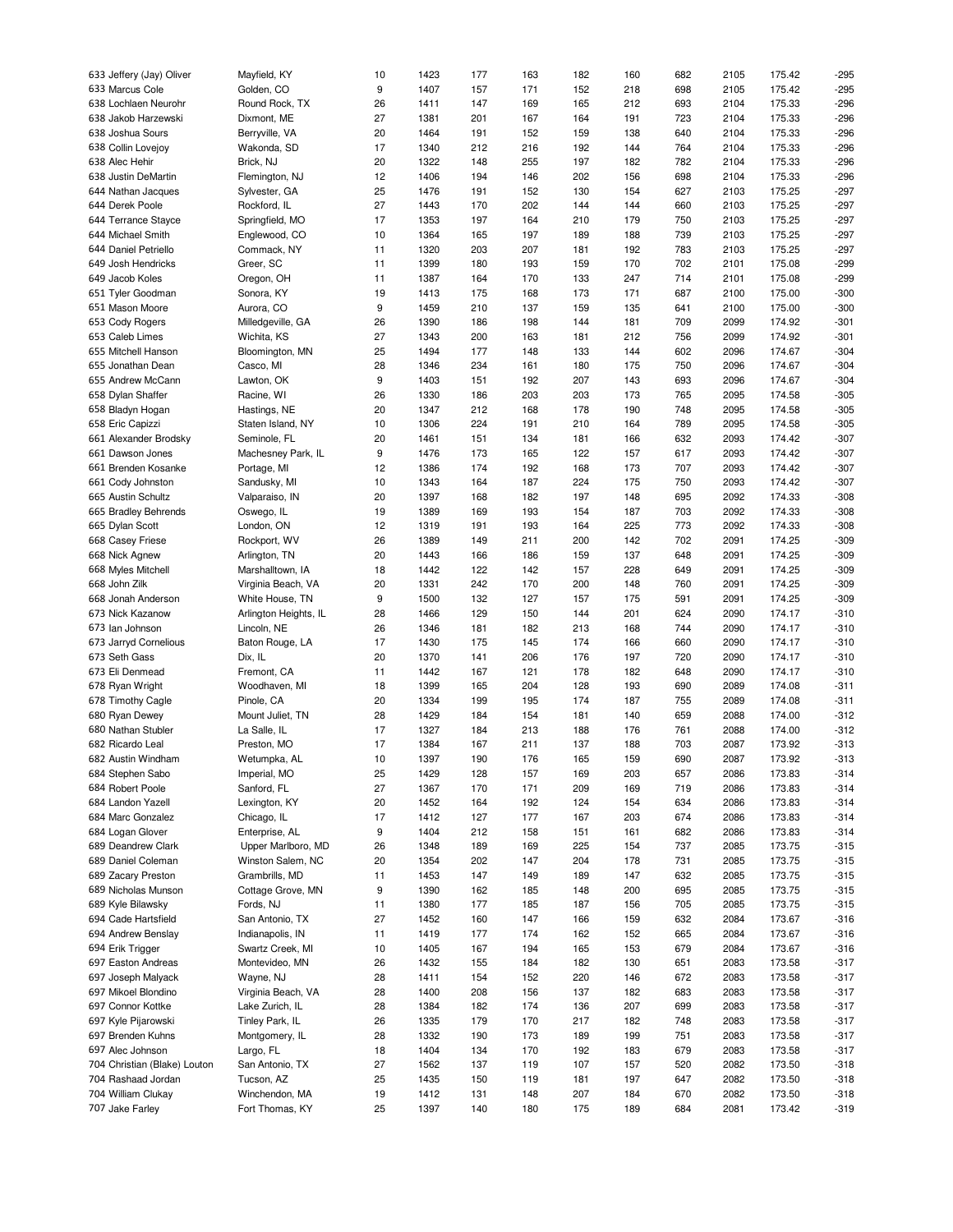| 707 Paul Loomis         | Warren, MI            | 18 | 1398 | 179 | 138 | 186 | 180 | 683 | 2081 | 173.42 | $-319$ |
|-------------------------|-----------------------|----|------|-----|-----|-----|-----|-----|------|--------|--------|
| 709 James Bomboy        | Lawton, OK            | 9  | 1443 | 117 | 177 | 140 | 203 | 637 | 2080 | 173.33 | $-320$ |
| 709 Keaton Green        | Princeton, IN         | 11 | 1358 | 227 | 180 | 171 | 144 | 722 | 2080 | 173.33 | $-320$ |
| 711 Brandon Allen       | Saint Louis, MO       | 20 | 1376 | 222 | 158 | 161 | 162 | 703 | 2079 | 173.25 | $-321$ |
|                         |                       |    |      |     |     |     |     |     |      |        |        |
| 712 Mark Kramer         | Mckinney, TX          | 28 | 1307 | 184 | 210 | 243 | 134 | 771 | 2078 | 173.17 | $-322$ |
| 712 Stephen McLanahan   | Apex, NC              | 12 | 1405 | 173 | 179 | 154 | 167 | 673 | 2078 | 173.17 | $-322$ |
| 714 Seth Cushman        | Rockford, IL          | 25 | 1408 | 161 | 130 | 200 | 178 | 669 | 2077 | 173.08 | $-323$ |
| 714 Connor Jacobson     | Faribault, MN         | 25 | 1329 | 180 | 202 | 176 | 190 | 748 | 2077 | 173.08 | $-323$ |
| 714 Nolan Hughes        | Raleigh, NC           | 18 | 1394 | 175 | 189 | 178 | 141 | 683 | 2077 | 173.08 | $-323$ |
| 714 Jason Waltman       | Phoenixville, PA      | 19 | 1392 | 181 | 164 | 184 | 156 | 685 | 2077 | 173.08 | $-323$ |
| 714 Austin Jordan       | Knox, IN              | 18 | 1351 | 215 | 167 | 174 | 170 | 726 | 2077 | 173.08 | $-323$ |
| 714 Aaron Goad          | Bloomington, IN       | 20 | 1346 | 203 | 206 | 157 | 165 | 731 | 2077 | 173.08 | $-323$ |
| 720 Quentin Nietz       |                       |    |      |     |     |     |     |     |      |        |        |
|                         | Pickerington, OH      | 25 | 1371 | 123 | 168 | 210 | 204 | 705 | 2076 | 173.00 | $-324$ |
| 720 Hayden Capper       | Carlisle, PA          | 18 | 1356 | 158 | 202 | 147 | 213 | 720 | 2076 | 173.00 | $-324$ |
| 720 Justus Lewis        | Hanover, MD           | 9  | 1430 | 163 | 154 | 141 | 188 | 646 | 2076 | 173.00 | $-324$ |
| 720 Bryson Rose         | Greensboro, NC        | 10 | 1422 | 138 | 165 | 152 | 199 | 654 | 2076 | 173.00 | $-324$ |
| 724 Aaron Pierson       | Greenfield, IN        | 11 | 1417 | 151 | 153 | 197 | 157 | 658 | 2075 | 172.92 | $-325$ |
| 724 Evan Howell         | Homer, MI             | 9  | 1407 | 160 | 175 | 159 | 174 | 668 | 2075 | 172.92 | $-325$ |
| 726 Brandon Donohue     | Webster, NY           | 26 | 1321 | 196 | 189 | 179 | 189 | 753 | 2074 | 172.83 | $-326$ |
| 726 Norman Baldwin      | Alto, MI              | 28 | 1321 | 191 | 199 | 162 | 201 | 753 | 2074 | 172.83 | $-326$ |
| 726 Matthew Long        | Soddy Daisy, TN       | 19 | 1436 | 189 | 165 | 144 | 140 | 638 | 2074 | 172.83 | $-326$ |
|                         |                       |    |      |     |     |     |     |     |      |        |        |
| 726 Matthew Meyers      | Yorktown Heights, NY  | 19 | 1391 | 128 | 204 | 182 | 169 | 683 | 2074 | 172.83 | $-326$ |
| 726 Justin Brauch       | Lincoln, NE           | 19 | 1369 | 196 | 152 | 196 | 161 | 705 | 2074 | 172.83 | $-326$ |
| 731 Rodante Moorehead   | Duluth, GA            | 25 | 1426 | 146 | 153 | 166 | 182 | 647 | 2073 | 172.75 | $-327$ |
| 732 Reginald Petty      | Chicago, IL           | 26 | 1357 | 155 | 217 | 180 | 163 | 715 | 2072 | 172.67 | $-328$ |
| 732 Alexander Sorge     | Monmouth Jct, NJ      | 11 | 1431 | 163 | 173 | 151 | 154 | 641 | 2072 | 172.67 | $-328$ |
| 732 Daniel Hartman      | Commack, NY           | 11 | 1420 | 182 | 143 | 176 | 151 | 652 | 2072 | 172.67 | $-328$ |
| 735 Ryan Goddard        | West Chester, PA      | 17 | 1472 | 178 | 148 | 126 | 147 | 599 | 2071 | 172.58 | $-329$ |
| 735 Christian Denoon    | Fairview, WV          | 17 | 1444 | 151 | 131 | 189 | 156 | 627 | 2071 | 172.58 | $-329$ |
|                         |                       |    |      |     |     |     |     |     |      |        |        |
| 735 Michael Waltz       | Hyattsville, MD       | 12 | 1425 | 130 | 214 | 154 | 148 | 646 | 2071 | 172.58 | $-329$ |
| 735 Lucas Leandro       | Sayreville, NJ        | 11 | 1421 | 199 | 171 | 172 | 108 | 650 | 2071 | 172.58 | $-329$ |
| 735 Brandon Smith       | New City, NY          | 10 | 1398 | 168 | 182 | 167 | 156 | 673 | 2071 | 172.58 | $-329$ |
| 740 Evan Kaag           | Saint Louis, MO       | 25 | 1404 | 145 | 179 | 165 | 177 | 666 | 2070 | 172.50 | $-330$ |
| 740 Colin Fairman       | Springfield, MA       | 9  | 1464 | 157 | 132 | 158 | 159 | 606 | 2070 | 172.50 | $-330$ |
| 742 Kasey Horwath       | Madison, WI           | 17 | 1387 | 142 | 195 | 184 | 161 | 682 | 2069 | 172.42 | $-331$ |
| 742 Daniel Cole         | Durand, MI            | 10 | 1363 | 187 | 170 | 195 | 154 | 706 | 2069 | 172.42 | $-331$ |
| 742 Brandon Kraus       | Wichita, KS           | 11 | 1347 | 193 | 210 | 135 | 184 | 722 | 2069 | 172.42 | $-331$ |
|                         |                       |    |      |     |     |     |     |     |      |        |        |
| 745 Dustin Mahmot       | Gaithersburg, MD      | 9  | 1354 | 217 | 149 | 178 | 170 | 714 | 2068 | 172.33 | $-332$ |
| 746 Robbie Parr         | Windsor, CA           | 18 | 1364 | 157 | 186 | 186 | 174 | 703 | 2067 | 172.25 | $-333$ |
| 747 Jared Durant        | Rice, MN              | 25 | 1373 | 176 | 199 | 153 | 165 | 693 | 2066 | 172.17 | $-334$ |
| 747 Nicholas Riley      | Mt Zion, IL           | 25 | 1335 | 189 | 167 | 214 | 161 | 731 | 2066 | 172.17 | $-334$ |
| 747 Matthew Owens       | Oak Ridge, TN         | 10 | 1328 | 155 | 187 | 176 | 220 | 738 | 2066 | 172.17 | $-334$ |
| 747 Anthony Butler      | South Holland, IL     | 12 | 1301 | 158 | 196 | 199 | 212 | 765 | 2066 | 172.17 | $-334$ |
| 747 Nicholas Teague     | Apopka, FL            | 12 | 1300 | 136 | 257 | 230 | 143 | 766 | 2066 | 172.17 | $-334$ |
| 752 Sean Mantzel        | Seffner, FL           | 17 | 1411 | 149 | 180 | 186 | 139 | 654 | 2065 | 172.08 | $-335$ |
|                         |                       |    |      |     |     |     |     |     |      |        |        |
| 752 James Berckhemer    | Melbourne, FL         | 20 | 1373 | 181 | 188 | 168 | 155 | 692 | 2065 | 172.08 | $-335$ |
| 752 Christian Baitinger | Greenfield Center, NY | 11 | 1415 | 155 | 180 | 164 | 151 | 650 | 2065 | 172.08 | $-335$ |
| 755 Nathan Starke       | Colorado Springs, CO  | 27 | 1370 | 203 | 154 | 174 | 163 | 694 | 2064 | 172.00 | $-336$ |
| 755 Jacob Merki         | Tucson, AZ            | 17 | 1346 | 150 | 158 | 186 | 224 | 718 | 2064 | 172.00 | $-336$ |
| 757 Ted Tapas           | Long Grove, IL        | 19 | 1366 | 181 | 139 | 204 | 173 | 697 | 2063 | 171.92 | $-337$ |
| 758 Joey Ciufo          | Bel Air, MD           | 19 | 1405 | 141 | 203 | 147 | 166 | 657 | 2062 | 171.83 | $-338$ |
| 758 Brad Delmarle       | Warren, MI            | 18 | 1399 | 181 | 146 | 189 | 147 | 663 | 2062 | 171.83 | $-338$ |
| 758 Dylan Moore         | Evansville, IN        | 11 | 1392 | 134 | 164 | 196 | 176 | 670 | 2062 | 171.83 | $-338$ |
|                         |                       |    |      |     |     |     |     |     |      |        |        |
| 758 Daniel Quan         | Woodbridge, ON        | 12 | 1350 | 180 | 201 | 185 | 146 | 712 | 2062 | 171.83 | $-338$ |
| 762 Jake Taylor         | Blaine, MN            | 25 | 1411 | 128 | 200 | 157 | 165 | 650 | 2061 | 171.75 | $-339$ |
| 762 Jarred Bradshaw     | Lebanon, TN           | 26 | 1363 | 175 | 168 | 181 | 174 | 698 | 2061 | 171.75 | $-339$ |
| 762 Adam Ziervogel      | Columbia, MO          | 18 | 1413 | 171 | 128 | 136 | 213 | 648 | 2061 | 171.75 | $-339$ |
| 762 Nicholas Flake      | Pomfret Center, CT    | 11 | 1422 | 138 | 186 | 162 | 153 | 639 | 2061 | 171.75 | $-339$ |
| 762 Cortney Rhodes      | San Antonio, TX       | 9  | 1365 | 140 | 196 | 169 | 191 | 696 | 2061 | 171.75 | $-339$ |
| 767 Jeremy Labombard    | Tampa, FL             | 28 | 1369 | 168 | 148 | 149 | 226 | 691 | 2060 | 171.67 | $-340$ |
| 767 Matthew Eggert      | Tinley Park, IL       | 26 | 1368 |     | 191 | 196 | 142 | 692 | 2060 | 171.67 | $-340$ |
|                         |                       |    |      | 163 |     |     |     |     |      |        |        |
| 767 Henry Borgstrom     | Yankton, SD           | 17 | 1319 | 212 | 148 | 192 | 189 | 741 | 2060 | 171.67 | $-340$ |
| 767 Kyle Molto          | London, ON            | 11 | 1395 | 159 | 211 | 160 | 135 | 665 | 2060 | 171.67 | $-340$ |
| 771 Jonathan Kanno      | Honolulu, HI          | 19 | 1349 | 138 | 197 | 202 | 173 | 710 | 2059 | 171.58 | $-341$ |
| 771 Phillip Blake       | Titusville, FL        | 12 | 1349 | 210 | 128 | 171 | 201 | 710 | 2059 | 171.58 | $-341$ |
| 773 Ross Dewey          | Mount Juliet, TN      | 28 | 1377 | 188 | 157 | 137 | 199 | 681 | 2058 | 171.50 | $-342$ |
| 773 Ryan Lee            | Los Angeles, CA       | 20 | 1343 | 147 | 212 | 177 | 179 | 715 | 2058 | 171.50 | $-342$ |
| 773 Elijah Buck         |                       |    |      |     |     |     |     |     |      |        |        |
|                         | Gray, TN              | 10 | 1424 | 146 | 137 | 159 | 192 | 634 | 2058 | 171.50 | $-342$ |
| 776 Brandon Campana     | Elmwood Park, IL      | 25 | 1349 | 155 | 183 | 186 | 184 | 708 | 2057 | 171.42 | $-343$ |
| 776 Jeffrey Geise       | Lima, OH              | 17 | 1399 | 158 | 170 | 178 | 152 | 658 | 2057 | 171.42 | $-343$ |
| 776 Jacob Horrell       | Lexington, KY         | 17 | 1374 | 157 | 175 | 203 | 148 | 683 | 2057 | 171.42 | $-343$ |
| 776 Cody Schmitt        | Elkhart Lake, WI      | 12 | 1331 | 187 | 185 | 197 | 157 | 726 | 2057 | 171.42 | $-343$ |
|                         |                       |    |      |     |     |     |     |     |      |        |        |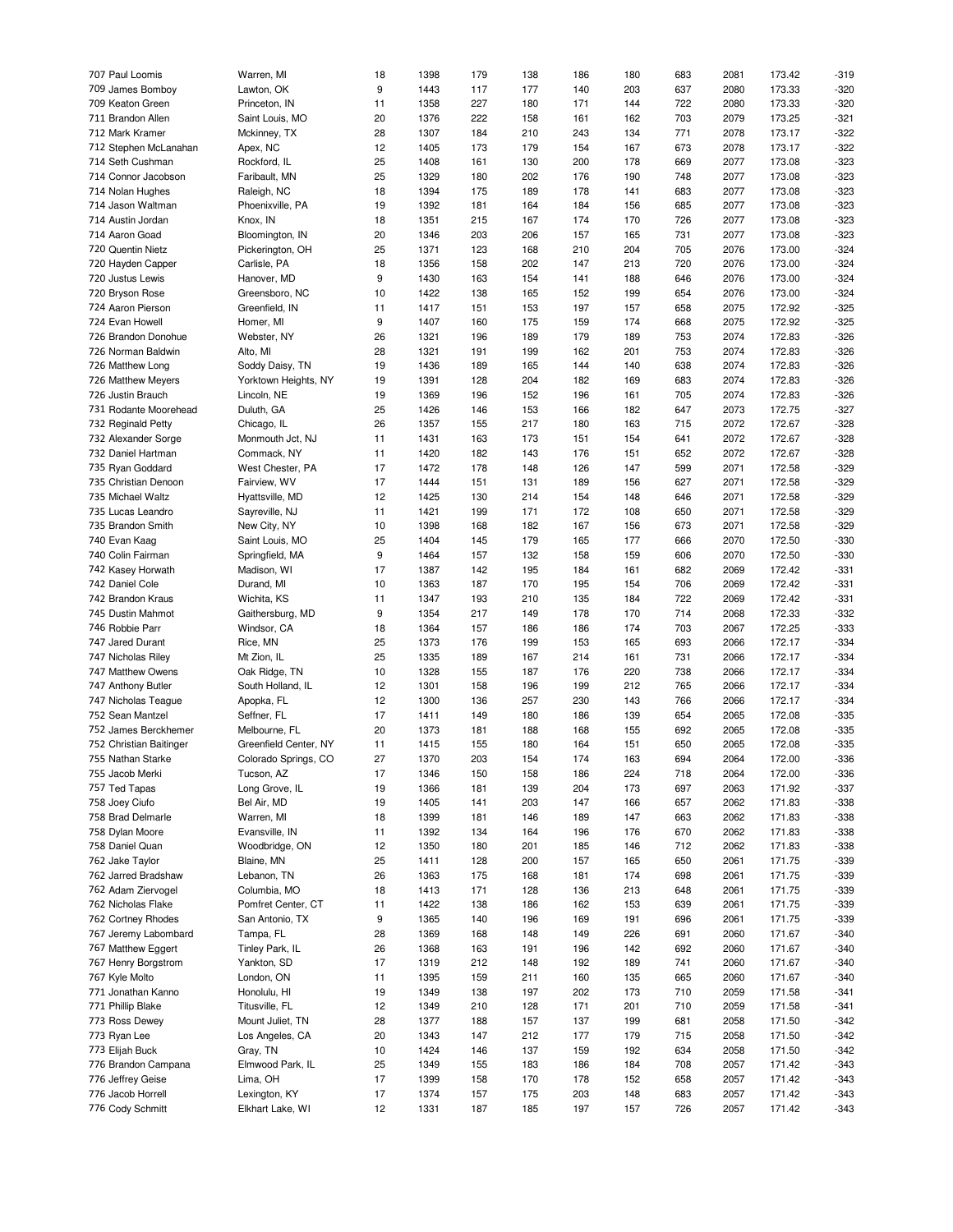| 776 Zachary (Zac) Ludwig | Archdale, NC        | 12 | 1314 | 205 | 140 | 177 | 221 | 743 | 2057 | 171.42 | $-343$ |
|--------------------------|---------------------|----|------|-----|-----|-----|-----|-----|------|--------|--------|
| 781 Matthew Rice         | Lagrangeville, NY   | 19 | 1355 | 156 | 205 | 190 | 150 | 701 | 2056 | 171.33 | $-344$ |
| 781 Fabian Ponce         | Carolina, PR        | 20 | 1344 | 175 | 201 | 212 | 124 | 712 | 2056 | 171.33 | $-344$ |
| 783 Jay Hadcock          | Johnstown, NY       | 9  | 1391 | 160 | 181 | 161 | 162 | 664 | 2055 | 171.25 | $-345$ |
|                          |                     |    |      |     |     |     |     |     |      |        |        |
| 783 Eduard Meighan       | Cocoa, FL           | 11 | 1328 | 201 | 172 | 176 | 178 | 727 | 2055 | 171.25 | $-345$ |
| 785 Damian Banghart      | Warsaw, IN          | 9  | 1328 | 161 | 193 | 187 | 185 | 726 | 2054 | 171.17 | $-346$ |
| 786 David Thomas         | Greensburg, PA      | 27 | 1355 | 205 | 192 | 155 | 146 | 698 | 2053 | 171.08 | $-347$ |
| 786 Ryan Bare            | Sanford, FL         | 10 | 1316 | 146 | 190 | 197 | 204 | 737 | 2053 | 171.08 | $-347$ |
| 788 Brandon Freese       | Marshalltown, IA    | 11 | 1430 | 158 | 159 | 171 | 134 | 622 | 2052 | 171.00 | $-348$ |
| 789 Luke Parish          | Longwood, FL        | 11 | 1350 | 164 | 224 | 170 | 143 | 701 | 2051 | 170.92 | $-349$ |
| 789 Nathan Woods         | Sault Ste Marie, ON | 10 | 1345 | 160 | 196 | 158 | 192 | 706 | 2051 | 170.92 | $-349$ |
|                          |                     | 25 | 1440 | 143 |     | 183 | 151 |     | 2050 | 170.83 | $-350$ |
| 791 Corey Hegberg        | Rosemount, MN       |    |      |     | 133 |     |     | 610 |      |        |        |
| 791 Zachary Marlow       | Hopkinsville, KY    | 19 | 1315 | 197 | 136 | 224 | 178 | 735 | 2050 | 170.83 | $-350$ |
| 793 Zach Bremer          | Lake City, MN       | 18 | 1354 | 191 | 187 | 160 | 157 | 695 | 2049 | 170.75 | $-351$ |
| 794 Gunther Grinde       | Prior Lake, MN      | 25 | 1432 | 136 | 131 | 195 | 154 | 616 | 2048 | 170.67 | $-352$ |
| 794 John Baeten          | Topeka, KS          | 27 | 1374 | 194 | 180 | 156 | 144 | 674 | 2048 | 170.67 | $-352$ |
| 796 R. Alexander Diercks | Marion, IA          | 27 | 1399 | 166 | 161 | 157 | 164 | 648 | 2047 | 170.58 | $-353$ |
| 796 Isaac Melvin         | Uniontown, PA       | 27 | 1347 | 214 | 190 | 146 | 150 | 700 | 2047 | 170.58 | $-353$ |
| 796 Zach Kreke           |                     | 18 | 1332 | 169 | 203 | 151 | 192 | 715 | 2047 | 170.58 | $-353$ |
|                          | Beckemeyer, IL      |    |      |     |     |     |     |     |      |        |        |
| 799 Eduardo Santos       | Carolina, PR        | 25 | 1346 | 183 | 154 | 211 | 151 | 699 | 2045 | 170.42 | $-355$ |
| 799 Spenser Moore        | Greeneville, TN     | 19 | 1363 | 167 | 143 | 195 | 177 | 682 | 2045 | 170.42 | $-355$ |
| 799 Brandon Kennard      | Wapakoneta, OH      | 9  | 1443 | 169 | 165 | 152 | 116 | 602 | 2045 | 170.42 | $-355$ |
| 802 Corey McDaniel       | Lexington, KY       | 17 | 1398 | 160 | 154 | 183 | 149 | 646 | 2044 | 170.33 | $-356$ |
| 802 Ryan Jones           | Mundelein, IL       | 19 | 1315 | 223 | 174 | 193 | 139 | 729 | 2044 | 170.33 | $-356$ |
| 802 Tedd Dickson         | Garrett, IN         | 9  | 1507 | 123 | 142 | 159 | 113 | 537 | 2044 | 170.33 | $-356$ |
| 802 Michael Vandeest     | Maize, KS           | 10 | 1370 | 151 | 174 | 207 | 142 | 674 | 2044 | 170.33 | $-356$ |
|                          |                     |    |      |     |     |     |     |     |      |        |        |
| 806 Arek Jumper          | Hollywood, FL       | 25 | 1391 | 174 | 180 | 159 | 139 | 652 | 2043 | 170.25 | $-357$ |
| 806 Robert Kekahbah      | North Platte, NE    | 26 | 1355 | 184 | 156 | 138 | 210 | 688 | 2043 | 170.25 | $-357$ |
| 808 Dylan Lamon          | Sevierville, TN     | 26 | 1346 | 148 | 164 | 151 | 233 | 696 | 2042 | 170.17 | $-358$ |
| 808 Zach Johnson         | Branford, CT        | 19 | 1402 | 167 | 147 | 135 | 191 | 640 | 2042 | 170.17 | $-358$ |
| 808 Justin Nelson        | Grosse Ile, MI      | 19 | 1328 | 192 | 164 | 171 | 187 | 714 | 2042 | 170.17 | $-358$ |
| 808 Bret Downs           | Brick, NJ           | 12 | 1359 | 219 | 159 | 157 | 148 | 683 | 2042 | 170.17 | $-358$ |
| 808 Brian Edwards        | Avon, IN            | 12 | 1350 | 196 | 149 | 166 | 181 | 692 | 2042 | 170.17 | $-358$ |
|                          |                     |    |      |     |     |     |     |     |      |        |        |
| 808 John Drost           | Woodbridge, NJ      | 11 | 1327 | 194 | 168 | 141 | 212 | 715 | 2042 | 170.17 | $-358$ |
| 814 Tyler Lerman         | Scarborough, ME     | 27 | 1429 | 148 | 174 | 139 | 151 | 612 | 2041 | 170.08 | $-359$ |
| 814 Joshua Fearing       | Tucson, AZ          | 17 | 1359 | 198 | 190 | 184 | 110 | 682 | 2041 | 170.08 | $-359$ |
| 814 Gerald Houston       | Clearwater, FL      | 18 | 1296 | 177 | 199 | 178 | 191 | 745 | 2041 | 170.08 | $-359$ |
| 817 Scott Vedros         | Gretna, LA          | 18 | 1350 | 192 | 142 | 255 | 101 | 690 | 2040 | 170.00 | $-360$ |
| 817 Ty Peterson          | Amherst, WI         | 9  | 1381 | 158 | 173 | 187 | 141 | 659 | 2040 | 170.00 | $-360$ |
| 817 Steven Kushner       | Skokie, IL          | 12 | 1333 | 162 | 150 | 212 | 183 | 707 | 2040 | 170.00 | $-360$ |
| 820 Izak Atherton        | Owensboro, KY       | 26 | 1362 | 166 | 188 | 145 | 178 | 677 | 2039 | 169.92 | $-361$ |
|                          |                     |    |      |     |     |     |     |     |      |        |        |
| 820 Justin Hall          | Naples, FL          | 20 | 1372 | 150 | 144 | 180 | 193 | 667 | 2039 | 169.92 | $-361$ |
| 820 Jacob Moorefield     | Chattanooga, TN     | 9  | 1400 | 170 | 152 | 139 | 178 | 639 | 2039 | 169.92 | $-361$ |
| 820 Johnny Baggett       | White House, TN     | 9  | 1387 | 154 | 181 | 132 | 185 | 652 | 2039 | 169.92 | $-361$ |
| 820 Heath Atkins         | Columbia City, IN   | 10 | 1329 | 150 | 170 | 201 | 189 | 710 | 2039 | 169.92 | $-361$ |
| 825 Tucker Riffle        | Charlotte, MI       | 17 | 1414 | 182 | 157 | 129 | 156 | 624 | 2038 | 169.83 | $-362$ |
| 825 Christian Prechtl    | Dunkirk, NY         | 17 | 1411 | 165 | 156 | 128 | 178 | 627 | 2038 | 169.83 | $-362$ |
| 827 Thomas Nicholls      | Melbourne, FL       | 26 | 1320 | 202 | 161 | 189 | 165 | 717 | 2037 | 169.75 | -363   |
|                          |                     |    |      |     |     |     |     |     |      |        |        |
| 827 Tyler Guerin         | Bayshore, NY        | 19 | 1356 | 162 | 160 | 193 | 166 | 681 | 2037 | 169.75 | -363   |
| 829 Leon Laroya          | Honolulu, HI        | 25 | 1403 | 166 | 154 | 158 | 155 | 633 | 2036 | 169.67 | $-364$ |
| 829 Collin Young         | Seattle, WA         | 28 | 1376 | 178 | 159 | 144 | 179 | 660 | 2036 | 169.67 | $-364$ |
| 829 Brandon Magennis     | Fort Mill, SC       | 9  | 1458 | 149 | 160 | 120 | 149 | 578 | 2036 | 169.67 | $-364$ |
| 832 David Robinson       | Gordon, GA          | 26 | 1267 | 182 | 232 | 164 | 190 | 768 | 2035 | 169.58 | $-365$ |
| 832 Kurtis Tewell        | New Castle, IN      | 11 | 1394 | 190 | 160 | 153 | 138 | 641 | 2035 | 169.58 | $-365$ |
| 834 Nolan Ortbahn        | Pierre, SD          | 27 | 1456 | 154 | 114 | 156 | 154 | 578 | 2034 | 169.50 | $-366$ |
|                          |                     |    |      |     |     |     |     |     |      |        |        |
| 834 Noah Melfe           | Havertown, PA       | 26 | 1365 | 172 | 157 | 179 | 161 | 669 | 2034 | 169.50 | $-366$ |
| 834 Dalton Kemp          | Brandon, FL         | 27 | 1360 | 162 | 153 | 164 | 195 | 674 | 2034 | 169.50 | $-366$ |
| 834 Christian Chiarito   | Schenectady, NY     | 28 | 1306 | 140 | 188 | 157 | 243 | 728 | 2034 | 169.50 | $-366$ |
| 834 Joseph Cavaness      | Cedar Hill, MO      | 18 | 1460 | 129 | 134 | 142 | 169 | 574 | 2034 | 169.50 | $-366$ |
| 834 Thomas Rush          | Centreville, VA     | 11 | 1330 | 135 | 139 | 226 | 204 | 704 | 2034 | 169.50 | $-366$ |
| 840 Tyler Hoppe          | Rockford, IL        | 25 | 1363 | 188 | 136 | 160 | 186 | 670 | 2033 | 169.42 | $-367$ |
| 840 Jack Berkowitz       | Waxhaw, NC          | 9  | 1349 | 157 | 143 | 190 | 194 | 684 | 2033 | 169.42 | $-367$ |
|                          |                     |    |      |     |     |     |     |     |      |        |        |
| 842 Jordan Fenner        | Neenah, WI          | 18 | 1312 | 178 | 185 | 163 | 194 | 720 | 2032 | 169.33 | $-368$ |
| 843 Brandon Richard      | Burton, MI          | 28 | 1384 | 149 | 171 | 139 | 188 | 647 | 2031 | 169.25 | $-369$ |
| 843 Tyler Hunter         | Smithton, IL        | 27 | 1336 | 223 | 172 | 164 | 136 | 695 | 2031 | 169.25 | $-369$ |
| 843 James Tagliaferro    | Selden, NY          | 19 | 1318 | 171 | 171 | 179 | 192 | 713 | 2031 | 169.25 | $-369$ |
| 843 Gianni Coste         | Sierra Vista, AZ    | 17 | 1307 | 165 | 212 | 212 | 135 | 724 | 2031 | 169.25 | $-369$ |
| 843 Zach Price           | Athens, TN          | 9  | 1403 | 176 | 168 | 151 | 133 | 628 | 2031 | 169.25 | $-369$ |
|                          |                     |    |      |     |     |     |     |     |      |        |        |
| 843 Darius Moye          | Macon, GA           | 10 | 1355 | 158 | 181 | 156 | 181 | 676 | 2031 | 169.25 | $-369$ |
| 843 Christian Melman     | Fort Worth, TX      | 10 | 1337 | 164 | 225 | 159 | 146 | 694 | 2031 | 169.25 | $-369$ |
| 850 Dean Fassero         | Howell, MI          | 27 | 1364 | 156 | 167 | 172 | 171 | 666 | 2030 | 169.17 | $-370$ |
| 850 Bryce Campbell       | Boise, ID           | 25 | 1355 | 178 | 151 | 222 | 124 | 675 | 2030 | 169.17 | $-370$ |
|                          |                     |    |      |     |     |     |     |     |      |        |        |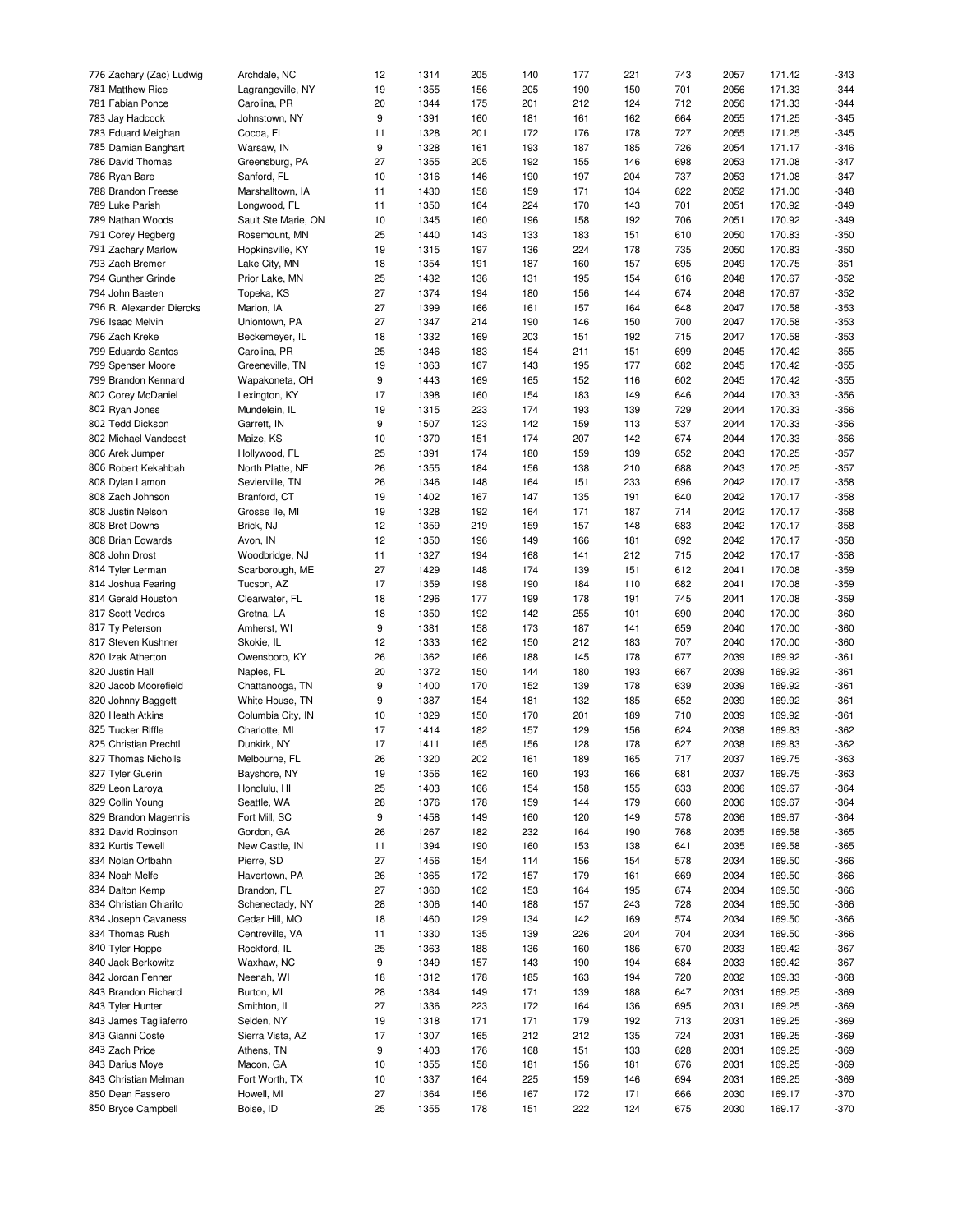| 850 Austin Wiley          | San Antonio, TX      | 17 | 1341 | 264 | 155 | 152 | 118 | 689 | 2030 | 169.17 | $-370$ |
|---------------------------|----------------------|----|------|-----|-----|-----|-----|-----|------|--------|--------|
| 850 Tyler Harcourt        | Pinole, CA           | 20 | 1333 | 193 | 196 | 199 | 109 | 697 | 2030 | 169.17 | $-370$ |
| 850 Lucas Pinkus          | Buffalo Grove, IL    | 9  | 1444 | 137 | 143 | 140 | 166 | 586 | 2030 | 169.17 | $-370$ |
| 850 Nicholas Hicks        | Shady Spring, WV     | 11 | 1343 | 202 | 166 | 193 | 126 | 687 | 2030 | 169.17 | $-370$ |
| 856 Derek Vonarx          | Saint Louis, MO      | 25 | 1395 | 154 | 181 | 130 | 169 | 634 | 2029 | 169.08 | $-371$ |
| 856 Matthew Douglas       | Bangor, ME           | 27 | 1301 | 193 | 165 | 178 | 192 | 728 | 2029 | 169.08 | $-371$ |
|                           |                      |    | 1359 |     |     | 166 |     | 670 | 2029 | 169.08 | $-371$ |
| 856 Edward Zurawski       | Woodstock, IL        | 18 |      | 191 | 140 |     | 173 |     |      |        |        |
| 856 Joseph Valeri         | Bristol, PA          | 17 | 1337 | 202 | 137 | 187 | 166 | 692 | 2029 | 169.08 | $-371$ |
| 856 Francis Vitelli       | Annandale, NJ        | 12 | 1327 | 197 | 162 | 195 | 148 | 702 | 2029 | 169.08 | $-371$ |
| 861 Troy White            | Carolina Beach, NC   | 25 | 1411 | 117 | 167 | 145 | 188 | 617 | 2028 | 169.00 | $-372$ |
| 861 Tyler Pringer         | Norman, OK           | 25 | 1328 | 150 | 180 | 189 | 181 | 700 | 2028 | 169.00 | $-372$ |
| 861 Chris McNeeley        | Semmes, AL           | 9  | 1356 | 153 | 173 | 166 | 180 | 672 | 2028 | 169.00 | $-372$ |
| 864 Evan Halperin         | Yorktown Heights, NY | 19 | 1430 | 166 | 141 | 170 | 120 | 597 | 2027 | 168.92 | $-373$ |
| 864 Quentin Fox           | Carmel, IN           | 9  | 1324 | 185 | 183 | 152 | 183 | 703 | 2027 | 168.92 | $-373$ |
| 864 Josh Abbott           | Sidney, OH           | 9  | 1320 | 225 | 139 | 171 | 172 | 707 | 2027 | 168.92 | $-373$ |
| 867 Zackry Corter         | Titusville, FL       | 25 | 1335 | 179 | 166 | 199 | 147 | 691 | 2026 | 168.83 | $-374$ |
| 867 Michael Gleason       | Orlando, FL          | 20 | 1379 | 153 | 164 | 160 | 170 | 647 | 2026 | 168.83 | $-374$ |
|                           |                      |    |      |     |     |     |     |     |      |        |        |
| 867 Connor Bixby          | Evansville, IN       | 11 | 1403 | 145 | 161 | 163 | 154 | 623 | 2026 | 168.83 | $-374$ |
| 867 Michael Puzo          | Worcester, MA        | 11 | 1370 | 133 | 180 | 189 | 154 | 656 | 2026 | 168.83 | $-374$ |
| 871 Tyler Harris          | Commerce City, CO    | 28 | 1359 | 149 | 183 | 176 | 158 | 666 | 2025 | 168.75 | $-375$ |
| 871 Douglas Gray          | Belleville, IL       | 17 | 1426 | 151 | 157 | 127 | 164 | 599 | 2025 | 168.75 | $-375$ |
| 871 Terry Creech          | Fairfield, OH        | 17 | 1397 | 169 | 184 | 161 | 114 | 628 | 2025 | 168.75 | $-375$ |
| 874 Keenan Kihara         | Pearl City, HI       | 25 | 1402 | 156 | 148 | 167 | 150 | 621 | 2023 | 168.58 | $-377$ |
| 874 Jacob Mickelson       | Sheboygan, WI        | 11 | 1410 | 141 | 132 | 177 | 163 | 613 | 2023 | 168.58 | $-377$ |
| 874 Zack Denton           | Waverly, IA          | 10 | 1361 | 133 | 169 | 191 | 169 | 662 | 2023 | 168.58 | $-377$ |
| 874 Dustin Mailloux       | Bloomington, IL      | 11 | 1297 | 147 | 203 | 200 | 176 | 726 | 2023 | 168.58 | $-377$ |
| 878 Michael Heath         | St Peters, MO        | 9  | 1283 | 133 | 209 | 161 | 236 | 739 | 2022 | 168.50 | $-378$ |
| 879 Justin Everitt        | Lowell, MI           | 28 | 1328 | 177 | 170 | 222 | 124 | 693 | 2021 | 168.42 | $-379$ |
| 879 Sam Goebel            | Colwich, KS          | 27 | 1308 | 159 | 152 | 211 | 191 | 713 | 2021 | 168.42 | $-379$ |
|                           |                      |    |      |     |     |     |     |     |      |        |        |
| 879 Morgan Moore          | Aurora, CO           | 9  | 1417 | 139 | 139 | 185 | 141 | 604 | 2021 | 168.42 | $-379$ |
| 879 Nick Erwin            | Tulsa, OK            | 11 | 1362 | 186 | 180 | 158 | 135 | 659 | 2021 | 168.42 | $-379$ |
| 879 Salvatore Capriglione | West Palm Beach, FL  | 10 | 1361 | 188 | 184 | 141 | 147 | 660 | 2021 | 168.42 | $-379$ |
| 884 Corey Gill            | Calumet City, IL     | 19 | 1285 | 189 | 152 | 205 | 189 | 735 | 2020 | 168.33 | $-380$ |
| 884 Casey Cohagan         | Fairport Harbor, OH  | 17 | 1247 | 203 | 190 | 200 | 180 | 773 | 2020 | 168.33 | $-380$ |
| 884 Daniel Althouse       | Womelsdorf, PA       | 9  | 1332 | 156 | 177 | 178 | 177 | 688 | 2020 | 168.33 | $-380$ |
| 884 Sinjin Slater         | Fond Du Lac, WI      | 12 | 1308 | 148 | 221 | 158 | 185 | 712 | 2020 | 168.33 | $-380$ |
| 888 Tyler Winters         | Kingston, NY         | 19 | 1343 | 174 | 173 | 142 | 187 | 676 | 2019 | 168.25 | $-381$ |
| 888 Christopher Deocampo  | Sayreville, NJ       | 20 | 1337 | 132 | 195 | 205 | 150 | 682 | 2019 | 168.25 | $-381$ |
| 888 Joseph Fritz          | Virginia Beach, VA   | 20 | 1242 | 269 | 209 | 143 | 156 | 777 | 2019 | 168.25 | $-381$ |
| 888 Matthew Spause        | Hanover, MD          | 11 | 1344 | 190 | 148 | 176 | 161 | 675 | 2019 | 168.25 | $-381$ |
|                           |                      |    |      |     |     |     |     |     |      |        |        |
| 888 Taylor Butgereit      | Salisbury, NC        | 9  | 1306 | 168 | 185 | 181 | 179 | 713 | 2019 | 168.25 | $-381$ |
| 888 Cale Palmer           | Indianapolis, IN     | 12 | 1247 | 179 | 158 | 215 | 220 | 772 | 2019 | 168.25 | $-381$ |
| 894 Devon Squier          | Shortsville, NY      | 26 | 1341 | 148 | 163 | 187 | 179 | 677 | 2018 | 168.17 | $-382$ |
| 894 Jacob Stewart         | Bay City, MI         | 10 | 1369 | 162 | 135 | 167 | 185 | 649 | 2018 | 168.17 | $-382$ |
| 894 Matt Goldberg         | West Milford, NJ     | 10 | 1353 | 181 | 130 | 188 | 166 | 665 | 2018 | 168.17 | $-382$ |
| 897 Zachary Johnson       | St. Charles, MO      | 25 | 1341 | 145 | 198 | 132 | 201 | 676 | 2017 | 168.08 | $-383$ |
| 897 Corey Ridley          | Jay, ME              | 27 | 1331 | 162 | 165 | 190 | 169 | 686 | 2017 | 168.08 | $-383$ |
| 897 Brennan Howard        | Trappe, MD           | 25 | 1329 | 179 | 145 | 198 | 166 | 688 | 2017 | 168.08 | -383   |
| 897 Dawson Walters        | St. Charles, IL      | 12 | 1294 | 200 | 178 | 165 | 180 | 723 | 2017 | 168.08 | -383   |
| 901 Raychon Brown         | Bronx, NY            | 26 | 1405 | 175 | 131 | 158 | 147 | 611 | 2016 | 168.00 | $-384$ |
| 902 Trenton Farmer        | Utica, KY            | 17 | 1388 | 172 | 160 | 159 | 136 | 627 | 2015 | 167.92 | $-385$ |
| 902 Ethan Eister          | Charles Town, WV     | 20 | 1325 | 188 | 187 | 134 | 181 | 690 | 2015 | 167.92 | $-385$ |
|                           |                      |    |      |     |     |     |     |     |      |        |        |
| 904 Jonathan Murdock      | Muncie, IN           | 12 | 1457 | 129 | 156 | 135 | 137 | 557 | 2014 | 167.83 | $-386$ |
| 905 Jack McDonell         | Chicago, IL          | 18 | 1353 | 141 | 161 | 196 | 162 | 660 | 2013 | 167.75 | $-387$ |
| 905 Zack Nelson           | Kingsport, TN        | 19 | 1307 | 126 | 170 | 206 | 204 | 706 | 2013 | 167.75 | $-387$ |
| 905 Samuel Anderson       | Woodbridge, VA       | 17 | 1261 | 225 | 174 | 175 | 178 | 752 | 2013 | 167.75 | $-387$ |
| 905 James Bolish          | Toms River, NJ       | 10 | 1342 | 205 | 173 | 139 | 154 | 671 | 2013 | 167.75 | $-387$ |
| 909 Jacob Bassell         | Jacksonville, FL     | 20 | 1275 | 142 | 189 | 214 | 192 | 737 | 2012 | 167.67 | $-388$ |
| 909 Travis Knox           | Augusta, GA          | 10 | 1393 | 147 | 156 | 145 | 171 | 619 | 2012 | 167.67 | $-388$ |
| 909 Connor Fox            | Charlotte, MI        | 11 | 1391 | 139 | 143 | 141 | 198 | 621 | 2012 | 167.67 | $-388$ |
| 909 Evan Haas             | Mason, OH            | 9  | 1290 | 172 | 167 | 220 | 163 | 722 | 2012 | 167.67 | $-388$ |
| 913 Devon Gunderson       | Elmira, NY           | 26 | 1324 | 154 | 178 | 171 | 184 | 687 | 2011 | 167.58 | $-389$ |
| 913 Cory Matthews         | Alpharetta, GA       | 17 | 1358 | 152 | 164 | 180 | 157 | 653 | 2011 | 167.58 | $-389$ |
|                           |                      |    |      |     |     |     |     |     |      |        |        |
| 913 Maxwell Sloan         | Chicago, IL          | 12 | 1319 | 181 | 161 | 177 | 173 | 692 | 2011 | 167.58 | $-389$ |
| 916 Patrick Dalton        | New Castle, IN       | 20 | 1397 | 184 | 135 | 145 | 149 | 613 | 2010 | 167.50 | $-390$ |
| 917 Scott Landeck         | Cumming, GA          | 25 | 1336 | 162 | 148 | 170 | 193 | 673 | 2009 | 167.42 | $-391$ |
| 917 Travis Bowman         | Pinellas Park, FL    | 18 | 1356 | 160 | 177 | 182 | 134 | 653 | 2009 | 167.42 | $-391$ |
| 917 Kyle Dotson           | Tullahoma, TN        | 18 | 1344 | 202 | 143 | 145 | 175 | 665 | 2009 | 167.42 | $-391$ |
| 917 Ben Rynes             | Forest Hill, MD      | 17 | 1332 | 136 | 168 | 196 | 177 | 677 | 2009 | 167.42 | $-391$ |
| 917 Brandon Smith         | Plymouth, IN         | 18 | 1301 | 206 | 200 | 145 | 157 | 708 | 2009 | 167.42 | $-391$ |
| 922 Joshua Large          | Tonawanda, NY        | 18 | 1387 | 168 | 141 | 144 | 168 | 621 | 2008 | 167.33 | $-392$ |
| 922 Andrew Eyster         | Rockford, IL         | 20 | 1298 | 197 | 171 | 182 | 160 | 710 | 2008 | 167.33 | $-392$ |
|                           |                      |    |      |     |     |     |     |     |      |        |        |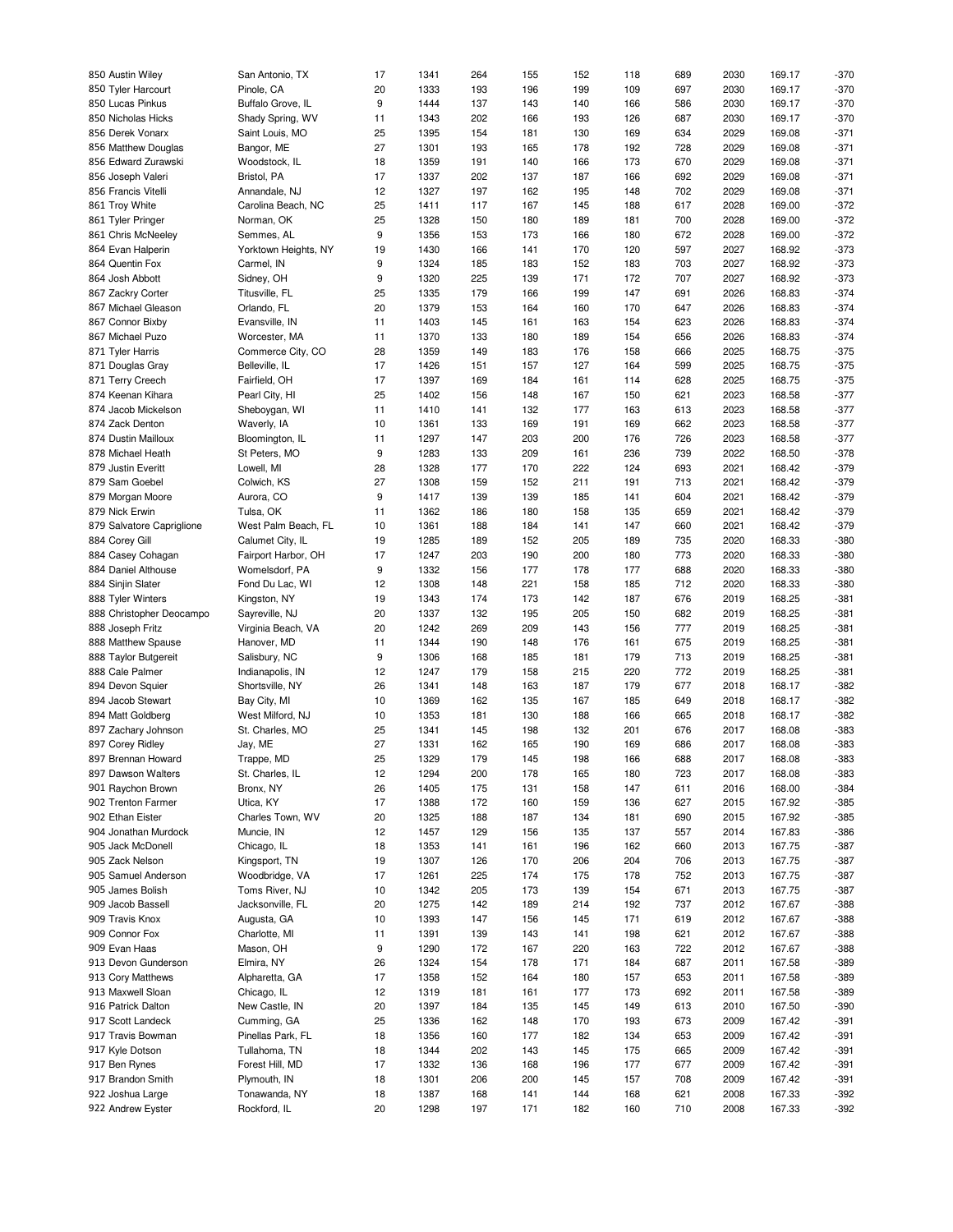| 922 Patrick Hoey         | Latham, NY         | 10 | 1290 | 148 | 154 | 238 | 178 | 718 | 2008 | 167.33 | $-392$ |
|--------------------------|--------------------|----|------|-----|-----|-----|-----|-----|------|--------|--------|
| 925 Nicholas Pondillo    | Troy, NY           | 25 | 1315 | 188 | 139 | 191 | 174 | 692 | 2007 | 167.25 | $-393$ |
| 925 Justin Ortiz         | Brentwood, NY      | 19 | 1334 | 172 | 155 | 195 | 151 | 673 | 2007 | 167.25 | $-393$ |
| 925 Joshua Hoffer        | Washington, PA     | 17 | 1237 | 194 | 170 | 183 | 223 | 770 | 2007 | 167.25 | $-393$ |
| 925 Casey Mitchell       | Smyrna, TN         | 20 | 1204 | 265 | 187 | 186 | 165 | 803 | 2007 | 167.25 | $-393$ |
|                          |                    |    |      |     |     |     |     |     |      |        |        |
| 925 Justin Peacock       | O'Fallon, IL       | 12 | 1387 | 141 | 178 | 117 | 184 | 620 | 2007 | 167.25 | $-393$ |
| 925 Aaron Tibbett        | Rockford, IL       | 11 | 1372 | 149 | 162 | 168 | 156 | 635 | 2007 | 167.25 | $-393$ |
| 931 James Stockton       | Clarksville, TN    | 25 | 1310 | 184 | 160 | 144 | 208 | 696 | 2006 | 167.17 | $-394$ |
| 931 Josiah Youngblood    | Columbia, MO       | 18 | 1381 | 153 | 144 | 148 | 180 | 625 | 2006 | 167.17 | $-394$ |
| 931 William (Clay) Adams | Plano, TX          | 18 | 1357 | 136 | 133 | 211 | 169 | 649 | 2006 | 167.17 | $-394$ |
| 934 Ryan Lopano          | Little River, SC   | 26 | 1298 | 185 | 208 | 155 | 159 | 707 | 2005 | 167.08 | $-395$ |
| 935 Josh Kennedy         | Blaine, MN         | 26 | 1353 | 146 | 168 | 180 | 156 | 650 | 2003 | 166.92 | $-397$ |
|                          |                    |    |      |     |     |     |     |     |      |        |        |
| 935 Zachary Cook         | Peyton, CO         | 25 | 1305 | 157 | 167 | 170 | 204 | 698 | 2003 | 166.92 | $-397$ |
| 935 Brett Hansen         | Vermillion, SD     | 17 | 1333 | 130 | 181 | 176 | 183 | 670 | 2003 | 166.92 | $-397$ |
| 935 Ryan Gentes          | Manchester, NH     | 20 | 1252 | 152 | 118 | 236 | 245 | 751 | 2003 | 166.92 | $-397$ |
| 939 Austin Kercher       | Gillette, WY       | 12 | 1356 | 166 | 143 | 168 | 169 | 646 | 2002 | 166.83 | $-398$ |
| 940 Jacob Kostoff        | Trinity, FL        | 28 | 1242 | 172 | 196 | 214 | 177 | 759 | 2001 | 166.75 | $-399$ |
| 940 Garrett Humphryes    | Vance, AL          | 17 | 1321 | 151 | 252 | 133 | 144 | 680 | 2001 | 166.75 | $-399$ |
| 940 Thomas White         | Commack, NY        | 11 | 1349 | 141 | 173 | 182 | 156 | 652 | 2001 | 166.75 | $-399$ |
|                          |                    | 9  | 1333 | 171 |     | 176 |     |     |      | 166.75 | $-399$ |
| 940 Mac Leightner        | Springfield, VA    |    |      |     | 163 |     | 158 | 668 | 2001 |        |        |
| 944 Caleb McNutt         | Tomah, WI          | 26 | 1352 | 158 | 178 | 170 | 142 | 648 | 2000 | 166.67 | $-400$ |
| 944 John Medvec          | Struthers, OH      | 28 | 1284 | 132 | 153 | 209 | 222 | 716 | 2000 | 166.67 | $-400$ |
| 944 Austin Englehart     | Mifflinburg, PA    | 19 | 1321 | 168 | 187 | 188 | 136 | 679 | 2000 | 166.67 | $-400$ |
| 947 Aaron Anderson       | North Bend, NE     | 26 | 1213 | 198 | 234 | 187 | 167 | 786 | 1999 | 166.58 | $-401$ |
| 947 Robert Bennett       | Dunnigan, CA       | 17 | 1381 | 122 | 159 | 135 | 202 | 618 | 1999 | 166.58 | $-401$ |
| 947 Dominick Decker      | Newburgh, NY       | 19 | 1218 | 196 | 211 | 192 | 182 | 781 | 1999 | 166.58 | $-401$ |
| 950 Pete Oliver          | Colonial Beach, VA | 27 | 1300 | 157 | 198 | 182 | 161 | 698 | 1998 | 166.50 | $-402$ |
| 950 Brady Adler          | Madison, IN        | 25 | 1293 | 156 | 155 | 196 | 198 | 705 | 1998 | 166.50 | $-402$ |
|                          |                    |    |      |     |     |     |     |     |      |        |        |
| 950 Brendan Holl         | Sauk City, WI      | 17 | 1336 | 157 | 188 | 155 | 162 | 662 | 1998 | 166.50 | $-402$ |
| 953 Bryce Lawson         | Freeport, IL       | 25 | 1413 | 181 | 134 | 121 | 148 | 584 | 1997 | 166.42 | $-403$ |
| 953 Nick Gibson          | Stillwater, MN     | 25 | 1313 | 153 | 149 | 190 | 192 | 684 | 1997 | 166.42 | $-403$ |
| 953 Zachary Tackett      | Virginia Beach, VA | 20 | 1362 | 147 | 168 | 136 | 184 | 635 | 1997 | 166.42 | $-403$ |
| 956 Christopher Kokes    | Mooers, NY         | 27 | 1306 | 204 | 167 | 155 | 164 | 690 | 1996 | 166.33 | $-404$ |
| 956 Cameron Hanson       | St. Louis, MO      | 19 | 1391 | 141 | 175 | 154 | 135 | 605 | 1996 | 166.33 | $-404$ |
| 956 Nick Caner           | Torrance, CA       | 11 | 1359 | 168 | 132 | 172 | 165 | 637 | 1996 | 166.33 | $-404$ |
|                          |                    |    |      |     |     |     |     |     |      |        |        |
| 959 Kaleb Hansen         | La Crosse, WI      | 26 | 1327 | 188 | 168 | 134 | 178 | 668 | 1995 | 166.25 | $-405$ |
| 959 Christopher Wilson   | Centreville, VA    | 9  | 1322 | 167 | 149 | 211 | 146 | 673 | 1995 | 166.25 | $-405$ |
| 961 Zayne LaForty        | Clermont, FL       | 27 | 1403 | 166 | 136 | 124 | 165 | 591 | 1994 | 166.17 | $-406$ |
| 961 Joseph Nielsen       | Broken Bow, NE     | 26 | 1332 | 140 | 146 | 197 | 179 | 662 | 1994 | 166.17 | $-406$ |
| 961 Kyle Ward            | Byron, IL          | 17 | 1354 | 148 | 136 | 164 | 192 | 640 | 1994 | 166.17 | $-406$ |
| 961 Richy Zenner         | Hawthorn Woods, IL | 11 | 1369 | 149 | 141 | 125 | 210 | 625 | 1994 | 166.17 | $-406$ |
| 961 Levi Schoenbaechler  | Evansville, IN     | 11 | 1348 | 179 | 149 | 185 | 133 | 646 | 1994 | 166.17 | $-406$ |
| 961 Robbie Loehner       | Jefferson City, MO | 9  | 1328 | 184 | 136 | 200 | 146 | 666 | 1994 | 166.17 | $-406$ |
|                          |                    |    |      |     |     |     |     |     |      | 166.17 |        |
| 961 Alex Stigliano       | Clark, NJ          | 10 | 1263 | 171 | 206 | 183 | 171 | 731 | 1994 |        | $-406$ |
| 968 Trevor Smith         | Sycamore, IL       | 27 | 1341 | 177 | 152 | 156 | 167 | 652 | 1993 | 166.08 | $-407$ |
| 968 Michael Creel        | Woodinville, WA    | 28 | 1322 | 171 | 141 | 167 | 192 | 671 | 1993 | 166.08 | $-407$ |
| 968 Christopher Haley    | Murfreesboro, TN   | 18 | 1330 | 162 | 172 | 157 | 172 | 663 | 1993 | 166.08 | $-407$ |
| 968 William Kaso         | Aldie, VA          | 9  | 1351 | 212 | 174 | 121 | 135 | 642 | 1993 | 166.08 | $-407$ |
| 972 Zac Miller           | Powell, OH         | 19 | 1394 | 121 | 163 | 164 | 149 | 597 | 1991 | 165.92 | $-409$ |
| 972 Christian Drescher   | O Fallon, MO       | 18 | 1345 | 157 | 139 | 189 | 161 | 646 | 1991 | 165.92 | $-409$ |
| 972 Alexander Melnychuk  | South Salem, NY    | 19 | 1237 | 180 | 170 | 198 | 206 | 754 | 1991 | 165.92 | $-409$ |
| 972 Stephen McMillan     | Oakville, ON       | 11 | 1339 | 161 | 143 | 179 | 169 | 652 | 1991 | 165.92 | $-409$ |
|                          |                    |    |      |     |     |     |     |     |      |        |        |
| 976 Jacob Boris          | Tabernacle, NJ     | 11 | 1327 | 209 | 154 | 177 | 123 | 663 | 1990 | 165.83 | $-410$ |
| 977 Jason Britain        | Rogerville, MO     | 27 | 1388 | 152 | 144 | 142 | 163 | 601 | 1989 | 165.75 | $-411$ |
| 977 Hayden Childs        | Lynnwood, WA       | 28 | 1297 | 194 | 163 | 161 | 174 | 692 | 1989 | 165.75 | $-411$ |
| 977 Mark Liffiton        | Bethesda, MD       | 18 | 1362 | 154 | 129 | 156 | 188 | 627 | 1989 | 165.75 | $-411$ |
| 980 Stephen-Lee Delong   | Clearwater, FL     | 28 | 1355 | 173 | 154 | 156 | 150 | 633 | 1988 | 165.67 | $-412$ |
| 980 Dylan Johnson        | Duncan, OK         | 19 | 1306 | 164 | 173 | 182 | 163 | 682 | 1988 | 165.67 | $-412$ |
| 982 Jordan Rodriguez     | Cottage Grove, MN  | 25 | 1300 | 167 | 216 | 161 | 143 | 687 | 1987 | 165.58 | $-413$ |
|                          |                    |    |      |     |     |     |     |     |      |        |        |
| 982 Ryan O'Rourke        | Bronson, MI        | 26 | 1287 | 208 | 147 | 155 | 190 | 700 | 1987 | 165.58 | $-413$ |
| 982 Nick Penny           | Apex, NC           | 18 | 1318 | 158 | 182 | 171 | 158 | 669 | 1987 | 165.58 | $-413$ |
| 982 Tommy Brewer         | Rogersville, MO    | 17 | 1292 | 176 | 175 | 172 | 172 | 695 | 1987 | 165.58 | $-413$ |
| 982 Nick Crase           | Dover, OH          | 18 | 1271 | 166 | 198 | 150 | 202 | 716 | 1987 | 165.58 | $-413$ |
| 982 Drew Hicks           | Grimes, IA         | 12 | 1383 | 167 | 139 | 152 | 146 | 604 | 1987 | 165.58 | $-413$ |
| 988 Cooper Tate          | Hugo, MN           | 25 | 1386 | 115 | 158 | 159 | 167 | 599 | 1985 | 165.42 | $-415$ |
| 988 Andrew McGovern      | East Haven, CT     | 12 | 1317 | 175 | 133 | 189 | 171 | 668 | 1985 | 165.42 | $-415$ |
|                          |                    | 25 |      |     |     |     |     |     |      |        |        |
| 990 Devon Covert         | Nerstrand, MN      |    | 1405 | 143 | 148 | 144 | 144 | 579 | 1984 | 165.33 | $-416$ |
| 990 Donovan Koff         | Las Vegas, NV      | 28 | 1318 | 177 | 111 | 187 | 191 | 666 | 1984 | 165.33 | $-416$ |
| 990 Marty Freeborn       | Dyer, IN           | 27 | 1299 | 183 | 156 | 155 | 191 | 685 | 1984 | 165.33 | $-416$ |
| 990 Ryen Middleton       | Woodbridge, VA     | 19 | 1297 | 157 | 194 | 167 | 169 | 687 | 1984 | 165.33 | $-416$ |
| 990 Luke Grams           | Michigan City, IN  | 20 | 1289 | 194 | 150 | 168 | 183 | 695 | 1984 | 165.33 | $-416$ |
| 990 Shawn Kollmer        | Forked River, NJ   | 10 | 1369 | 149 | 172 | 147 | 147 | 615 | 1984 | 165.33 | $-416$ |
|                          |                    |    |      |     |     |     |     |     |      |        |        |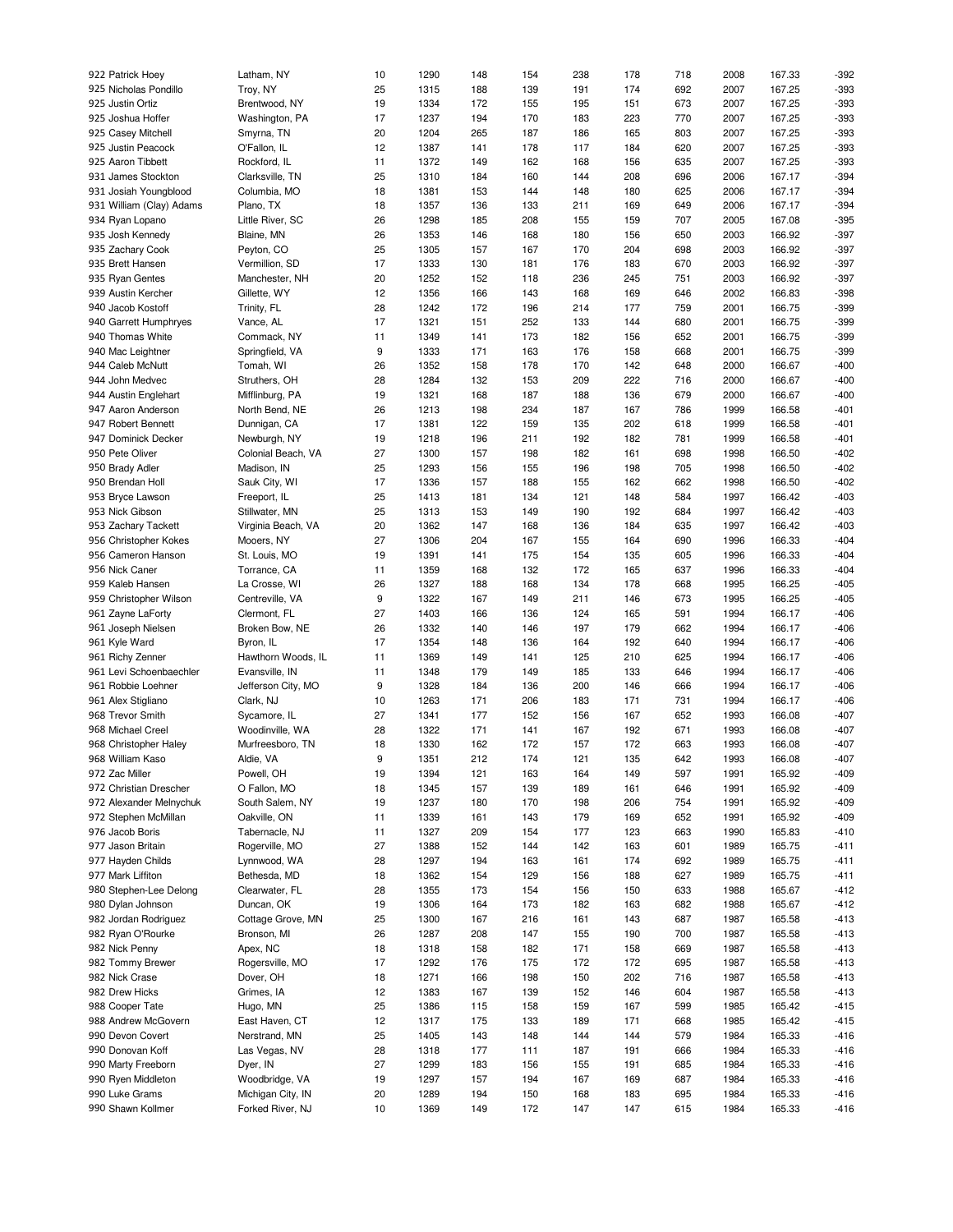| 996 Nick Moyer            | Apopka, FL              | 26 | 1328 | 178 | 179 | 145 | 153 | 655 | 1983 | 165.25 | $-417$ |
|---------------------------|-------------------------|----|------|-----|-----|-----|-----|-----|------|--------|--------|
| 996 Phillip Williams      | New Braunfels, TX       | 18 | 1307 | 156 | 121 | 194 | 205 | 676 | 1983 | 165.25 | $-417$ |
| 998 Jordan Schoettmer     | Vinton, IA              | 27 | 1291 | 164 | 146 | 184 | 197 | 691 | 1982 | 165.17 | $-418$ |
| 998 Trey Kauffman         | Prairieville, LA        | 17 | 1300 | 152 | 174 | 167 | 189 | 682 | 1982 | 165.17 | $-418$ |
| 998 Aaron Burns           | New Haven, IN           | 11 | 1272 | 178 | 171 | 202 | 159 | 710 | 1982 | 165.17 | $-418$ |
|                           |                         |    |      |     |     |     |     |     |      |        |        |
| 1001 David Halperin       | Yorktown Heights, NY    | 19 | 1360 | 152 | 133 | 179 | 157 | 621 | 1981 | 165.08 | $-419$ |
| 1001 Johnthan Stevens     | Junction City, KY       | 17 | 1297 | 136 | 177 | 159 | 212 | 684 | 1981 | 165.08 | $-419$ |
| 1001 Eddie Langdon        | Bonaire, GA             | 12 | 1300 | 172 | 161 | 182 | 166 | 681 | 1981 | 165.08 | $-419$ |
| 1004 Marco Garcia         | Brookfield, IL          | 27 | 1366 | 113 | 135 | 209 | 157 | 614 | 1980 | 165.00 | $-420$ |
| 1004 Andrew Wagner        | Barrington, IL          | 28 | 1264 | 152 | 227 | 188 | 149 | 716 | 1980 | 165.00 | $-420$ |
| 1004 Ty Resendez          | Alice, TX               | 20 | 1246 | 172 | 182 | 217 | 163 | 734 | 1980 | 165.00 | $-420$ |
| 1004 Kenston Fuller       | Roxboro, NC             | 9  | 1383 | 176 | 121 | 163 | 137 | 597 | 1980 | 165.00 | $-420$ |
| 1008 Trevor Redmond       | West Valley City, UT    | 25 | 1421 | 146 | 156 | 105 | 151 | 558 | 1979 | 164.92 | $-421$ |
| 1008 Montana Hines        | Louisville, KY          | 26 | 1236 | 149 | 178 | 208 | 208 | 743 | 1979 | 164.92 | $-421$ |
| 1008 Matthew Stephens     | Egg Harbor Township, NJ | 19 | 1325 | 130 | 166 | 173 | 185 | 654 | 1979 | 164.92 | $-421$ |
| 1008 Robert Wayne         | Oelwein, IA             | 12 | 1261 | 193 | 205 | 169 | 151 | 718 | 1979 | 164.92 | $-421$ |
|                           |                         |    |      |     |     |     |     |     |      |        |        |
| 1012 Frank Terpo          | Brooklyn, NY            | 26 | 1289 | 168 | 174 | 189 | 158 | 689 | 1978 | 164.83 | $-422$ |
| 1012 Luciano Otiniano     | Caguas, PR              | 20 | 1343 | 191 | 143 | 162 | 139 | 635 | 1978 | 164.83 | $-422$ |
| 1012 Garrett Wilson       | Keene, NH               | 20 | 1288 | 161 | 183 | 161 | 185 | 690 | 1978 | 164.83 | $-422$ |
| 1015 Jackson Short        | Brooksville, FL         | 28 | 1293 | 124 | 202 | 197 | 160 | 683 | 1976 | 164.67 | $-424$ |
| 1015 Austin Horton        | Naples, FL              | 20 | 1280 | 148 | 188 | 169 | 191 | 696 | 1976 | 164.67 | $-424$ |
| 1017 Alex Dupuy           | Kenner, LA              | 18 | 1341 | 193 | 128 | 180 | 133 | 634 | 1975 | 164.58 | $-425$ |
| 1017 Frederic Taylor      | Baker, LA               | 18 | 1317 | 163 | 148 | 183 | 164 | 658 | 1975 | 164.58 | $-425$ |
| 1019 Joshua Johnson       | Heath, TX               | 20 | 1275 | 179 | 155 | 165 | 200 | 699 | 1974 | 164.50 | $-426$ |
| 1020 Ian Nieuwendaal      | Riverview, FL           | 27 | 1317 | 168 | 150 | 189 | 149 | 656 | 1973 | 164.42 | $-427$ |
| 1020 Ryan Holzworth       | Bismarck, ND            | 17 | 1296 | 159 | 177 | 177 | 164 | 677 | 1973 | 164.42 | $-427$ |
|                           |                         |    |      |     |     |     |     |     |      |        |        |
| 1020 Zachary Davidson     | Poynette, WI            | 12 | 1206 | 179 | 181 | 222 | 185 | 767 | 1973 | 164.42 | $-427$ |
| 1023 Zachary Sullivan     | Racine, WI              | 26 | 1302 | 130 | 184 | 213 | 143 | 670 | 1972 | 164.33 | $-428$ |
| 1023 Jonah Drush          | Arnold, MO              | 25 | 1243 | 195 | 154 | 177 | 203 | 729 | 1972 | 164.33 | $-428$ |
| 1023 Christian Miller     | Homosassa, FL           | 19 | 1375 | 172 | 128 | 116 | 181 | 597 | 1972 | 164.33 | $-428$ |
| 1023 James Schirripa      | Killeen, TX             | 18 | 1321 | 174 | 165 | 169 | 143 | 651 | 1972 | 164.33 | $-428$ |
| 1023 Ben Kratky           | Carmel, IN              | 11 | 1330 | 108 | 209 | 143 | 182 | 642 | 1972 | 164.33 | $-428$ |
| 1028 Sam Espiritu         | Henderson, NV           | 28 | 1308 | 152 | 191 | 182 | 138 | 663 | 1971 | 164.25 | $-429$ |
| 1028 Connor McGrath       | Davison, MI             | 10 | 1293 | 169 | 168 | 190 | 151 | 678 | 1971 | 164.25 | $-429$ |
| 1030 Brandon Jerome       | Cedar Falls, IA         | 26 | 1237 | 171 | 197 | 167 | 197 | 732 | 1969 | 164.08 | $-431$ |
| 1030 Joshua Mabry         | Tucson, AZ              | 17 | 1323 | 172 | 149 | 160 | 165 | 646 | 1969 | 164.08 | $-431$ |
| 1032 Michael Rachal       | Lafayette, LA           | 28 | 1242 | 212 | 167 | 189 | 158 | 726 | 1968 | 164.00 | $-432$ |
|                           |                         |    |      |     |     |     |     |     |      |        |        |
| 1032 Austin Snider        | Granville, IL           | 9  | 1314 | 185 | 147 | 168 | 154 | 654 | 1968 | 164.00 | $-432$ |
| 1034 Alan Koch            | Slocomb, AL             | 17 | 1366 | 132 | 180 | 124 | 165 | 601 | 1967 | 163.92 | $-433$ |
| 1034 Christopher Goulette | Clinton, ME             | 19 | 1316 | 203 | 154 | 162 | 132 | 651 | 1967 | 163.92 | $-433$ |
| 1036 Tommy Gigioli        | Laurel, MD              | 28 | 1271 | 192 | 171 | 158 | 173 | 694 | 1965 | 163.75 | $-435$ |
| 1036 Nicolas Bravo        | Rogers, AR              | 27 | 1259 | 137 | 211 | 159 | 199 | 706 | 1965 | 163.75 | $-435$ |
| 1036 Ben Downs            | Virginia Beach, VA      | 28 | 1190 | 179 | 179 | 196 | 221 | 775 | 1965 | 163.75 | $-435$ |
| 1036 Jake Kramer          | La Crosse, WI           | 17 | 1366 | 144 | 133 | 173 | 149 | 599 | 1965 | 163.75 | $-435$ |
| 1036 Jacob Hatfield       | Spotsylvania, VA        | 19 | 1327 | 182 | 157 | 143 | 156 | 638 | 1965 | 163.75 | $-435$ |
| 1041 Nicholas Sparta      | Garnerville, NY         | 19 | 1320 | 157 | 173 | 161 | 153 | 644 | 1964 | 163.67 | $-436$ |
| 1041 Spencer Baumruk      | Green Oaks, IL          | 19 | 1237 | 190 | 223 | 137 | 177 | 727 | 1964 | 163.67 | $-436$ |
| 1043 Logan Langer         | Owatonna, MN            | 25 | 1358 | 145 | 131 | 167 | 162 | 605 | 1963 | 163.58 | $-437$ |
|                           |                         |    |      |     |     |     |     |     |      |        |        |
| 1043 Derrick Sickler      | Northfield, NJ          | 26 | 1324 | 180 | 139 | 157 | 163 | 639 | 1963 | 163.58 | $-437$ |
| 1045 Trevor Disberger     | Higginsville, MO        | 9  | 1272 | 159 | 191 | 161 | 179 | 690 | 1962 | 163.50 | $-438$ |
| 1046 Ian Ridgway          | Naperville, IL          | 28 | 1240 | 223 | 162 | 134 | 202 | 721 | 1961 | 163.42 | -439   |
| 1046 Philip Khuu          | Skokie, IL              | 20 | 1396 | 138 | 143 | 136 | 148 | 565 | 1961 | 163.42 | $-439$ |
| 1046 Kelvin Oats          | New York, NY            | 11 | 1279 | 154 | 194 | 178 | 156 | 682 | 1961 | 163.42 | $-439$ |
| 1049 Adam Schleicher      | St Joseph, MN           | 25 | 1305 | 197 | 166 | 160 | 132 | 655 | 1960 | 163.33 | $-440$ |
| 1049 Zachary Bobbett      | Port Byron, NY          | 26 | 1292 | 161 | 171 | 160 | 176 | 668 | 1960 | 163.33 | $-440$ |
| 1049 Tyler Balandes       | Oak Lawn, IL            | 17 | 1353 | 141 | 168 | 163 | 135 | 607 | 1960 | 163.33 | $-440$ |
| 1049 James Watkinson      | Palm Bay, FL            | 12 | 1375 | 128 | 161 | 111 | 185 | 585 | 1960 | 163.33 | $-440$ |
| 1049 Allen Halacy         | Douglas, MA             | 9  | 1339 | 132 | 142 | 174 | 173 | 621 | 1960 | 163.33 | $-440$ |
|                           |                         |    |      |     |     |     |     |     |      |        |        |
| 1054 Gavin Pisetta        | Troy, IL                | 27 | 1336 | 174 | 130 | 178 | 141 | 623 | 1959 | 163.25 | $-441$ |
| 1054 Jacob Bloomfield     | Hickory, NC             | 28 | 1301 | 153 | 180 | 167 | 158 | 658 | 1959 | 163.25 | $-441$ |
| 1054 Donald Cooper        | Sequin, TX              | 28 | 1285 | 147 | 149 | 201 | 177 | 674 | 1959 | 163.25 | $-441$ |
| 1057 Daniel Johnson       | Oak Harbor, WA          | 28 | 1250 | 166 | 193 | 204 | 145 | 708 | 1958 | 163.17 | $-442$ |
| 1057 Liam Reloba          | Miami, FL               | 28 | 1213 | 150 | 224 | 155 | 216 | 745 | 1958 | 163.17 | $-442$ |
| 1057 Alexander England    | Bloomington, IN         | 20 | 1294 | 158 | 142 | 169 | 195 | 664 | 1958 | 163.17 | $-442$ |
| 1060 Ricardo Mesa         | Miami, FL               | 19 | 1300 | 154 | 137 | 200 | 166 | 657 | 1957 | 163.08 | $-443$ |
| 1060 Devyn Humphress      | Wentzille, MO           | 10 | 1271 | 200 | 161 | 166 | 159 | 686 | 1957 | 163.08 | -443   |
| 1062 Jordan Coose         | Houma, LA               | 20 | 1334 | 148 | 150 | 153 | 171 | 622 | 1956 | 163.00 | $-444$ |
| 1062 Timothy Woods        | Virginia Beach, VA      | 20 | 1323 | 162 | 214 | 127 | 130 | 633 | 1956 | 163.00 | $-444$ |
|                           |                         |    |      |     |     |     |     |     |      |        |        |
| 1064 Cody Ozias           | Knoxville, TN           | 18 | 1324 | 169 | 143 | 139 | 180 | 631 | 1955 | 162.92 | $-445$ |
| 1065 Quiyah Pesce         | Egg Harbor Township, NJ | 10 | 1249 | 211 | 150 | 175 | 169 | 705 | 1954 | 162.83 | $-446$ |
| 1066 William Uhls         | Portland, TN            | 20 | 1298 | 164 | 161 | 162 | 168 | 655 | 1953 | 162.75 | $-447$ |
| 1067 Philipp Faul         | Saint Charles, MO       | 19 | 1231 | 200 | 188 | 179 | 154 | 721 | 1952 | 162.67 | $-448$ |
|                           |                         |    |      |     |     |     |     |     |      |        |        |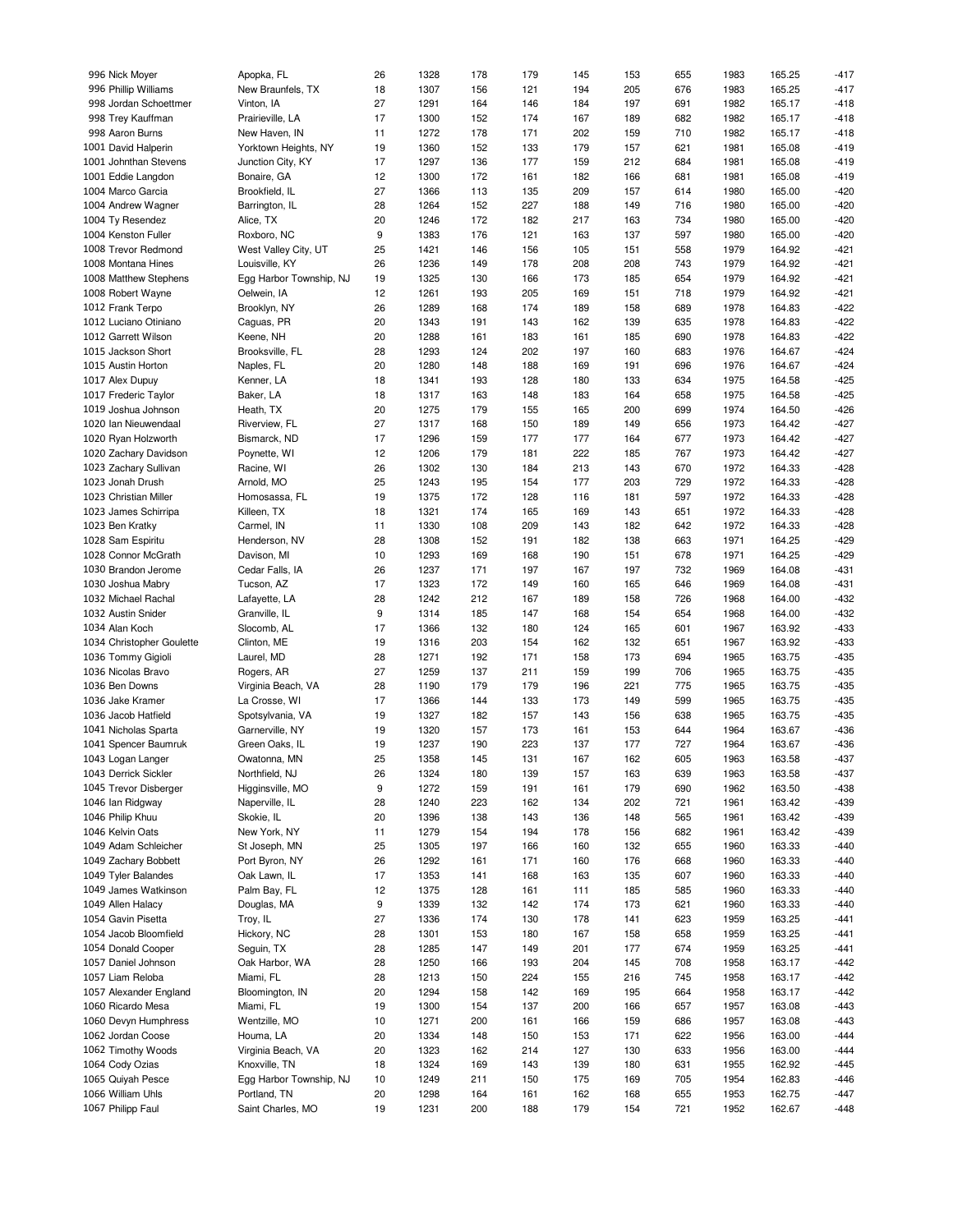| 1067 Zachary Benevides       | Carver, MA           | 10 | 1300 | 137 | 167 | 159 | 189 | 652 | 1952 | 162.67 | $-448$ |
|------------------------------|----------------------|----|------|-----|-----|-----|-----|-----|------|--------|--------|
| 1067 Matt Hibbard            | Mukwonago, WI        | 11 | 1262 | 164 | 167 | 194 | 165 | 690 | 1952 | 162.67 | $-448$ |
| 1070 Jonathan Studer         | Channahon, IL        | 19 | 1333 | 132 | 143 | 159 | 184 | 618 | 1951 | 162.58 | $-449$ |
|                              |                      |    |      |     |     |     |     |     |      |        |        |
| 1070 Mark Fobes              | New Castle, PA       | 9  | 1294 | 154 | 166 | 167 | 170 | 657 | 1951 | 162.58 | $-449$ |
| 1072 Ryan O'Harra            | Galloway, OH         | 17 | 1301 | 201 | 155 | 130 | 163 | 649 | 1950 | 162.50 | $-450$ |
| 1073 Jonathan Hart           | Metairie, LA         | 18 | 1316 | 160 | 111 | 190 | 172 | 633 | 1949 | 162.42 | $-451$ |
| 1073 Zachary Garcia          | Parker, CO           | 11 | 1323 | 143 | 173 | 149 | 161 | 626 | 1949 | 162.42 | $-451$ |
| 1073 Wesley Parker           | Louisville, KY       | 10 | 1250 | 208 | 159 | 156 | 176 | 699 | 1949 | 162.42 | $-451$ |
| 1076 Kody Westerfield        | Owensboro, KY        | 25 | 1313 | 148 | 160 | 138 | 189 | 635 | 1948 | 162.33 | $-452$ |
|                              |                      |    |      |     |     |     |     |     |      |        |        |
| 1076 Dominic Germano         | Tonawanda, NY        | 18 | 1218 | 158 | 181 | 198 | 193 | 730 | 1948 | 162.33 | $-452$ |
| 1076 Cody Stisher            | Mableton, GA         | 9  | 1354 | 183 | 95  | 149 | 167 | 594 | 1948 | 162.33 | $-452$ |
| 1079 Cooper Neavill          | Sheridan, WY         | 17 | 1266 | 147 | 193 | 149 | 192 | 681 | 1947 | 162.25 | $-453$ |
| 1079 Joey Stevens            | Cincinnati, OH       | 11 | 1351 | 156 | 171 | 125 | 144 | 596 | 1947 | 162.25 | $-453$ |
| 1081 Shaun Quinn             | Evergreen Park, IL   | 27 | 1329 | 183 | 135 | 145 | 154 | 617 | 1946 | 162.17 | $-454$ |
| 1082 Adrian White            | New Castle, CO       | 17 | 1331 | 133 | 161 | 169 | 151 | 614 | 1945 | 162.08 | $-455$ |
| 1082 Blake Weavil            | Clemmons, NC         |    | 1273 | 195 | 178 | 156 | 143 | 672 | 1945 | 162.08 | $-455$ |
|                              |                      | 20 |      |     |     |     |     |     |      |        |        |
| 1082 Hunter Lankford         | Athens, TN           | 18 | 1245 | 129 | 172 | 206 | 193 | 700 | 1945 | 162.08 | $-455$ |
| 1085 Collin Vervinck         | Rochester Hills, MI  | 28 | 1221 | 137 | 185 | 153 | 248 | 723 | 1944 | 162.00 | $-456$ |
| 1086 Christopher Shipley     | Rockwall, TX         | 18 | 1327 | 149 | 155 | 167 | 145 | 616 | 1943 | 161.92 | $-457$ |
| 1087 Daniel Rutter           | Oak Harbor, WA       | 27 | 1307 | 149 | 142 | 143 | 201 | 635 | 1942 | 161.83 | $-458$ |
| 1087 Preston Swanson         | Baxter, MN           | 20 | 1302 | 111 | 154 | 181 | 194 | 640 | 1942 | 161.83 | $-458$ |
| 1087 Tyler Halpern           | Chesapeake, VA       | 20 | 1244 | 164 | 184 | 177 | 173 | 698 | 1942 | 161.83 | $-458$ |
|                              |                      |    |      |     |     |     |     |     |      |        |        |
| 1087 Michael Pennington      | Nixa, MO             | 9  | 1316 | 143 | 192 | 134 | 157 | 626 | 1942 | 161.83 | $-458$ |
| 1087 Steve Plaszky           | Fairlawn, NJ         | 9  | 1313 | 146 | 148 | 179 | 156 | 629 | 1942 | 161.83 | $-458$ |
| 1092 Seamus Scanlon          | Media, PA            | 26 | 1353 | 142 | 154 | 149 | 143 | 588 | 1941 | 161.75 | $-459$ |
| 1092 Daniel Feehan           | West Babylon, NY     | 26 | 1235 | 170 | 174 | 208 | 154 | 706 | 1941 | 161.75 | $-459$ |
| 1092 Travis Anthony Losongco | Fremont, CA          | 11 | 1345 | 125 | 177 | 108 | 186 | 596 | 1941 | 161.75 | $-459$ |
| 1092 Trevor Yurek            | Addison, IL          | 10 | 1335 | 157 | 168 | 159 | 122 | 606 | 1941 | 161.75 | $-459$ |
|                              |                      |    |      |     |     |     |     |     |      |        |        |
| 1096 Alex Lewis              | Maryville, TN        | 28 | 1235 | 168 | 165 | 218 | 152 | 703 | 1938 | 161.50 | $-462$ |
| 1096 Jerred Perry            | Danville, KY         | 20 | 1353 | 174 | 140 | 154 | 117 | 585 | 1938 | 161.50 | $-462$ |
| 1098 David Jerrido           | Durham, NC           | 27 | 1339 | 147 | 155 | 160 | 136 | 598 | 1937 | 161.42 | $-463$ |
| 1099 Christopher Myers       | Panama City, FL      | 28 | 1321 | 145 | 173 | 124 | 172 | 614 | 1935 | 161.25 | $-465$ |
| 1100 Andrew Yenna            | Brooklyn, NY         | 26 | 1327 | 114 | 178 | 135 | 180 | 607 | 1934 | 161.17 | $-466$ |
| 1100 Joseph Thomas           | New Castle, PA       | 26 | 1203 | 200 | 192 | 170 | 169 | 731 | 1934 | 161.17 | $-466$ |
|                              |                      | 17 | 1291 |     |     | 159 |     |     |      |        |        |
| 1100 Austin Harris           | New Albany, MS       |    |      | 115 | 168 |     | 201 | 643 | 1934 | 161.17 | $-466$ |
| 1100 Donald Denton           | Willis, Tx           | 18 | 1213 | 202 | 199 | 170 | 150 | 721 | 1934 | 161.17 | $-466$ |
| 1100 Ryan Ransom             | Cookeville, TN       | 19 | 1211 | 149 | 156 | 203 | 215 | 723 | 1934 | 161.17 | $-466$ |
| 1105 Logan Enerson           | Grayslake, IL        | 27 | 1335 | 148 | 187 | 136 | 127 | 598 | 1933 | 161.08 | $-467$ |
| 1105 Austin Hicks            | Gorham, ME           | 27 | 1277 | 195 | 144 | 224 | 93  | 656 | 1933 | 161.08 | $-467$ |
| 1105 Adam Gault              | Raleigh, NC          | 18 | 1283 | 169 | 136 | 176 | 169 | 650 | 1933 | 161.08 | $-467$ |
|                              |                      | 17 | 1282 | 167 |     | 147 | 146 |     | 1933 | 161.08 | $-467$ |
| 1105 Dylan Lautanen          | Minot, ND            |    |      |     | 191 |     |     | 651 |      |        |        |
| 1109 Brandon Rollins         | Port St Lucie, FL    | 27 | 1283 | 149 | 154 | 177 | 169 | 649 | 1932 | 161.00 | $-468$ |
| 1109 Jarod Fisher            | Sachse, TX           | 20 | 1294 | 183 | 157 | 169 | 129 | 638 | 1932 | 161.00 | $-468$ |
| 1111 Brady Omo               | Coldwater, MI        | 27 | 1293 | 166 | 176 | 147 | 149 | 638 | 1931 | 160.92 | $-469$ |
| 1111 Connor Bradley          | Goodlettsville, TN   | 19 | 1297 | 147 | 178 | 164 | 145 | 634 | 1931 | 160.92 | $-469$ |
| 1111 Aaron Dodd              | Rome, GA             | 11 | 1267 | 166 | 178 | 174 | 146 | 664 | 1931 | 160.92 | $-469$ |
|                              |                      | 11 | 1204 | 199 |     | 182 | 167 | 725 | 1929 | 160.75 | $-471$ |
| 1114 Tyson Schuyler          | Southwold, ON        |    |      |     | 177 |     |     |     |      |        |        |
| 1115 James Heim              | Buffalo, NY          | 26 | 1319 | 132 | 208 | 124 | 145 | 609 | 1928 | 160.67 | $-472$ |
| 1115 Devin Crepp             | Ellwood City, PA     | 10 | 1345 | 163 | 171 | 133 | 116 | 583 | 1928 | 160.67 | $-472$ |
| 1115 Justin Simpson          | Granite City, IL     | 9  | 1280 | 148 | 168 | 169 | 163 | 648 | 1928 | 160.67 | $-472$ |
| 1118 LaVon Hampton           | Indianapolis, IN     | 18 | 1292 | 137 | 115 | 215 | 168 | 635 | 1927 | 160.58 | -473   |
| 1119 Matthew Baum            | Rowlett, TX          | 18 | 1320 | 174 | 166 | 134 | 132 | 606 | 1926 | 160.50 | $-474$ |
| 1119 Jacob Lawson            | Independence, KY     | 18 | 1288 | 138 | 178 | 180 | 142 | 638 | 1926 | 160.50 | $-474$ |
|                              |                      |    |      |     |     |     |     |     |      |        |        |
| 1119 Preston Moeller         | Green Bay, WI        | 20 | 1268 | 127 | 175 | 182 | 174 | 658 | 1926 | 160.50 | $-474$ |
| 1119 Dakota Costa            | Westport, MA         | 9  | 1214 | 141 | 190 | 201 | 180 | 712 | 1926 | 160.50 | $-474$ |
| 1123 Cory Hardcastle         | Indianapolis, IN     | 19 | 1301 | 180 | 149 | 147 | 148 | 624 | 1925 | 160.42 | $-475$ |
| 1123 Omar Landrau            | Kissimmee, FL        | 19 | 1280 | 136 | 185 | 147 | 177 | 645 | 1925 | 160.42 | $-475$ |
| 1123 Donnie Baker            | Ravena, NY           | 20 | 1268 | 155 | 149 | 192 | 161 | 657 | 1925 | 160.42 | $-475$ |
| 1126 Jonathan Zewiey         | North Reading, MA    | 19 | 1326 | 180 | 150 | 145 | 123 | 598 | 1924 | 160.33 | $-476$ |
|                              |                      |    |      |     |     |     |     |     |      |        |        |
| 1126 Nathan Friedman         | Arnold, MO           | 9  | 1248 | 150 | 169 | 191 | 166 | 676 | 1924 | 160.33 | $-476$ |
| 1128 Zachary Buchholz        | Tomah, WI            | 25 | 1278 | 128 | 151 | 220 | 146 | 645 | 1923 | 160.25 | $-477$ |
| 1128 Joshua Connors          | Tampa, FL            | 28 | 1256 | 136 | 126 | 195 | 210 | 667 | 1923 | 160.25 | $-477$ |
| 1128 Austin Castillo         | Lynn Haven, FL       | 28 | 1243 | 184 | 165 | 138 | 193 | 680 | 1923 | 160.25 | $-477$ |
| 1128 Joshua Singer           | Buffalo Grove, IL    | 12 | 1205 | 194 | 154 | 172 | 198 | 718 | 1923 | 160.25 | $-477$ |
| 1132 James Neidballa         | Destrehan, LA        | 18 | 1305 | 173 | 136 | 186 | 122 | 617 | 1922 | 160.17 | $-478$ |
|                              |                      |    |      |     |     |     |     |     |      |        |        |
| 1132 Ryan Koesema            | Joliet, IL           | 10 | 1270 | 168 | 137 | 187 | 160 | 652 | 1922 | 160.17 | -478   |
| 1134 Anthony Evans           | Beaver Dams, NY      | 26 | 1223 | 200 | 152 | 161 | 185 | 698 | 1921 | 160.08 | $-479$ |
| 1134 Chris O'Connell         | Yorktown Heights, NY | 19 | 1324 | 130 | 166 | 157 | 144 | 597 | 1921 | 160.08 | $-479$ |
| 1136 Kyle Darge              | Kasota, MN           | 25 | 1308 | 155 | 126 | 185 | 145 | 611 | 1919 | 159.92 | $-481$ |
| 1136 Cameron Waldhelm        | Brick, NJ            | 20 | 1225 | 169 | 188 | 151 | 186 | 694 | 1919 | 159.92 | $-481$ |
| 1138 Julian Ellis            | Frisco, TX           | 20 | 1258 | 143 | 177 | 172 | 168 | 660 | 1918 | 159.83 | $-482$ |
|                              |                      |    |      |     |     |     |     |     |      |        |        |
| 1138 David Carter            | Flower Mound, TX     | 12 | 1280 | 126 | 182 | 178 | 152 | 638 | 1918 | 159.83 | $-482$ |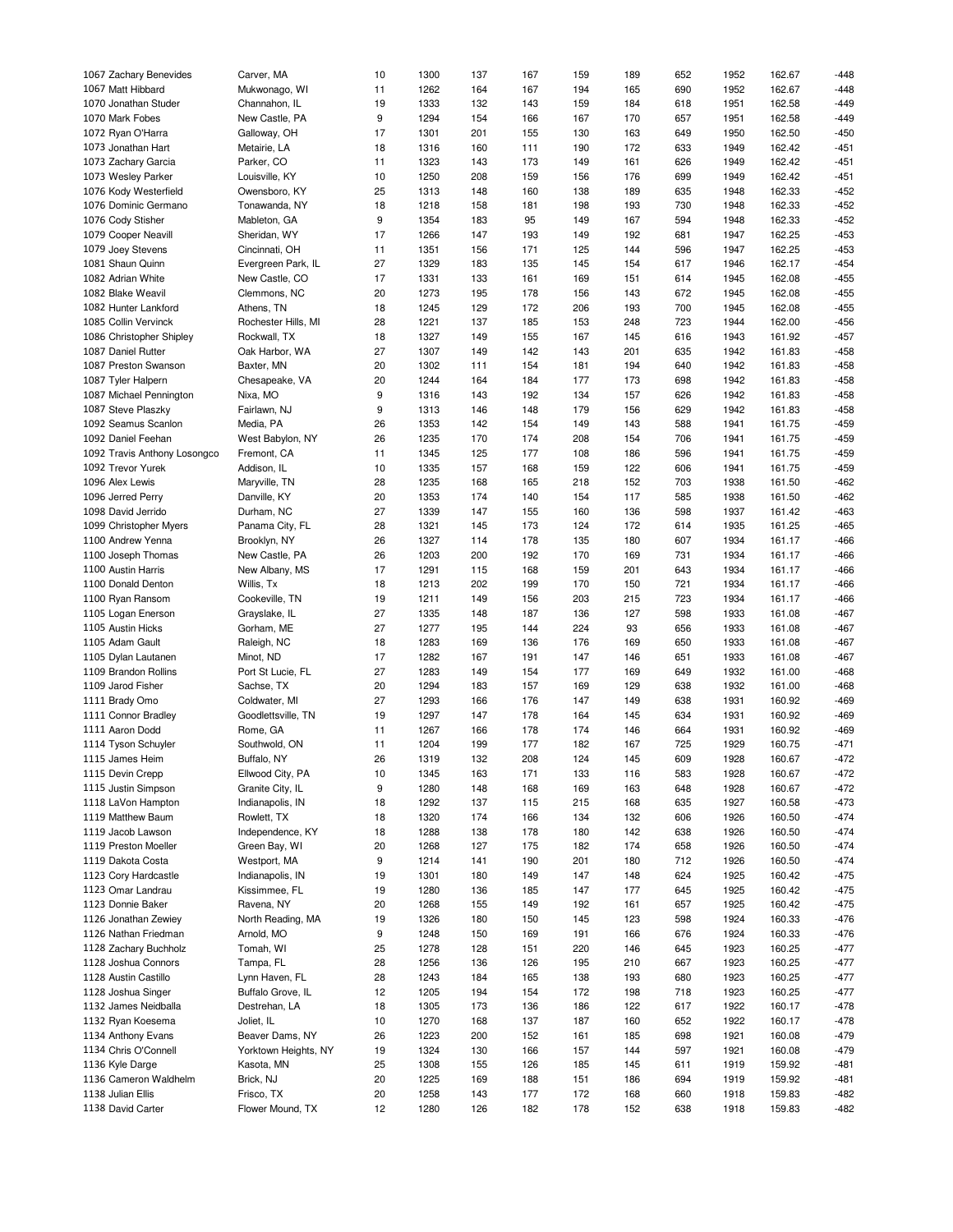| 1138 Aaron Jones          | Stallings, NC       | 9  | 1226 | 144 | 143 | 179 | 226 | 692 | 1918 | 159.83 | $-482$ |
|---------------------------|---------------------|----|------|-----|-----|-----|-----|-----|------|--------|--------|
| 1141 Nicholas Brown       | Montross, VA        | 27 | 1304 | 178 | 146 | 174 | 115 | 613 | 1917 | 159.75 | $-483$ |
| 1141 Nash Doucette        | Faribault, MN       | 27 | 1292 | 154 | 155 | 133 | 183 | 625 | 1917 | 159.75 | $-483$ |
|                           |                     |    |      |     |     |     |     |     |      |        |        |
| 1141 Andrew Krueger       | Green Bay, WI       | 27 | 1257 | 184 | 171 | 125 | 180 | 660 | 1917 | 159.75 | $-483$ |
| 1141 Aaron Debor          | Natrona Heights, PA | 17 | 1320 | 141 | 152 | 162 | 142 | 597 | 1917 | 159.75 | $-483$ |
| 1141 Christopher Spencer  | Kendallville, IN    | 19 | 1309 | 158 | 151 | 172 | 127 | 608 | 1917 | 159.75 | $-483$ |
| 1141 JC Gunther           | Raleigh, NC         | 18 | 1294 | 165 | 161 | 141 | 156 | 623 | 1917 | 159.75 | $-483$ |
| 1141 Johnathan Maragos    | Ripon, CA           | 19 | 1258 | 202 | 191 | 114 | 152 | 659 | 1917 | 159.75 | $-483$ |
|                           |                     |    |      |     |     |     |     |     |      |        |        |
| 1141 Chris Syfrett        | Orlando, FL         | 20 | 1196 | 149 | 188 | 169 | 215 | 721 | 1917 | 159.75 | $-483$ |
| 1149 Josh Arms            | Hoffman Estates, IL | 28 | 1251 | 168 | 139 | 194 | 164 | 665 | 1916 | 159.67 | $-484$ |
| 1149 Kaleb Moses          | Memphis, TN         | 17 | 1348 | 136 | 171 | 126 | 135 | 568 | 1916 | 159.67 | $-484$ |
| 1149 Matthew Forry        | Dover, PA           | 10 | 1294 | 119 | 166 | 188 | 149 | 622 | 1916 | 159.67 | $-484$ |
| 1152 Joshua Huber         | Crestview, FL       | 28 | 1179 | 162 | 192 | 176 | 206 | 736 | 1915 | 159.58 | $-485$ |
| 1153 Danny Reichwein      | Cincinnati, OH      | 12 | 1271 | 138 | 169 | 161 | 175 | 643 | 1914 | 159.50 | $-486$ |
|                           |                     |    |      |     |     |     |     |     |      |        |        |
| 1154 Kelsy Peck           | Enid, OK            | 20 | 1270 | 164 | 190 | 159 | 130 | 643 | 1913 | 159.42 | $-487$ |
| 1154 Matthew Hebert       | Tecumseh, ON        | 10 | 1285 | 147 | 166 | 164 | 151 | 628 | 1913 | 159.42 | $-487$ |
| 1156 Garrett Anfinson     | Le Sueur, MN        | 25 | 1312 | 169 | 149 | 149 | 133 | 600 | 1912 | 159.33 | $-488$ |
| 1156 Kyle Johnston        | South Bend, IN      | 28 | 1263 | 147 | 221 | 168 | 113 | 649 | 1912 | 159.33 | $-488$ |
| 1156 Jon Langevin         | Eastlake, CO        | 10 | 1275 | 132 | 150 | 167 | 188 | 637 | 1912 | 159.33 | $-488$ |
|                           |                     |    |      |     |     |     |     |     |      |        |        |
| 1159 Elijah Church        | Murfreesboro, TN    | 19 | 1288 | 175 | 154 | 138 | 156 | 623 | 1911 | 159.25 | $-489$ |
| 1160 Darren Forkey        | Waterville, ME      | 27 | 1282 | 176 | 171 | 124 | 157 | 628 | 1910 | 159.17 | $-490$ |
| 1161 Colton Vonk          | Ballwin, MO         | 26 | 1250 | 156 | 196 | 186 | 121 | 659 | 1909 | 159.08 | $-491$ |
| 1161 John Sylvester       | West Boylston, MA   | 9  | 1292 | 156 | 163 | 130 | 168 | 617 | 1909 | 159.08 | $-491$ |
| 1163 Phillip Pryor        | Spotsylvania, VA    | 25 | 1245 | 190 | 168 | 145 | 160 | 663 | 1908 | 159.00 | $-492$ |
| 1164 Seth Myers           | Winona, MN          | 27 | 1266 | 150 | 187 | 172 | 130 | 639 | 1905 | 158.75 | $-495$ |
|                           |                     |    |      |     |     |     |     |     |      |        |        |
| 1164 Michael McClain      | Kingsport, TN       | 19 | 1269 | 140 | 178 | 148 | 170 | 636 | 1905 | 158.75 | $-495$ |
| 1164 Kyle Klapan          | Butte, MT           | 11 | 1345 | 121 | 152 | 138 | 149 | 560 | 1905 | 158.75 | $-495$ |
| 1167 Doug Stump           | Carleton, MI        | 26 | 1218 | 167 | 197 | 161 | 161 | 686 | 1904 | 158.67 | $-496$ |
| 1167 Keaton Rossi         | Roanoke, IN         | 26 | 1180 | 186 | 203 | 136 | 199 | 724 | 1904 | 158.67 | $-496$ |
| 1167 Roman Redfearn       | Leesville, LA       | 18 | 1199 | 169 | 165 | 182 | 189 | 705 | 1904 | 158.67 | $-496$ |
| 1170 Kyle Fishleigh       |                     | 17 | 1305 | 138 | 180 | 148 |     | 598 | 1903 | 158.58 | $-497$ |
|                           | Mentor, OH          |    |      |     |     |     | 132 |     |      |        |        |
| 1171 Grant Schaefer       | West Fargo, ND      | 19 | 1349 | 130 | 131 | 169 | 123 | 553 | 1902 | 158.50 | $-498$ |
| 1171 Daniel Havens        | Leesburg, FL        | 12 | 1279 | 156 | 158 | 147 | 162 | 623 | 1902 | 158.50 | $-498$ |
| 1171 Duncan Whitaker      | Poulsbo, WA         | 10 | 1157 | 210 | 175 | 203 | 157 | 745 | 1902 | 158.50 | $-498$ |
| 1174 Brandon Whitehead    | Beltsville, MD      | 28 | 1192 | 154 | 181 | 192 | 182 | 709 | 1901 | 158.42 | $-499$ |
| 1175 Zackary Hall         | Cocoa, FL           | 27 | 1271 | 155 | 142 | 174 | 157 | 628 | 1899 | 158.25 | $-501$ |
|                           |                     |    |      |     |     |     |     |     |      |        |        |
| 1175 Daniel Miller        | New Castle, IN      | 19 | 1298 | 165 | 128 | 184 | 124 | 601 | 1899 | 158.25 | $-501$ |
| 1177 Joshua Barnett       | Ford City, PA       | 27 | 1178 | 176 | 180 | 190 | 174 | 720 | 1898 | 158.17 | $-502$ |
| 1177 AJ Balich            | Chicago Ridge, IL   | 27 | 1171 | 182 | 160 | 195 | 190 | 727 | 1898 | 158.17 | $-502$ |
| 1177 Michael Taber        | New Baltimore, NY   | 17 | 1302 | 119 | 157 | 184 | 136 | 596 | 1898 | 158.17 | $-502$ |
| 1177 Evan Place           | Powell, OH          | 9  | 1364 | 120 | 113 | 106 | 195 | 534 | 1898 | 158.17 | $-502$ |
|                           |                     |    |      |     |     |     |     |     |      |        |        |
| 1177 Brendan Davis        | Ballwin, MO         | 12 | 1187 | 159 | 182 | 195 | 175 | 711 | 1898 | 158.17 | $-502$ |
| 1182 Sean Espey           | Grayson, GA         | 25 | 1291 | 156 | 159 | 137 | 154 | 606 | 1897 | 158.08 | $-503$ |
| 1182 Kyle Bowman          | Hoffman Estates, IL | 25 | 1283 | 107 | 147 | 180 | 180 | 614 | 1897 | 158.08 | $-503$ |
| 1182 Mateo Appleton       | Hillsboro, MO       | 25 | 1247 | 159 | 179 | 153 | 159 | 650 | 1897 | 158.08 | $-503$ |
| 1182 Dustan Mahan         | Washington, OK      | 19 | 1334 | 161 | 158 | 128 | 116 | 563 | 1897 | 158.08 | $-503$ |
| 1182 Ryan Franz           | Orange Park, FL     | 9  | 1348 | 140 | 138 | 132 | 139 | 549 | 1897 | 158.08 | $-503$ |
|                           |                     |    |      |     |     |     |     |     |      |        |        |
| 1187 Dante Kiaunis        | North Plains, OR    | 28 | 1262 | 155 | 150 | 162 | 167 | 634 | 1896 | 158.00 | $-504$ |
| 1188 Aaron Lenzmeier      | Belle Plaine, MN    | 25 | 1237 | 142 | 169 | 181 | 166 | 658 | 1895 | 157.92 | $-505$ |
| 1189 Justin Albert        | Baltimore, MD       | 19 | 1305 | 148 | 173 | 140 | 128 | 589 | 1894 | 157.83 | $-506$ |
| 1189 Paul Jurkovic        | Painesville, OH     | 17 | 1201 | 170 | 197 | 163 | 163 | 693 | 1894 | 157.83 | $-506$ |
| 1191 Aidghan Ziegler      | Seattle, WA         | 28 | 1312 | 154 | 124 | 143 | 160 | 581 | 1893 | 157.75 | $-507$ |
| 1191 Daniel Hummel        | Belleville, IL      |    | 1290 |     |     | 128 |     |     | 1893 | 157.75 | $-507$ |
|                           |                     | 10 |      | 178 | 156 |     | 141 | 603 |      |        |        |
| 1191 Eric Pike            | Rochester, MN       | 10 | 1224 | 175 | 154 | 163 | 177 | 669 | 1893 | 157.75 | $-507$ |
| 1194 Tyler Kolassa        | Center Line, MI     | 9  | 1369 | 129 | 139 | 151 | 104 | 523 | 1892 | 157.67 | $-508$ |
| 1194 Alexander McMahon    | Marlborough, MA     | 9  | 1314 | 121 | 136 | 176 | 145 | 578 | 1892 | 157.67 | $-508$ |
| 1196 Sean Connelly        | Depere, WI          | 27 | 1307 | 146 | 141 | 129 | 167 | 583 | 1890 | 157.50 | $-510$ |
| 1197 Kurtis Murphy        | Belleville, IL      | 12 | 1216 | 151 | 139 | 182 | 200 | 672 | 1888 | 157.33 | $-512$ |
|                           |                     |    |      |     |     |     |     |     |      |        |        |
| 1198 Allan Chrisman       | Adel, GA            | 10 | 1255 | 162 | 169 | 172 | 129 | 632 | 1887 | 157.25 | $-513$ |
| 1199 Isaiah Mackley-Boone | Fulton, MO          | 9  | 1264 | 150 | 148 | 126 | 198 | 622 | 1886 | 157.17 | $-514$ |
| 1200 Dylan Ringo          | Pride, LA           | 12 | 1197 | 172 | 165 | 192 | 159 | 688 | 1885 | 157.08 | $-515$ |
| 1201 Matt Hanson          | Minneapolis, MN     | 25 | 1276 | 170 | 163 | 161 | 114 | 608 | 1884 | 157.00 | $-516$ |
| 1201 Jacob Nadeau         | Hutchinson, MN      | 10 | 1267 | 157 | 143 | 155 | 162 | 617 | 1884 | 157.00 | $-516$ |
|                           |                     |    |      |     |     |     |     |     |      |        |        |
| 1203 Joseph Vann          | Staten Island, NY   | 10 | 1255 | 143 | 152 | 123 | 210 | 628 | 1883 | 156.92 | $-517$ |
| 1204 Jackson Wood         | Rogers, AR          | 27 | 1261 | 124 | 166 | 161 | 170 | 621 | 1882 | 156.83 | $-518$ |
| 1204 Mike McKittrick      | Bayonne, NJ         | 19 | 1358 | 127 | 133 | 122 | 142 | 524 | 1882 | 156.83 | $-518$ |
| 1204 Spencer Pennington   | Nixa, MO            | 9  | 1316 | 178 | 156 | 104 | 128 | 566 | 1882 | 156.83 | $-518$ |
| 1204 Anthony Bellonio     | Piscataway, NJ      | 10 | 1248 | 171 | 126 | 176 | 161 | 634 | 1882 | 156.83 | $-518$ |
| 1208 Brandon Lee          | Centerton, AR       | 27 | 1314 | 135 | 126 | 147 | 159 | 567 | 1881 | 156.75 | $-519$ |
|                           |                     |    |      |     |     |     |     |     |      |        |        |
| 1208 Vincent Pontecorvo   | Bedford, TX         | 10 | 1259 | 161 | 144 | 161 | 156 | 622 | 1881 | 156.75 | $-519$ |
| 1208 Anthony Meola        | Murphy, NC          | 10 | 1241 | 145 | 189 | 166 | 140 | 640 | 1881 | 156.75 | $-519$ |
| 1211 Steve Volling        | Bolingbrook, IL     | 18 | 1343 | 142 | 117 | 137 | 141 | 537 | 1880 | 156.67 | $-520$ |
|                           |                     |    |      |     |     |     |     |     |      |        |        |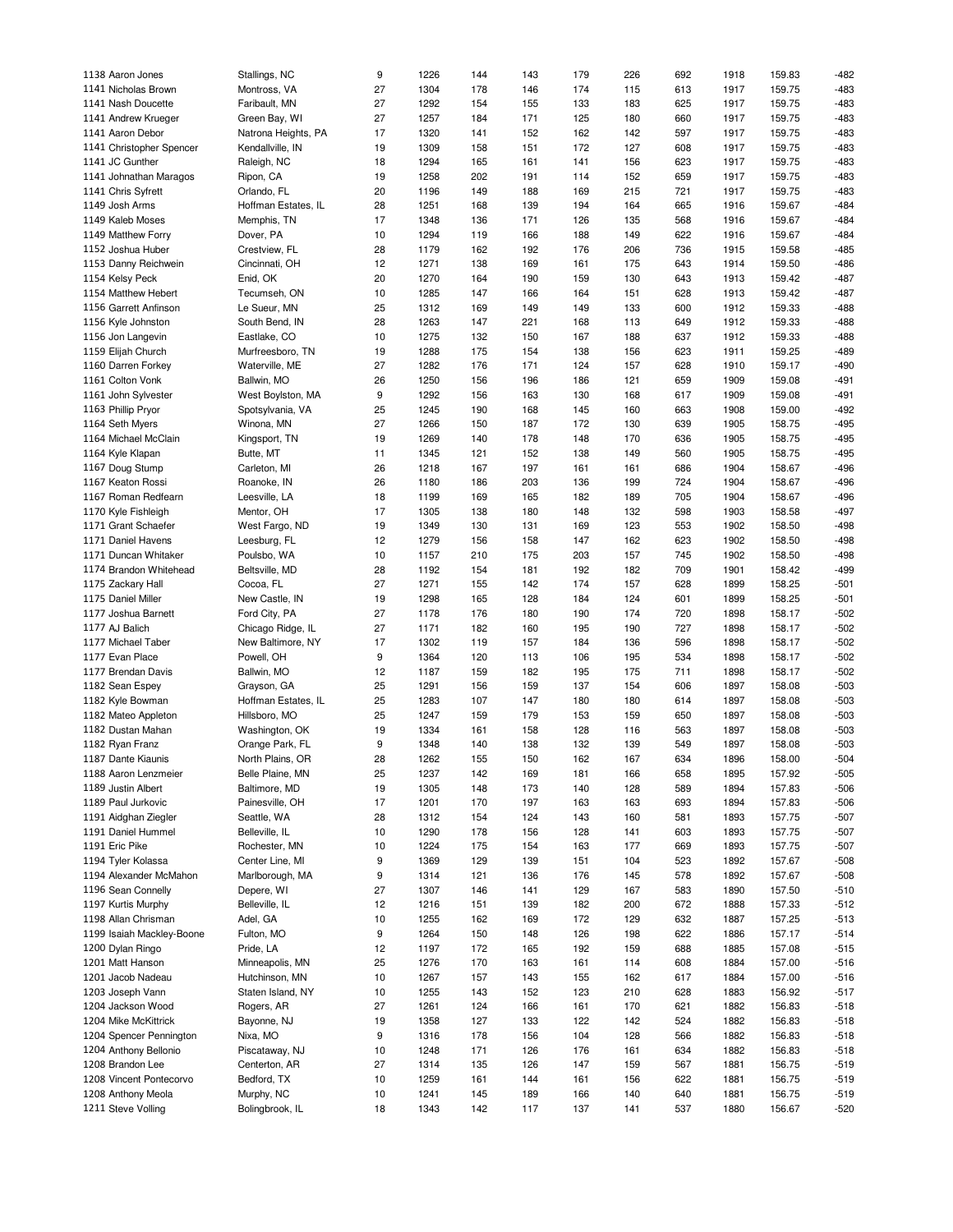| 1212 Scott Spause        | Hanover, MD           | 11 | 1275 | 166 | 139 | 155 | 142 | 602 | 1877 | 156.42 | $-523$ |
|--------------------------|-----------------------|----|------|-----|-----|-----|-----|-----|------|--------|--------|
| 1213 Martin Hoffman      | Connersville, IN      | 17 | 1268 | 120 | 192 | 134 | 162 | 608 | 1876 | 156.33 | $-524$ |
| 1213 Ronald Williams     | Clover, SC            | 19 | 1225 | 162 | 145 | 179 | 165 | 651 | 1876 | 156.33 | $-524$ |
|                          |                       |    |      |     |     |     |     |     |      |        |        |
| 1215 Ryne Navarro        | Leesville, LA         | 18 | 1175 | 188 | 153 | 185 | 174 | 700 | 1875 | 156.25 | $-525$ |
| 1215 Vincent Schneider   | Staten Island, NY     | 12 | 1286 | 136 | 151 | 173 | 129 | 589 | 1875 | 156.25 | $-525$ |
| 1217 Mitchell Hook       | Becker, MN            | 25 | 1306 | 139 | 130 | 136 | 162 | 567 | 1873 | 156.08 | $-527$ |
| 1217 Stephen Rae         | Pierre, SD            | 20 | 1131 | 191 | 194 | 182 | 175 | 742 | 1873 | 156.08 | $-527$ |
| 1219 Robert Ashworth     | Van Buren, AR         | 27 | 1245 | 127 | 189 | 114 | 193 | 623 | 1868 | 155.67 | $-532$ |
| 1219 Shawn Carson        | Fuquay Varina, NC     | 18 | 1230 | 173 | 182 | 136 | 147 | 638 | 1868 | 155.67 | $-532$ |
|                          |                       |    |      |     |     |     |     |     |      |        |        |
| 1221 Thomas Croskrey     | Great Falls, MT       | 25 | 1176 | 140 | 171 | 186 | 192 | 689 | 1865 | 155.42 | $-535$ |
| 1221 Noah Anderson       | White House, TN       | 9  | 1278 | 177 | 123 | 118 | 169 | 587 | 1865 | 155.42 | $-535$ |
| 1221 Alec Samples        | Evington, VA          | 10 | 1224 | 155 | 172 | 186 | 128 | 641 | 1865 | 155.42 | $-535$ |
| 1224 Brian Weber         | Zephyrhills, FL       | 26 | 1232 | 150 | 144 | 170 | 168 | 632 | 1864 | 155.33 | $-536$ |
| 1224 Michael Putzier     | Sioux Falls, SD       | 17 | 1293 | 145 | 148 | 137 | 141 | 571 | 1864 | 155.33 | $-536$ |
| 1226 Randy Rosenblum     | Longwood, FL          | 11 | 1309 | 144 | 124 | 139 | 147 | 554 | 1863 | 155.25 | $-537$ |
|                          |                       |    |      |     |     |     |     |     |      |        |        |
| 1226 Nolan Renfro        | Lexington, KY         | 11 | 1266 | 141 | 133 | 143 | 180 | 597 | 1863 | 155.25 | $-537$ |
| 1228 Nicholas Sanok      | Green Bay, WI         | 27 | 1319 | 101 | 123 | 179 | 140 | 543 | 1862 | 155.17 | $-538$ |
| 1228 Isaac Richardson    | Seattle, WA           | 28 | 1249 | 166 | 166 | 156 | 125 | 613 | 1862 | 155.17 | $-538$ |
| 1228 Joshua Bradshaw     | O Fallon, IL          | 19 | 1259 | 129 | 122 | 190 | 162 | 603 | 1862 | 155.17 | $-538$ |
| 1231 Justin Bushor       | Gillette, WY          | 18 | 1247 | 162 | 147 | 157 | 148 | 614 | 1861 | 155.08 | $-539$ |
| 1231 Tyler Harris        | Cheyenne, WY          | 17 | 1221 | 122 | 155 | 175 | 188 | 640 | 1861 | 155.08 | $-539$ |
|                          |                       |    | 1256 |     |     | 164 |     |     | 1861 | 155.08 | $-539$ |
| 1231 Brandon Gaines      | Laurel, MD            | 11 |      | 115 | 140 |     | 186 | 605 |      |        |        |
| 1234 Brandon Pendley     | Utica, KY             | 26 | 1213 | 184 | 157 | 150 | 156 | 647 | 1860 | 155.00 | $-540$ |
| 1234 Matthew Flandreau   | Voorheesville, NY     | 10 | 1210 | 135 | 175 | 128 | 212 | 650 | 1860 | 155.00 | $-540$ |
| 1236 Sebastian Bekkaoui  | Brooklyn, NY          | 26 | 1267 | 137 | 143 | 163 | 148 | 591 | 1858 | 154.83 | $-542$ |
| 1237 Mitchell Harms      | Apple Valley, MN      | 25 | 1296 | 146 | 136 | 146 | 132 | 560 | 1856 | 154.67 | $-544$ |
| 1237 Harry Weigle        | Anchorage, AK         | 25 | 1132 | 141 | 179 | 158 | 246 | 724 | 1856 | 154.67 | $-544$ |
| 1237 Tanner Goodman      | Sonora, KY            | 19 | 1232 | 149 | 157 | 158 | 160 | 624 | 1856 | 154.67 | $-544$ |
|                          |                       |    |      |     |     |     |     |     |      |        |        |
| 1240 Tyler Geesey        | York, PA              | 28 | 1193 | 175 | 173 | 189 | 125 | 662 | 1855 | 154.58 | $-545$ |
| 1241 Stephen Luna        | Antelope, CA          | 26 | 1261 | 170 | 107 | 166 | 150 | 593 | 1854 | 154.50 | $-546$ |
| 1242 Bryan Bir           | Dayton, OH            | 19 | 1284 | 121 | 154 | 127 | 166 | 568 | 1852 | 154.33 | $-548$ |
| 1243 Chad Burgess        | Noblesville, IN       | 17 | 1252 | 154 | 150 | 130 | 164 | 598 | 1850 | 154.17 | $-550$ |
| 1244 Ryan O'Connor       | Westerville, OH       | 27 | 1214 | 122 | 150 | 165 | 198 | 635 | 1849 | 154.08 | $-551$ |
| 1245 Emmanuel Hodge      | Plano, TX             | 18 | 1141 | 200 | 193 | 165 | 149 | 707 | 1848 | 154.00 | $-552$ |
|                          |                       |    |      |     |     |     |     |     |      |        |        |
| 1246 Joshua Looman       | Oakland, ME           | 25 | 1310 | 151 | 130 | 137 | 119 | 537 | 1847 | 153.92 | $-553$ |
| 1247 Christopher Johnson | Philadelphia, PA      | 17 | 1250 | 146 | 179 | 114 | 157 | 596 | 1846 | 153.83 | $-554$ |
| 1248 Colin Felberg       | Omaha, NE             | 26 | 1262 | 157 | 129 | 150 | 145 | 581 | 1843 | 153.58 | $-557$ |
| 1248 Patrick McDonald    | Crown Point, IN       | 17 | 1246 | 150 | 113 | 167 | 167 | 597 | 1843 | 153.58 | $-557$ |
| 1250 Jacob Dubuc         | Auburn, ME            | 25 | 1259 | 145 | 151 | 151 | 136 | 583 | 1842 | 153.50 | $-558$ |
| 1250 Tyler Rowe          | Maple Park, IL        | 25 | 1253 | 150 | 147 | 132 | 160 | 589 | 1842 | 153.50 | $-558$ |
| 1252 Pablo Gaztambide    | San Juan, PR          | 20 | 1258 | 165 | 132 | 160 | 126 | 583 | 1841 | 153.42 | $-559$ |
|                          |                       |    |      |     |     |     |     |     |      |        |        |
| 1252 Adam Schmit         | Green Bay, WI         | 12 | 1159 | 184 | 156 | 187 | 155 | 682 | 1841 | 153.42 | $-559$ |
| 1254 Tyler Carr          | Durham, ME            | 25 | 1252 | 169 | 136 | 136 | 147 | 588 | 1840 | 153.33 | $-560$ |
| 1254 Jared Scheppers     | Fremont, NE           | 25 | 1213 | 184 | 132 | 138 | 173 | 627 | 1840 | 153.33 | $-560$ |
| 1256 James Reitano       | East Brunswick, NJ    | 17 | 1221 | 146 | 202 | 137 | 133 | 618 | 1839 | 153.25 | $-561$ |
| 1256 Brandon Kirby       | Westport, MA          | 9  | 1224 | 143 | 148 | 175 | 149 | 615 | 1839 | 153.25 | $-561$ |
| 1258 Nicholas Johnson    | Colonial Heights, VA  | 17 | 1202 | 190 | 126 | 190 | 130 | 636 | 1838 | 153.17 | $-562$ |
|                          |                       |    |      |     |     |     |     |     |      |        |        |
| 1259 Jonathan Blair      | Mesquite, TX          | 20 | 1180 | 165 | 201 | 130 | 160 | 656 | 1836 | 153.00 | $-564$ |
| 1259 Michael Boyce       | Schuylerville, NY     | 11 | 1215 | 134 | 147 | 148 | 192 | 621 | 1836 | 153.00 | $-564$ |
| 1261 Zachary Barrett     | Murfreesboro, TN      | 26 | 1200 | 173 | 145 | 205 | 110 | 633 | 1833 | 152.75 | $-567$ |
| 1261 Jonathan Guash      | Staten Island, NY     | 10 | 1214 | 146 | 135 | 176 | 162 | 619 | 1833 | 152.75 | $-567$ |
| 1263 Avery Manuel        | Chicago Heights, IL   | 26 | 1175 | 146 | 183 | 181 | 147 | 657 | 1832 | 152.67 | $-568$ |
| 1264 Gavin Maricich      | Richardson, TX        | 26 | 1190 | 160 | 151 | 172 | 158 | 641 | 1831 | 152.58 | $-569$ |
|                          | Cleveland, TN         |    |      |     |     |     |     |     |      | 152.50 | $-570$ |
| 1265 Jonathon Womble     |                       | 20 | 1232 | 120 | 178 | 155 | 145 | 598 | 1830 |        |        |
| 1266 Kyle Egan           | Stoughton, MA         | 20 | 1217 | 146 | 162 | 157 | 147 | 612 | 1829 | 152.42 | $-571$ |
| 1266 Caleb Wallace       | Kannapolis, NC        | 18 | 1198 | 166 | 133 | 159 | 173 | 631 | 1829 | 152.42 | $-571$ |
| 1268 Brandon Plummer     | Scarborough, ME       | 27 | 1215 | 151 | 134 | 164 | 163 | 612 | 1827 | 152.25 | $-573$ |
| 1268 Jordan Robertson    | Bloomington, IN       | 19 | 1236 | 203 | 137 | 133 | 118 | 591 | 1827 | 152.25 | $-573$ |
| 1270 Richard Cruz        | Tampa, FL             | 27 | 1233 | 188 | 126 | 116 | 163 | 593 | 1826 | 152.17 | $-574$ |
|                          | Steelville, MO        |    |      |     |     |     |     |     |      |        |        |
| 1270 Chase Stout         |                       | 17 | 1184 | 125 | 188 | 144 | 185 | 642 | 1826 | 152.17 | $-574$ |
| 1270 Jeremy Scott        | West Milford, NJ      | 9  | 1198 | 121 | 181 | 153 | 173 | 628 | 1826 | 152.17 | $-574$ |
| 1273 Cameron Atherton    | Fayette, ME           | 19 | 1328 | 145 | 148 | 117 | 85  | 495 | 1823 | 151.92 | $-577$ |
| 1274 Jopfel Gafate       | Las Vegas, NV         | 28 | 1280 | 125 | 116 | 147 | 154 | 542 | 1822 | 151.83 | $-578$ |
| 1274 Coby Galderise      | Dallas, GA            | 11 | 1197 | 124 | 166 | 154 | 181 | 625 | 1822 | 151.83 | $-578$ |
| 1276 Jacob Mengel        | Hudson, FL            | 11 | 1195 | 157 | 149 | 144 | 176 | 626 | 1821 | 151.75 | $-579$ |
|                          |                       |    |      |     |     |     |     |     |      |        |        |
| 1277 Alexander Edstrom   | Salamanca, NY         | 18 | 1119 | 180 | 181 | 178 | 162 | 701 | 1820 | 165.45 | $-380$ |
| 1277 Zach Schatz         | Elk Grove Village, IL | 9  | 1223 | 156 | 118 | 182 | 141 | 597 | 1820 | 151.67 | -580   |
| 1279 Anthony Branca      | Yorktown Heights, NY  | 19 | 1203 | 143 | 113 | 184 | 176 | 616 | 1819 | 151.58 | $-581$ |
| 1280 Andrew Wehner       | Pittsburgh, PA        | 25 | 1213 | 135 | 153 | 189 | 127 | 604 | 1817 | 151.42 | $-583$ |
| 1281 Austin Henderson    | Smyrna, GA            | 17 | 1202 | 128 | 149 | 164 | 173 | 614 | 1816 | 151.33 | $-584$ |
| 1281 Jesse Maharaj       | Patchogue, NY         | 19 | 1180 | 161 | 162 | 147 | 166 | 636 | 1816 | 151.33 | $-584$ |
|                          |                       |    |      |     |     |     |     |     |      |        |        |
| 1281 Patrick Holden      | Cambridge, WI         | 12 | 1119 | 243 | 173 | 135 | 146 | 697 | 1816 | 151.33 | $-584$ |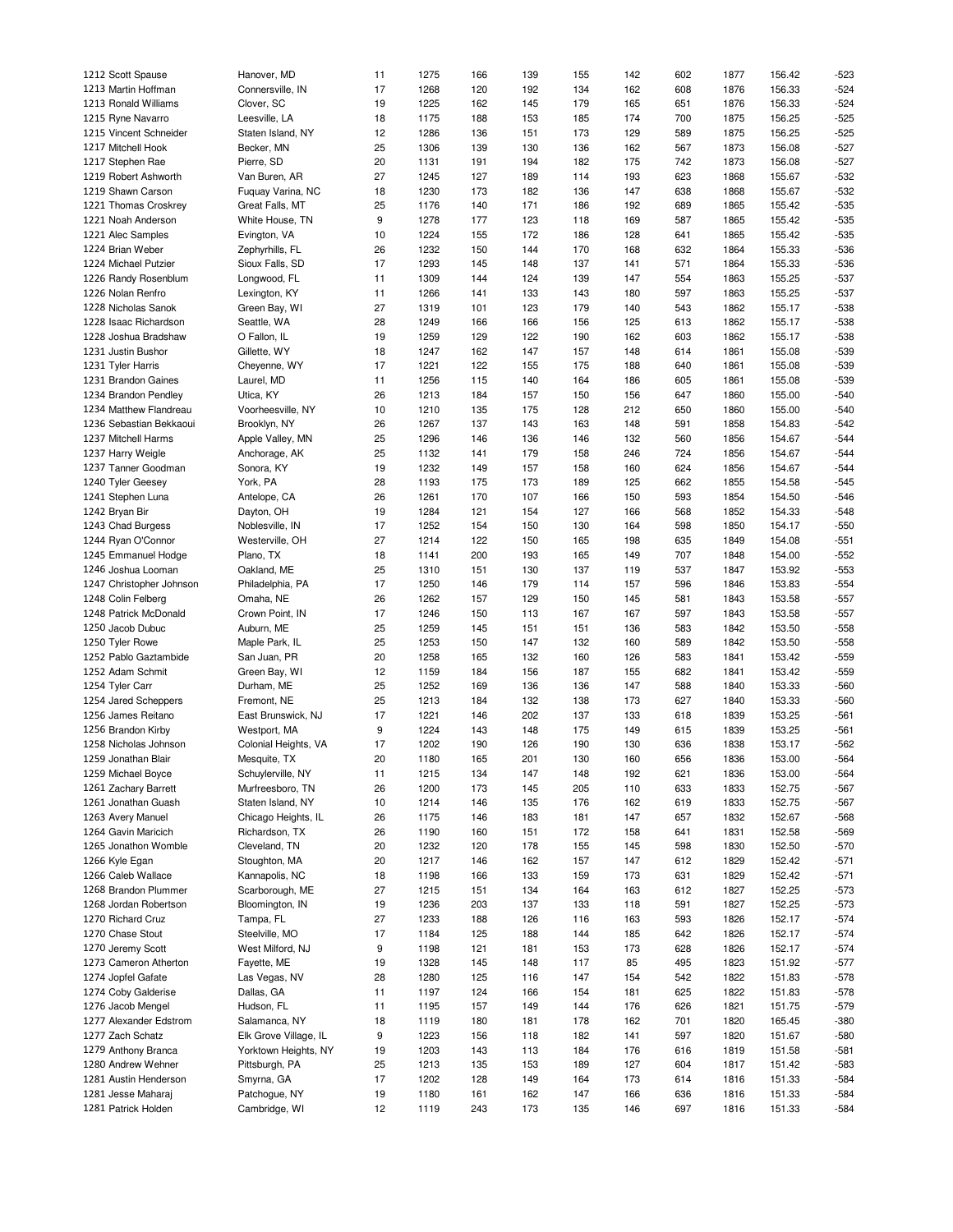| 1284 Nick Corbin        | White House, TN    | 11 | 1223 | 131 | 132 | 159 | 168 | 590 | 1813 | 151.08 | $-587$ |
|-------------------------|--------------------|----|------|-----|-----|-----|-----|-----|------|--------|--------|
| 1285 Johnathan McCoy    | Lawton, OK         | 9  | 1193 | 119 | 163 | 177 | 160 | 619 | 1812 | 151.00 | $-588$ |
| 1286 Nicholas Thies     | Lake Hopatcong, NY | 17 | 1182 | 193 | 151 | 147 | 135 | 626 | 1808 | 150.67 | $-592$ |
| 1287 Chris Horsman      | Rochester, MN      | 25 | 1222 | 121 | 162 | 155 | 147 | 585 | 1807 | 150.58 | $-593$ |
| 1288 Schuyler Henderson | Cheswick, PA       | 17 | 1262 | 130 | 125 | 146 | 142 | 543 | 1805 | 150.42 | $-595$ |
|                         |                    |    |      |     |     |     |     |     |      |        |        |
| 1289 Jeremy Davidson    | Coraopolis, PA     | 9  | 1220 | 132 | 136 | 170 | 145 | 583 | 1803 | 150.25 | $-597$ |
| 1290 Nathan Boothby     | Augusta, ME        | 27 | 1233 | 160 | 112 | 150 | 146 | 568 | 1801 | 150.08 | $-599$ |
| 1291 Randy Newlin       | Falling Waters, WV | 20 | 1168 | 112 | 166 | 152 | 202 | 632 | 1800 | 150.00 | $-600$ |
| 1292 Brandon Spencer    | Salem, WI          | 9  | 1215 | 119 | 137 | 140 | 183 | 579 | 1794 | 149.50 | $-606$ |
| 1293 Darren Johnson     | Ashburn, VA        | 9  | 1189 | 148 | 147 | 149 | 158 | 602 | 1791 | 149.25 | $-609$ |
| 1294 Joshua Patterson   | Bella Vista, AR    | 27 | 1160 | 170 | 140 | 166 | 154 | 630 | 1790 | 149.17 | $-610$ |
| 1295 Ben Griffin        | Crossville, TN     | 17 | 1207 | 139 | 180 | 145 | 116 | 580 | 1787 | 148.92 | $-613$ |
| 1296 Banner Bradshaw    | Sequin, TX         | 11 | 1266 | 124 | 118 | 164 | 114 | 520 | 1786 | 148.83 | $-614$ |
| 1297 Chris Liloia       | Nutley, NJ         | 19 | 1217 | 164 | 143 | 139 | 122 | 568 | 1785 | 148.75 | $-615$ |
| 1297 Jacob Benefield    |                    |    |      |     |     |     |     |     |      |        |        |
|                         | Hixson, TN         | 9  | 1249 | 136 | 152 | 148 | 100 | 536 | 1785 | 148.75 | $-615$ |
| 1297 Taylor Stroup      | Northport, AL      | 9  | 1195 | 133 | 151 | 161 | 145 | 590 | 1785 | 148.75 | $-615$ |
| 1300 Elijah Davila      | Grand Prairie, TX  | 12 | 1159 | 105 | 167 | 171 | 182 | 625 | 1784 | 148.67 | $-616$ |
| 1301 Jeremy Isaacs      | Howell, NJ         | 17 | 1255 | 134 | 136 | 145 | 112 | 527 | 1782 | 148.50 | $-618$ |
| 1302 Connor Hill        | Kansas City, KS    | 9  | 1224 | 113 | 143 | 155 | 146 | 557 | 1781 | 148.42 | $-619$ |
| 1303 Brandon Sears      | Imperial, MO       | 25 | 1274 | 100 | 144 | 162 | 100 | 506 | 1780 | 148.33 | $-620$ |
| 1303 Brandon Taber      | Eagle Bridge, NY   | 17 | 1204 | 122 | 180 | 154 | 120 | 576 | 1780 | 148.33 | $-620$ |
| 1305 Lou Scataglia      | Pittsburgh, PA     | 27 | 1126 | 206 | 162 | 145 | 139 | 652 | 1778 | 148.17 | $-622$ |
| 1306 Nathan Kuenker     | Fenton, MO         | 17 | 1195 | 167 | 111 | 146 | 157 | 581 | 1776 | 148.00 | $-624$ |
| 1307 Scott Schnur       | Churchville, MD    | 19 | 1245 | 124 | 146 | 132 | 126 | 528 | 1773 | 147.75 | $-627$ |
|                         |                    |    | 1183 |     |     |     |     |     |      |        | $-629$ |
| 1308 Zachary Lessard    | Greene, ME         | 25 |      | 149 | 154 | 161 | 124 | 588 | 1771 | 147.58 |        |
| 1308 Jonathan Beyer     | Dallas, TX         | 20 | 1141 | 177 | 126 | 166 | 161 | 630 | 1771 | 147.58 | $-629$ |
| 1308 Joshua Morin       | Kodiak, AK         | 11 | 1191 | 173 | 103 | 161 | 143 | 580 | 1771 | 147.58 | $-629$ |
| 1311 Brenden Lampo      | Coraopolis, PA     | 27 | 1188 | 132 | 151 | 149 | 145 | 577 | 1765 | 147.08 | $-635$ |
| 1312 Patrick Maragos    | Ripon, CA          | 19 | 1235 | 158 | 133 | 119 | 117 | 527 | 1762 | 146.83 | $-638$ |
| 1313 Shane Matthews     | Hamilton, NJ       | 19 | 1175 | 115 | 188 | 147 | 136 | 586 | 1761 | 146.75 | $-639$ |
| 1314 Brandon Crews      | Madison, AL        | 27 | 1199 | 112 | 123 | 128 | 197 | 560 | 1759 | 146.58 | $-641$ |
| 1315 Stephen Pater      | New Kensington, PA | 12 | 1078 | 149 | 185 | 152 | 188 | 674 | 1752 | 146.00 | $-648$ |
| 1316 Cameron Patterson  | Gulfport, MS       | 17 | 1187 | 146 | 109 | 126 | 180 | 561 | 1748 | 145.67 | $-652$ |
| 1316 Mason Tonsager     | Sioux Falls, SD    | 17 | 1184 | 140 | 144 | 148 | 132 | 564 | 1748 | 145.67 | $-652$ |
|                         |                    |    |      |     |     |     |     |     |      |        |        |
| 1316 Joshua Welch       | Ranburne, AL       | 9  | 1184 | 137 | 147 | 138 | 142 | 564 | 1748 | 145.67 | $-652$ |
| 1319 Brody Roskelley    | Minot, ND          | 9  | 1150 | 174 | 161 | 126 | 136 | 597 | 1747 | 145.58 | $-653$ |
| 1320 Doug Fowler        | Ardmore, AL        | 27 | 1192 | 130 | 106 | 135 | 181 | 552 | 1744 | 145.33 | $-656$ |
| 1321 Logan Goodman      | Sullivan, IN       | 25 | 1257 | 124 | 129 | 105 | 125 | 483 | 1740 | 145.00 | $-660$ |
| 1322 Tyler Sims         | Portage, IN        | 27 | 1212 | 134 | 144 | 113 | 136 | 527 | 1739 | 144.92 | $-661$ |
| 1323 Nicolas Eichler    | Bentonville, AR    | 27 | 1121 | 152 | 159 | 156 | 146 | 613 | 1734 | 144.50 | $-666$ |
| 1324 Mathew Mcallister  | Bella Vista, AR    | 27 | 1190 | 120 | 145 | 150 | 128 | 543 | 1733 | 144.42 | $-667$ |
| 1324 Stephen Brault     | Mooresburg, TN     | 19 | 1153 | 183 | 125 | 160 | 112 | 580 | 1733 | 144.42 | $-667$ |
| 1326 Patrick Nelson     | Howell, NJ         | 17 | 1183 | 105 | 130 | 169 | 145 | 549 | 1732 | 144.33 | $-668$ |
| 1326 Matthew Hannon     | Raleigh, NC        | 18 | 1098 | 153 | 153 | 180 | 148 | 634 | 1732 | 144.33 | $-668$ |
| 1328 Nicholas Orefice   | Longwood, FL       | 11 | 1166 | 130 | 142 | 128 | 162 | 562 | 1728 | 144.00 | $-672$ |
|                         |                    |    |      |     |     |     |     |     |      |        |        |
| 1329 Nathan Christensen | Streamwood, IL     | 10 | 1110 | 135 | 184 | 135 | 162 | 616 | 1726 | 143.83 | $-674$ |
| 1330 Isaiah Tukes       | Augusta, GA        | 19 | 1229 | 117 | 128 | 125 | 125 | 495 | 1724 | 143.67 | $-676$ |
| 1331 Evan Soukup        | Chesterfield, VA   | 18 | 1091 | 164 | 188 | 155 | 117 | 624 | 1715 | 142.92 | $-685$ |
| 1332 Colton Probert     | Arlington, TX      | 11 | 1166 | 143 | 146 | 110 | 147 | 546 | 1712 | 142.67 | $-688$ |
| 1333 Jonathan Dygert    | Virginia Beach, VA | 20 | 1143 | 150 | 124 | 142 | 150 | 566 | 1709 | 142.42 | $-691$ |
| 1334 Nick Meecha        | White House, TN    | 11 | 1140 | 166 | 137 | 141 | 121 | 565 | 1705 | 142.08 | $-695$ |
| 1335 Mathew Elmore      | Huntington, IN     | 26 | 1048 | 180 | 132 | 182 | 157 | 651 | 1699 | 141.58 | $-701$ |
| 1336 Seth Kolreg        | Auburn, ME         | 19 | 1169 | 158 | 145 | 117 | 109 | 529 | 1698 | 141.50 | $-702$ |
| 1337 Nick Stein         | Vinton, IA         | 27 | 1220 | 150 | 91  | 106 | 130 | 477 | 1697 | 141.42 | $-703$ |
| 1337 Kendall Milner     | Powell, OH         | 19 | 1142 | 151 | 127 | 158 | 119 | 555 | 1697 | 141.42 | $-703$ |
| 1339 Bryan Tapper       |                    | 27 | 1107 |     |     |     |     |     |      |        |        |
|                         | Elkridge, MD       |    |      | 166 | 110 | 174 | 137 | 587 | 1694 | 141.17 | $-706$ |
| 1340 Alex Pierce        | Orange Park, FL    | 20 | 1097 | 164 | 151 | 104 | 169 | 588 | 1685 | 140.42 | $-715$ |
| 1341 Matt Myers         | Ridgewood, NJ      | 9  | 1109 | 143 | 154 | 156 | 116 | 569 | 1678 | 139.83 | $-722$ |
| 1342 Josh Johnson       | Rochester, NY      | 11 | 1186 | 87  | 120 | 160 | 124 | 491 | 1677 | 139.75 | $-723$ |
| 1342 Camden Sublett     | Altus, OK          | 9  | 1158 | 125 | 160 | 133 | 101 | 519 | 1677 | 139.75 | $-723$ |
| 1342 Paul Lytal         | Claremore, OK      | 9  | 1136 | 145 | 136 | 114 | 146 | 541 | 1677 | 139.75 | $-723$ |
| 1345 Noah Bannister     | Mooresville, IN    | 12 | 1080 | 139 | 182 | 117 | 156 | 594 | 1674 | 139.50 | $-726$ |
| 1346 Benjamin Furrow    | Winslow, ME        | 19 | 1205 | 153 | 89  | 106 | 119 | 467 | 1672 | 139.33 | $-728$ |
| 1347 Bart Snyder        | Olean, NY          | 11 | 1137 | 125 | 148 | 127 | 120 | 520 | 1657 | 138.08 | $-743$ |
| 1348 Cody Spooneybarger | Crestview, FL      | 18 | 1103 | 156 | 118 | 158 | 115 | 547 | 1650 | 137.50 | $-750$ |
|                         |                    |    |      |     |     |     |     |     |      |        |        |
| 1349 Alex Mack          | Valrico, FL        | 27 | 1166 | 105 | 138 | 113 | 121 | 477 | 1643 | 136.92 | $-757$ |
| 1350 Paul Kester        | Lawton, OK         | 9  | 1075 | 122 | 144 | 138 | 153 | 557 | 1632 | 136.00 | $-768$ |
| 1351 Joseph Williams    | Mckinney, TX       | 20 | 1061 | 166 | 120 | 107 | 166 | 559 | 1620 | 135.00 | $-780$ |
| 1352 Austin Sugarman    | Los Angeles, CA    | 25 | 1080 | 133 | 111 | 154 | 139 | 537 | 1617 | 134.75 | $-783$ |
| 1353 Chris Burden       | Leitchfield, KY    | 12 | 1037 | 151 | 155 | 141 | 113 | 560 | 1597 | 133.08 | $-803$ |
| 1354 Johnathan Carter   | Cordova, TN        | 27 | 1067 | 156 | 138 | 86  | 134 | 514 | 1581 | 131.75 | $-819$ |
| 1355 Nate Martin        | Huntington, IN     | 10 | 978  | 171 | 99  | 133 | 119 | 522 | 1500 | 125.00 | $-900$ |
|                         |                    |    |      |     |     |     |     |     |      |        |        |